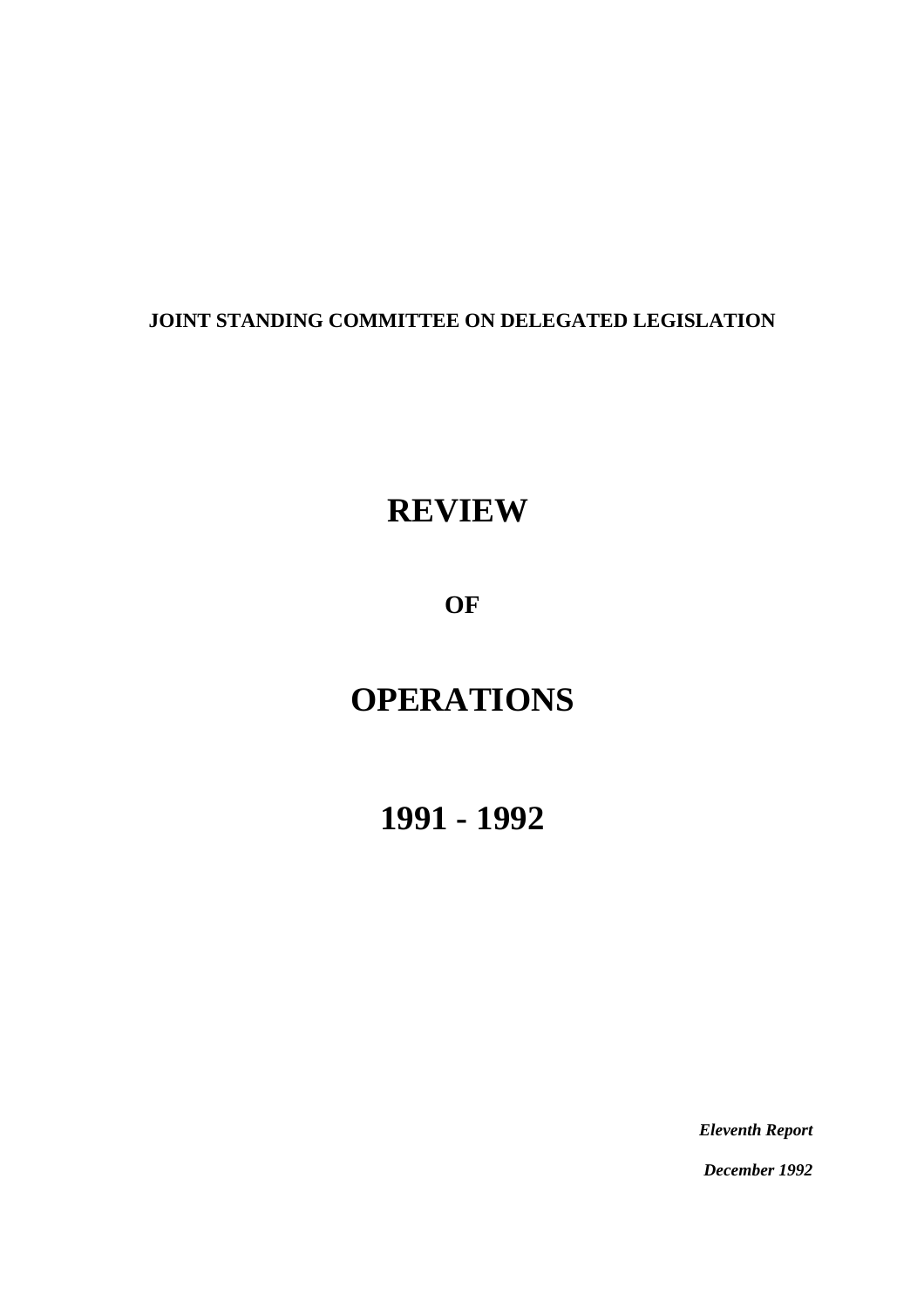## **Eleventh Report of the Joint Standing Committee on Delegated Legislation**

It is the function of the Joint Standing Committee on Delegated Legislation to consider and report on any regulation that:

- *(a) appears not to be within power or not to be in accord with the objects of the act pursuant to which it purports to be made;*
- *(b) unduly trespasses on established rights, freedoms and liberties;*
- *(c) contains matter which ought properly to be dealt with by an Act of Parliament; or*
- *(d) unduly makes rights dependent upon administrative, and not judicial, decisions.*

The Committee is also empowered under Rule 7 of its Standing Rules to report to the House:

*"If [the Committee] is of the opinion that any other matter relating to any regulation should be brought to the notice of the House, it may report that opinion and matter to the House."*

Under Rule 7 of its Standing Rules, the Joint Standing Committee on Delegated Legislation presents the following report on its operations during 1991 and 1992.

> HON TOM HELM MLC Chairman December 1992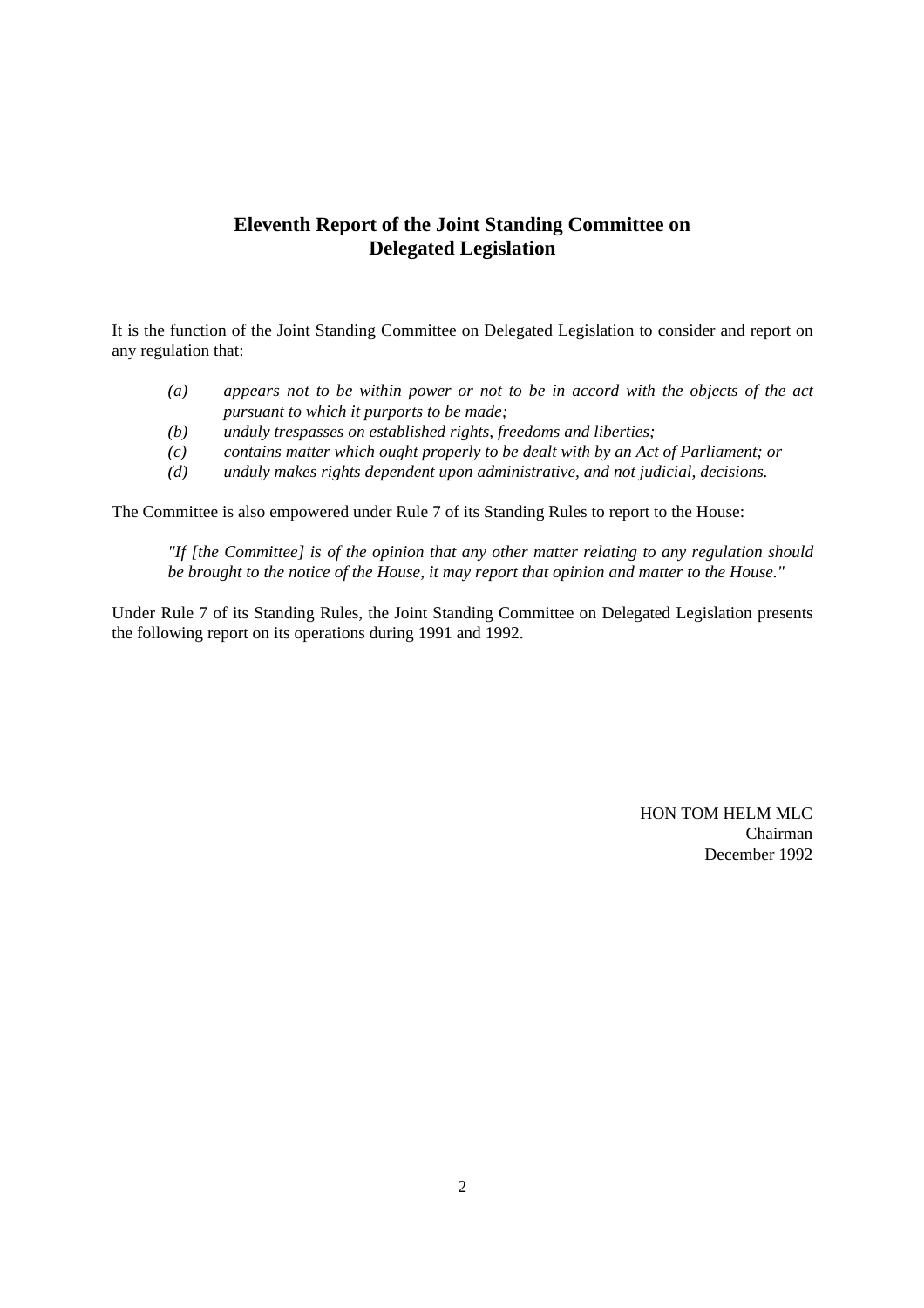## *Review of Operations 1991-92*

At the present time, the Joint Standing Committee on Delegated Legislation is the only body charged with the scrutiny and monitoring of subordinate legislation in Western Australia. It is a committee which rarely receives any media attention but its role was acknowledged in the Second Report of the Royal Commission into Commercial Activities of Government and Other Matters at paragraph 5.7.9:-

"*5.7.9 The least visible law making activity undertaken in this State is that by which statutory rules are made. These have a pervasive effect upon the lives and livelihood of the community. The Joint Standing Committee on Delegated Legislation and the Interpretation Act 1984 constitute significant checks in the processes through which rules are given legal effect. The Commonwealth Administrative Review Council in its Report No 35, "Rule Making By Commonwealth Agencies", has given extensive consideration to rule making procedures. We understand that the Joint Standing Committee had initiated consideration of this issue prior to that report and is currently pursuing the matter. Public participation in rule making is a goal which should be pursued in this State."*

During the course of 1991 and 1992, the Joint Standing Committee on Delegated Legislation has examined 563 regulations, rules and selected bylaws gazetted between January 4 1991 and November 24, 1992. Due to constraints on the time available for meetings, local authority bylaws have not formed part of the routine scrutiny although members are grateful to the Department of Local Government for providing the required explanatory memoranda for members' reference and information. Statistical data for the past two years is summarised in the tables at pages 5-8 and the Advisory/Research Officer's Reports to the Committee for 1991 and 1992 are attached as Appendices I and II.

In addition to its routine scrutiny role, the Committee acted as hosts to the Third Conference of Australian Delegated Legislation Committees in May 1991 and was pleased to welcome delegates from the Commonwealth, States and Territories, Kiribati and New Zealand. The Conference attracted interest from government departments within Western Australia and from Parliamentary Counsels' offices in Perth, Canberra, Sydney and Brisbane plus representatives from universities, the legal profession and the Commonwealth Administrative Review Council. The keynote address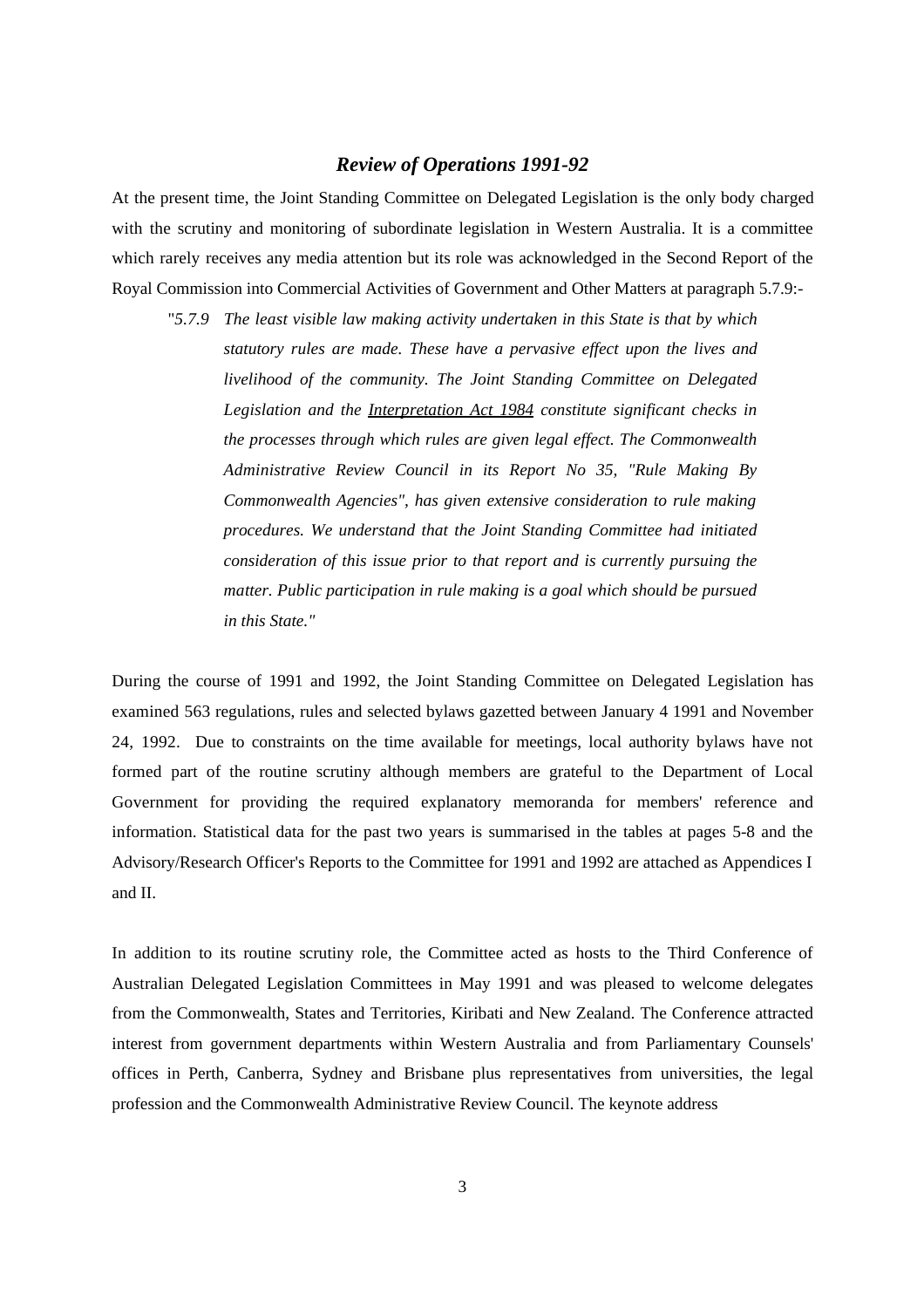was given by the Chief Justice of Western Australia, the Honourable David Malcolm who graciously also agreed to respond to the many questions from delegates and observers.

In 1992 the Committee took the new step of holding a public seminar to discuss its role and proposed new legislation for the making and review of subsidiary legislation. The seminar was well attended by departmental officials and representatives of the legal and academic professions. The Committee was also pleased to welcome members and staff of the New South Wales Regulation Review Committee to the seminar.

The exchange of views and experiences with other committees and the liaison with government departments in Western Australia has been an important factor in expanding the Committee's knowledge and expertise in carrying out its role of scrutinising delegated legislation on behalf of the parliament.

The seminar proved beneficial to those who attended and resulted in a greater appreciation of the different roles of those involved in the making, drafting and scrutiny of delegated legislation and the difficulties each party faces.

The frank discussion on the legislative proposals and the likely implications of their implementation will form the basis of a detailed report on the making, review and repeal of regulations to be published by the Committee in 1993. A draft Bill proposing the introduction of regulatory impact statements for principal regulations and a system of staged review and repeal of existing regulations put forward by the then Office of Economic Liaison and Regulatory Review, has also been referred to the Committee for consideration.

The experiences of Committees, and legislation operating in other States, was discussed by a delegation from the Committee on a study tour in August to Brisbane, Sydney, Canberra and Melbourne. The discussions provided an insight into the advantages and pitfalls of similar legislation in other states and will assist the Committee in its deliberations and recommendations for changes to the current procedures for the making, review and repeal of delegated legislation in Western Australia.

Members would also like to take this opportunity to thank departments and the Office of Parliamentary Counsel for their co-operation and assistance during the past two years. We look forward to a continuing working relationship in the next Parliament.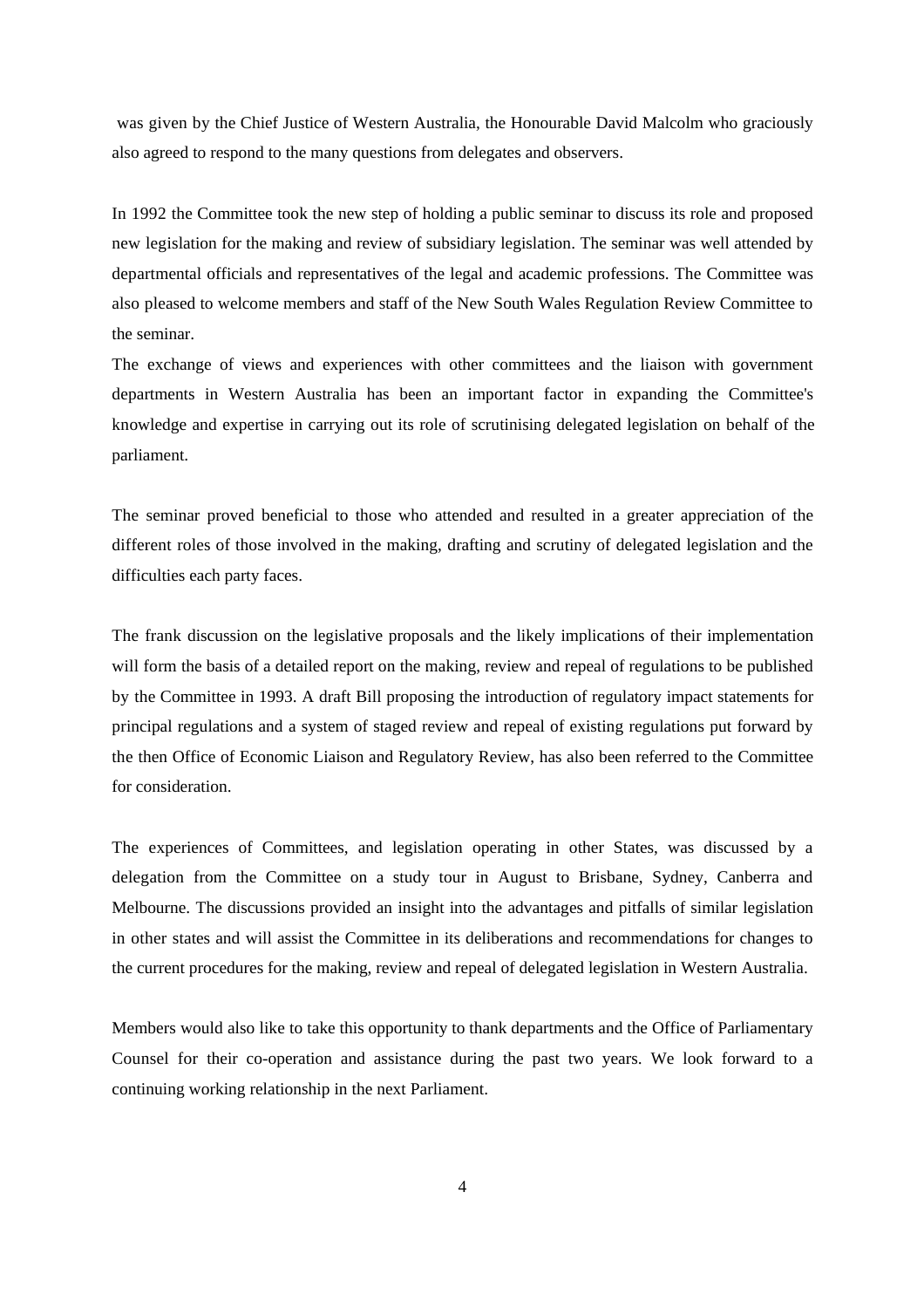| Committee Membership                    | Hon Tom Helm MLC (Chairman)                  |
|-----------------------------------------|----------------------------------------------|
|                                         | Hon Margaret McAleer MLC (Deputy Chair)      |
|                                         | Hon Reg Davies MLC                           |
|                                         | Hon Garry Kelly MLC until 29 August          |
|                                         | Hon Beryl Jones MLC from 29 August           |
|                                         | Dr Judy Edwards MLA                          |
|                                         | Hon Eric Ripper MLA until February 1991      |
|                                         | Mr Phil Smith MLA from March 1991            |
|                                         | Mr Bob Wiese MLA                             |
|                                         | The late Hon Andrew Mensaros MLA to May 1991 |
|                                         | Mrs Cheryl Edwardes MLA 6 June-17 October    |
|                                         | Mr Bob Bloffwitch from 17 October            |
|                                         |                                              |
| <b>Committee Staff</b>                  | Mrs Jane Burn, Advisory/Research Officer     |
|                                         | Ms Jan Paniperis, Committee Clerk            |
|                                         |                                              |
| Number of Meetings                      | 20                                           |
|                                         |                                              |
| Number of Witnesses                     | $22^{1}$                                     |
|                                         |                                              |
| Items of Delegated Legislation examined | 314                                          |
|                                         |                                              |
| Items requiring no further action       | 229                                          |
|                                         |                                              |
| Items requiring further action          | 85                                           |
|                                         |                                              |
| Items moved for disallowance            | 6                                            |
|                                         |                                              |
| Motions withdrawn                       | 3                                            |
|                                         |                                              |
| Number of tabled reports                | 3                                            |
|                                         |                                              |

Miscellaneous Hosts of the Third Conference of Australian Delegated Legislation Committees May 21-23.

 $1$  See page 6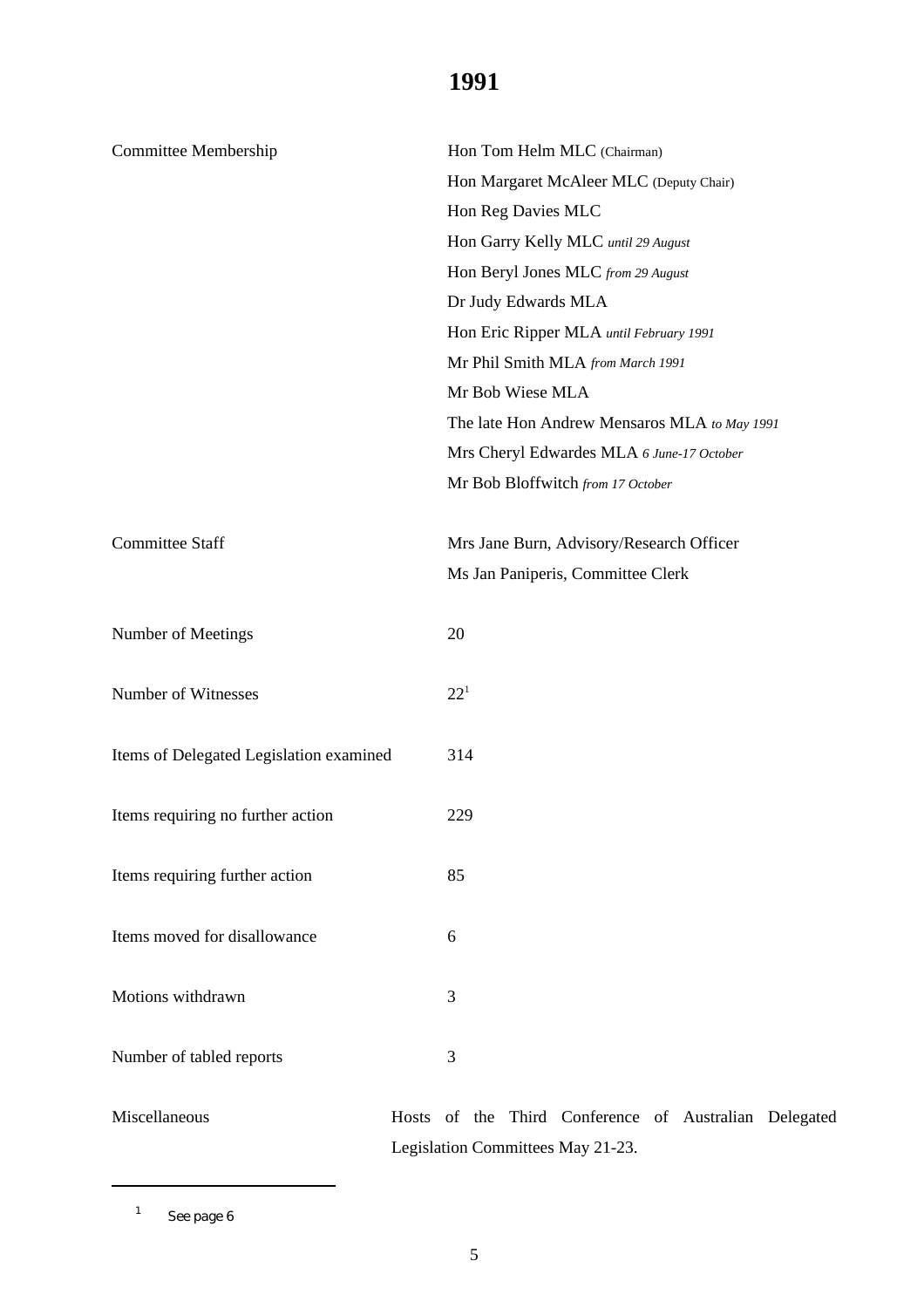| 2 May         | Assistant Commissioner Len Thickbroom, Police                          |  |  |
|---------------|------------------------------------------------------------------------|--|--|
| 9 May         | Dr Christopher Back, Mr Colin Sanders, Rottnest Island Authority       |  |  |
| 6 June        | Ms Aileen Murrell & Mr Tom Cyster, WA Farmers Federation               |  |  |
|               | Mr Harry Neesham & Mr Steven Smith, Workers Compensation and           |  |  |
|               | <b>Rehabilitation Commission</b>                                       |  |  |
| 13 June       | (informal) Mr Alan Pallott, Fisheries                                  |  |  |
| 22 August     | Dr Richard Lugg & Dr Paul Psaila-Savona, Health                        |  |  |
|               | Mr Bruce Kennedy, Mr Geoff Penno, Environmental Protection Authority   |  |  |
| 29 August     | Mr Roger Underwood, Mr Kevin McNamara, Mr David Hampton,               |  |  |
|               | <b>Conservation and Land Management</b>                                |  |  |
| 26 September  | Mr Merv Mason, private individual                                      |  |  |
| 17 October    | Mr David Mulcahy, Mr John Gladstone, Department of Land Administration |  |  |
| 14 November & |                                                                        |  |  |
| 27 November   | Mr Don Doig & Mr Jon Frame, Crown Law                                  |  |  |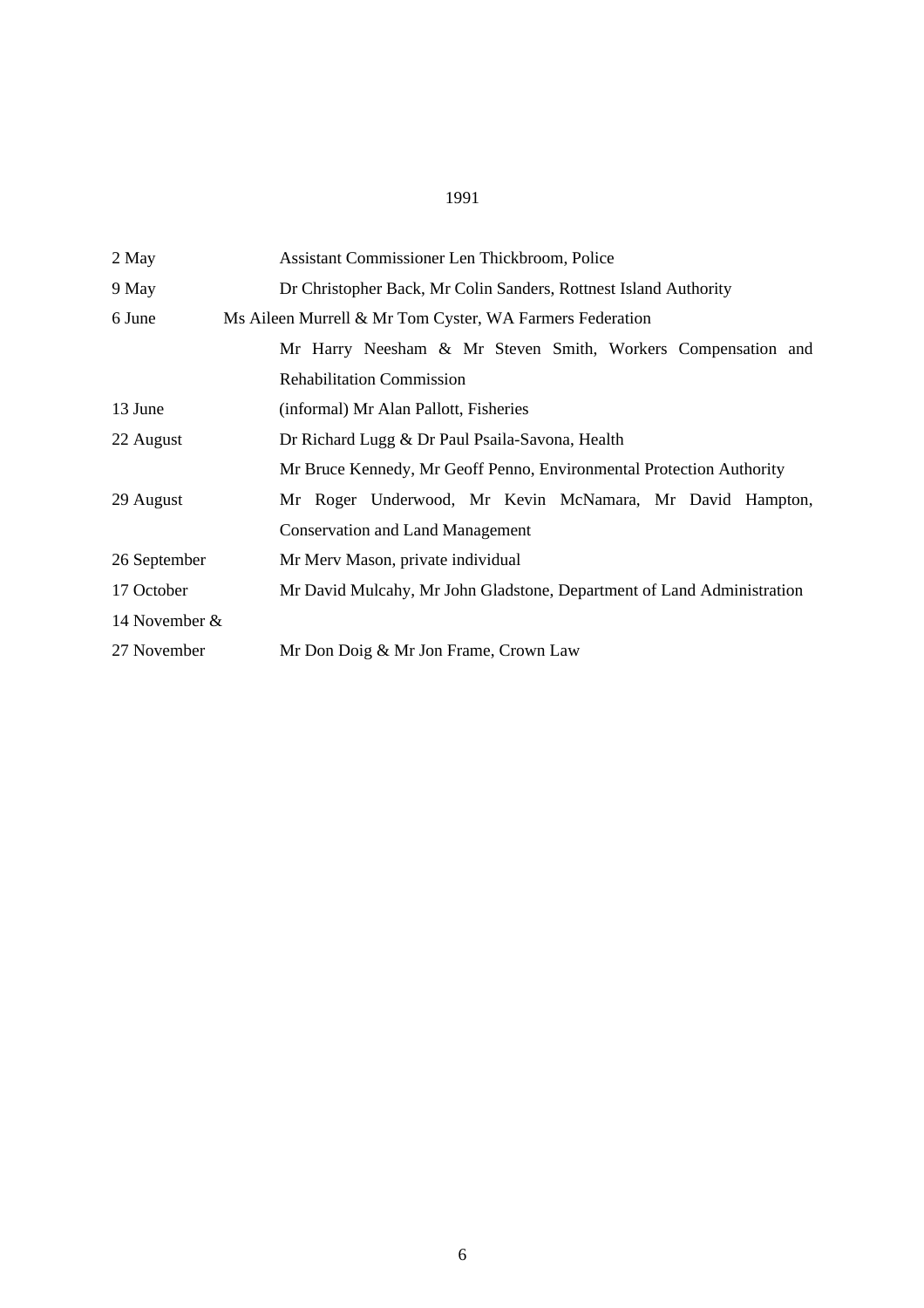| <b>Committee Membership</b>             | Hon Tom Helm MLC (Chairman)              |  |
|-----------------------------------------|------------------------------------------|--|
|                                         | Hon Margaret McAleer MLC (Deputy Chair)  |  |
|                                         | Hon Reg Davies MLC                       |  |
|                                         | Hon Beryl Jones MLC                      |  |
|                                         | Mr Bob Bloffwitch MLA                    |  |
|                                         | Dr Judy Edwards MLA                      |  |
|                                         | Mr Phil Smith MLA                        |  |
|                                         | Mr Bob Wiese MLA                         |  |
|                                         |                                          |  |
| <b>Committee Staff</b>                  | Mrs Jane Burn, Advisory/Research Officer |  |
|                                         | Ms Jan Paniperis, Committee Clerk        |  |
|                                         |                                          |  |
| Number of meetings                      | 21                                       |  |
|                                         |                                          |  |
| Number of witnesses                     | $32^{2}$                                 |  |
|                                         |                                          |  |
| Items of Delegated Legislation examined | 249 (to November 24)                     |  |
|                                         |                                          |  |
| Items requiring no further action       | 189                                      |  |
|                                         |                                          |  |
| Items requiring further action          | 60                                       |  |
| Items for which Notice of Motion        |                                          |  |
| of disallowance was given               | 4                                        |  |
|                                         |                                          |  |
| Number of tabled reports                | 4                                        |  |
|                                         |                                          |  |
|                                         |                                          |  |

Miscellaneous A seminar on May 8 to receive public submissions on proposed legislation to change the procedures for the making, review and repeal of delegated legislation.

<sup>&</sup>lt;sup>2</sup> See page 8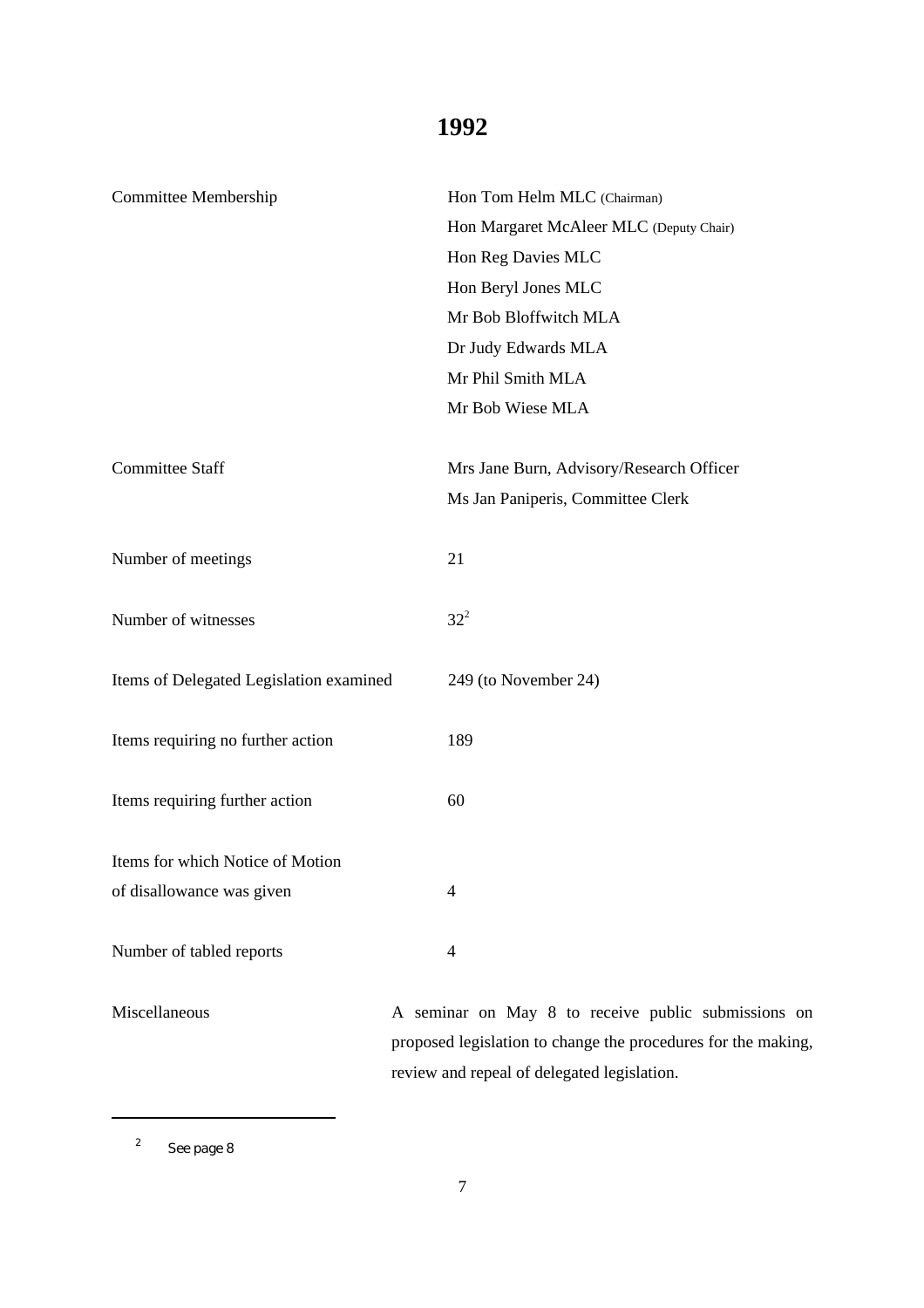| 2 April          | Mr L B Marquet, Clerk of the Legislative Council                                                        |  |
|------------------|---------------------------------------------------------------------------------------------------------|--|
| 2 April          | Acting Inspector Christopher Mabbott, Detective Sergeant Charles Perejmibida,                           |  |
|                  | Police                                                                                                  |  |
| 9 April          | Dr Cashel Holman, Ms Valerie Gardner, Dr Judith Stratton, Mrs Kim Macey, Mrs<br>Barbara Edwards, Health |  |
|                  |                                                                                                         |  |
|                  | Ms Noel Barber - Health Action Group                                                                    |  |
|                  | Dr Ann Ghisalberti - Women's Electoral Lobby                                                            |  |
|                  | Ms Marie Oakley - YMCA                                                                                  |  |
|                  | Mrs Helen Armstrong - Country Women's Association                                                       |  |
| 28 May & 11 June | Dr Paul Schapper, Mr Paul Tzaikos, Office of Economic Liaison and                                       |  |
|                  | <b>Regulatory Review</b>                                                                                |  |
| 3 August         | Dr Paul Psaila-Savona, Mr Michael Jackson, Ms Sylvia Griffiths, Health                                  |  |
|                  | Mr Barry Jones, Mr John Looby, Ms Heather Brayford, Fisheries                                           |  |
| 4 November       | Dr Paul Psaila-Savona, Dr Vivienne Wardell, Dr Peter DiMarco, Mr Ian                                    |  |
|                  | Hamilton, Mrs Joyce Luke, Mr Brian Patman, Health                                                       |  |
|                  | Dr Martyn Forrest, Ms Jennie Bunbury, Consumer Affairs                                                  |  |
| 5 November       | Mr Trevor Maughan, Mr Haydn Smith, Marine and Harbours                                                  |  |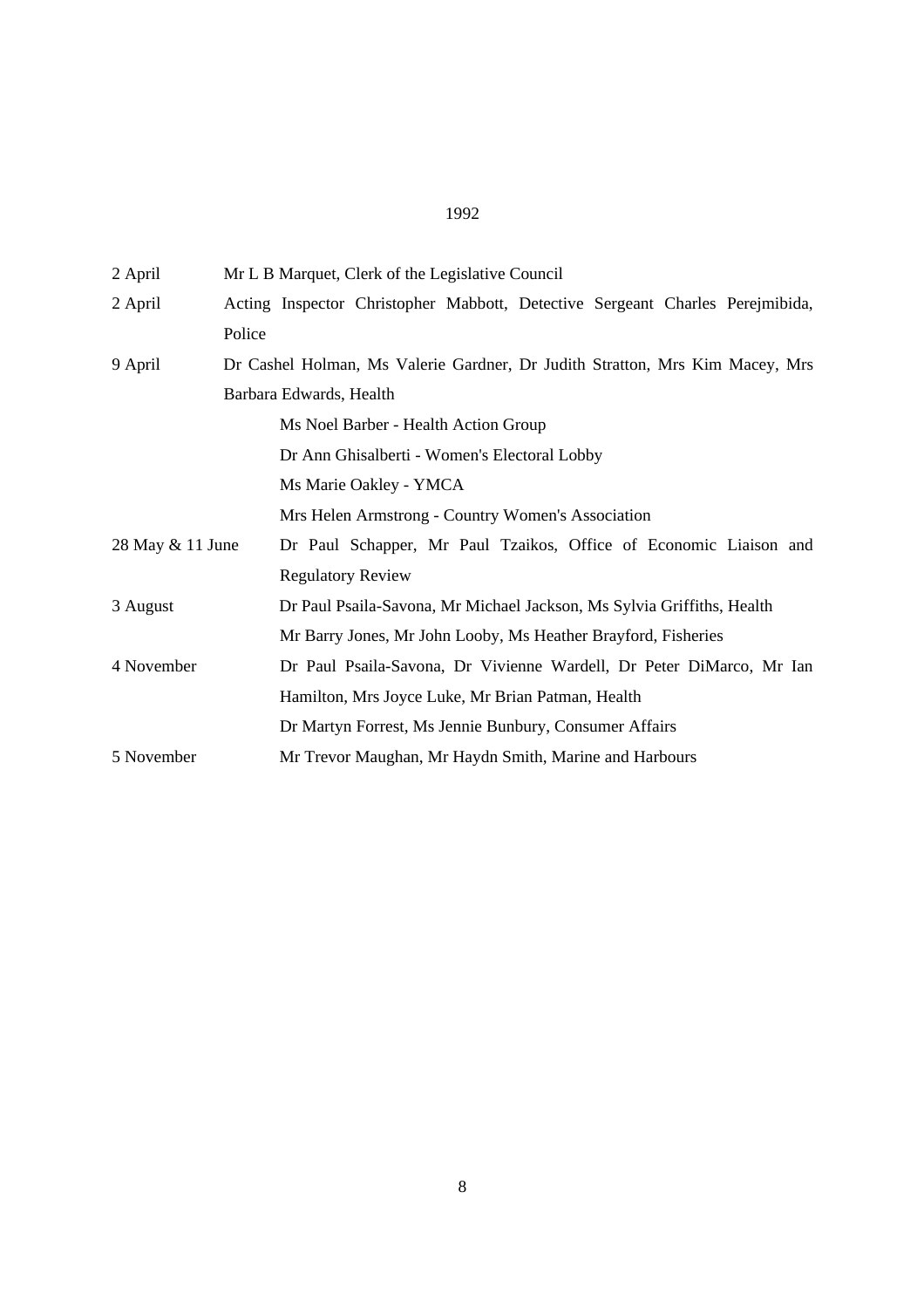## *Committee Membership*

The Committee's membership changed quite significantly in 1991. The Committee was deeply sorry to lose the Honourable Andrew Mensaros as one of its members in May 1991. Andrew had been a member of the Committee since 1989 and gave the Committee a depth of expertise from his long political career and extensive legal background. His commitment to Parliamentary democracy was a strong guide to the committee's direction. He could also be relied on to add a philosophical perspective and a selection of amusing anecdotes to the Committee's discussions. Mrs Cheryl Edwardes replaced the Honourable Andrew Mensaros until her many other commitments forced her to resign. The Committee welcomed Mr Bob Bloffwitch as her replacement on October 17, 1991.

The Honourable Eric Ripper resigned following his appointment as Minister of Community Services. Eric had for some time also carried the responsibility of Chairman of the Public Accounts and Expenditure Review Committee and his commitment to this committee was much appreciated. Members welcomed the appointment of Mr Phil Smith as his replacement.

Members were equally sorry to find that the Honourable Garry Kelly's responsibilities as Chairman of the Legislative Council's Standing Committee on Legislation forced him to resign from the Committee. It is untrue that the more civilised meeting times of the Legislation Committee influenced his decision in any way! Garry also took away 2 years' experience and his weekly joke. The Committee was pleased to welcome the Hon Beryl Jones as Garry's replacement.

The wide range of expertise and interest brought by all new members has proved an asset to the Committee.

The membership of the Committee has remained unchanged throughout 1992 but will lose one of its original members, the Hon Margaret McAleer, and the Honourable Beryl Jones upon their retirement at the end of this Parliament.

Margaret has been Deputy Chairman since the establishment of the Committee in 1987. Her experience and expertise will be sadly missed and the Committee would like to take this opportunity to thank Margaret for her valuable contribution over the years and to express its appreciation of Beryl's full commitment and contribution to the Committee's deliberations. We wish them both a long and happy retirement.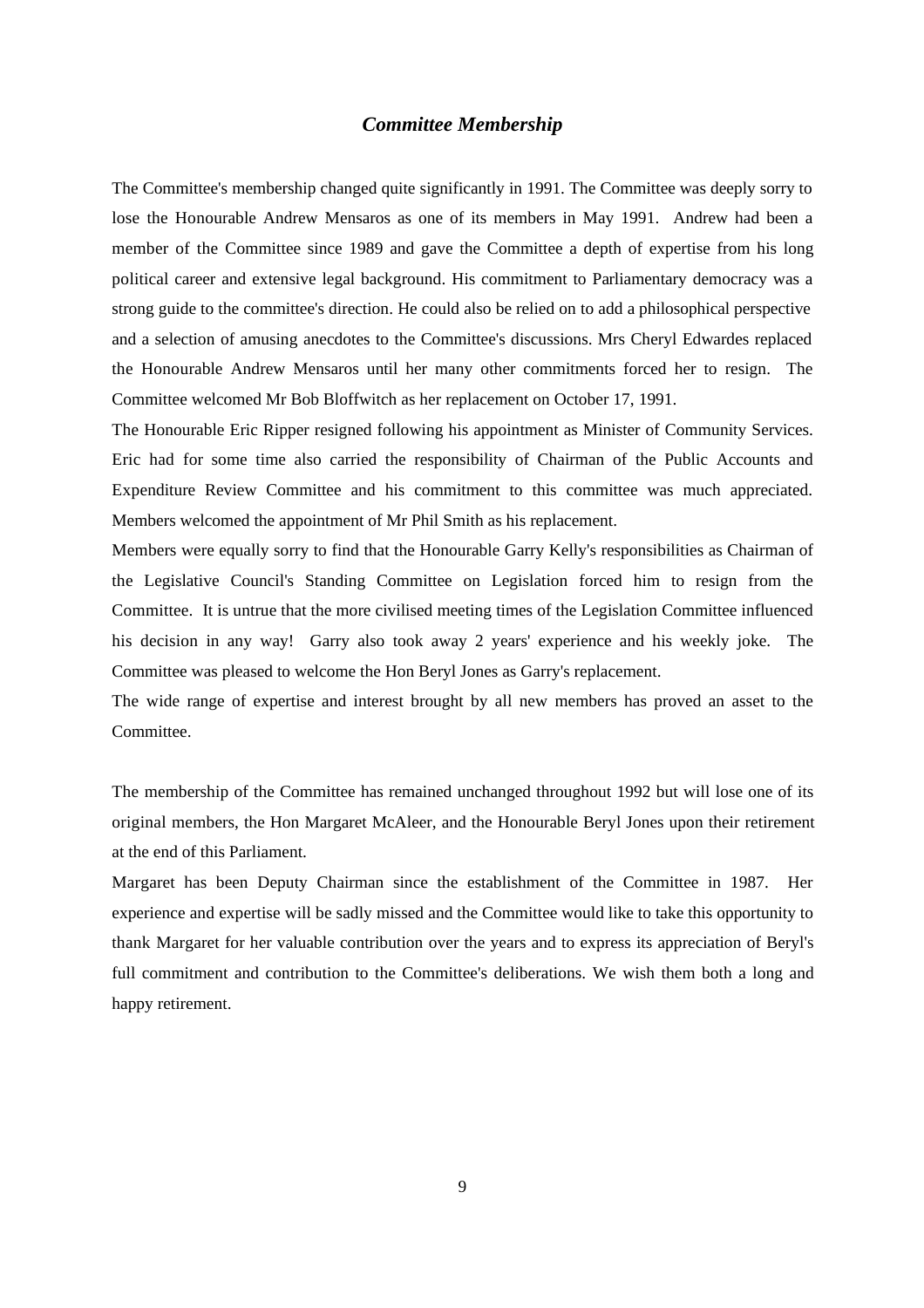## *Committee Staff*

The Committee has been fortunate to retain the services of Mrs Jane Burn as Advisory/Research Officer and Ms Jan Paniperis as Committee Clerk for the duration of this Parliament. Continuity is an important facet in the accumulation of the depth of expertise required in the review of delegated legislation.

Jane's "terrier-like" attitude has contributed to the Committee's effectiveness and ensures that members are well informed in their deliberations.

Members would also like to thank Jan for her hard work and for providing breakfast at those early meetings.

## *Number of Meetings*

The Committee met 20 times during 1991 and 21 times during 1992.

As indicated during its 1990 program, meetings have been scheduled for 8am and 8.15am in order to accommodate the different sitting times of the Legislative Assembly and the Legislative Council. Members have accepted that one meeting per week is insufficient to deal with their heavy workload and twice-weekly meetings have been scheduled during the 1992 program to accommodate routine scrutiny of regulations, the hearing of evidence from witnesses and the consideration of draft reports. One of the major obstacles to more frequent meetings is, undoubtedly, the different sitting times of the two Houses. However, members are unanimous in their support for the current composition of the Committee and would strongly oppose any suggestion that the Committee should become a Committee of only one House, or that two separate Committees should be established. In members' considered opinion, there is nothing to be gained and much to be lost by any change to the Committee's current composition. One of the Committee's great strengths is its reputation for apolitical debate and decisions that derives in part from the bi-cameral and multi-party composition of its membership. Members are firmly convinced after 5 years of operation that its current composition should remain unchanged.

## *Number of Witnesses*

It has been the Committee's practice to meet with departmental representatives where it has serious concerns that a particular regulation may infringe one of its Terms of Reference. The Committee aims to make the hearings "non-confrontational" and finds that "face to face" discussion often irons out problems and clears up misunderstandings. The problems and difficulties of each side become apparent and frequently the Committee's comments are accepted as valid and the Department or the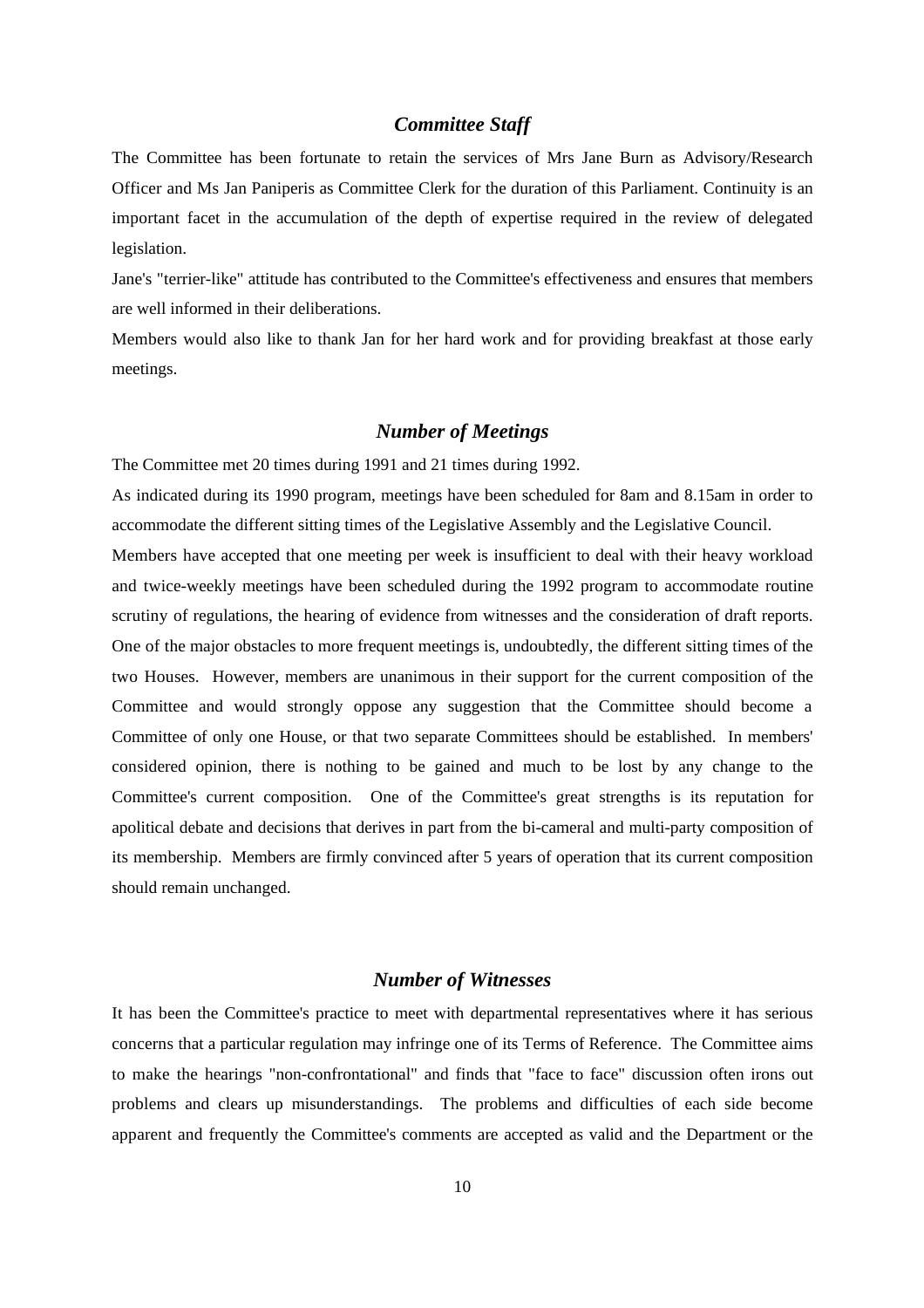Minister agrees to introduce the necessary amendments without the Committee having to resort to move for disallowance.

It is the Committee's aim to hold more hearings in the future and to encourage greater participation by interested parties. In its discussion of the consultation process undertaken by departments prior to proceeding with regulatory amendments, the Administrative Review Council<sup>3</sup> stated:

*"Most agencies in submission to the Council claimed that, even where not obliged by law to do so, they consulted extensively with identified interest groups. The Council has no reason to doubt that consultation often occurs! In practice, however, in the absence of a more general requirement, consultation tends to take place with sectional interests. Probably also in these circumstances, agencies will hear what they want to hear from the bodies they choose to consult".*

In the five years of its operation, the Committee has received evidence from only one private individual, whose graphic and practical demonstration with a pallet of bricks in relation to the Manual Handling Regulations left a lasting impression on members.

Delegated legislation often has the potential to impinge upon the everyday lives of individuals to a greater extent than primary legislation and it is important that the general public becomes more aware of the role of the Committee and that greater input from the community at large is encouraged.

<sup>&</sup>lt;sup>3</sup> Report on Rule-Making by Commonwealth Agencies May 1992 para 5.7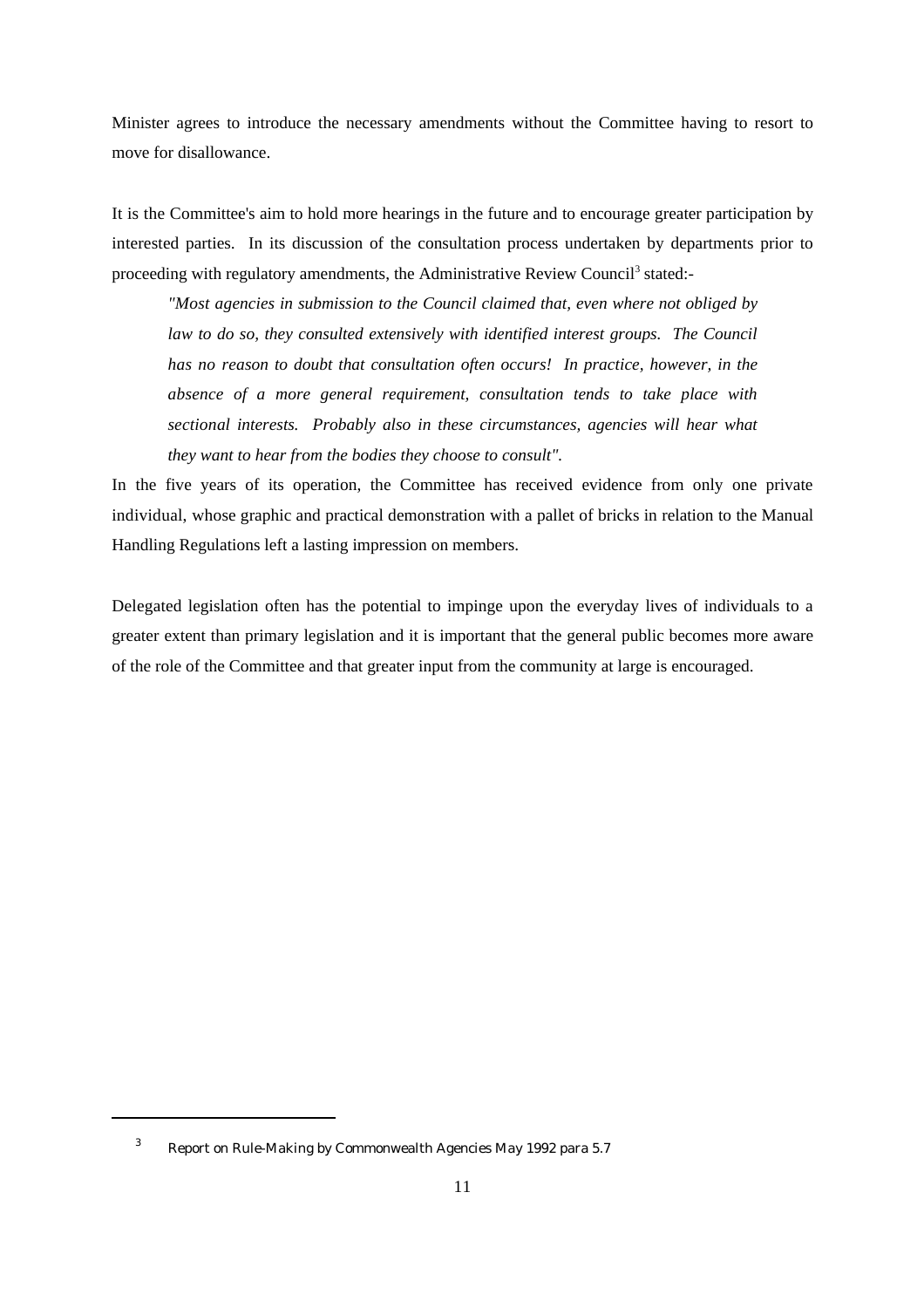## *Items of Delegated Legislation Examined*

Between January 4, 1991 and November 24, 1992 563<sup>4</sup> regulations, rules and bylaws were examined by the Committee.

The volume of delegated legislation is perhaps more significant when viewed in the context of the number of Acts assented to in each of those years and the steady decline in the primary legislation dealt with by Parliament.

In 1991 there were **82** Acts and **314** regulations. In 1992 **44** Acts have received Royal Assent<sup>5</sup> and **249** regulations were gazetted for the corresponding period.

By contrast in 1976 **147** Acts were passed and **246** regulations and rules were gazetted.

The volume is not as important as the content and subject matter of the regulations. The Committee has noticed more frequent inclusion of matter which it believes is more appropriately dealt with in primary legislation.

The original concept of another strata of legislation delegated by Parliament to a specified authority was introduced in recognition of the fact that Parliament had neither the time nor the resources to deal with all legally binding rules. It was envisaged that matters of an administrative nature or complex technical detail were more appropriately dealt with by the Executive and relevant experts and introduced as delegated legislation.

One of the earliest examples of delegation was the *Statute of Proclamations 1539* which provided that:-

*"The King for the time being, with the advice of his Council, or the more Part of them, may set forth Proclamations under such Penalties and Pains as to him and them shall seem necessary, which shall be observed as though they were made by Act of Parliament."*

The standard empowering clause to be found in most legislation today on first reading seems to be very similar in intent and application to the provision in the *Statute of Proclamations*.

*"The Governor may make regulations prescribing all matters that are required or permitted by this Act to be prescribed, or are necessary or convenient to be prescribed for giving effect to the purposes of this Act..."*

 $4$  314: 1991 249: 1992

<sup>&</sup>lt;sup>5</sup> up to November 30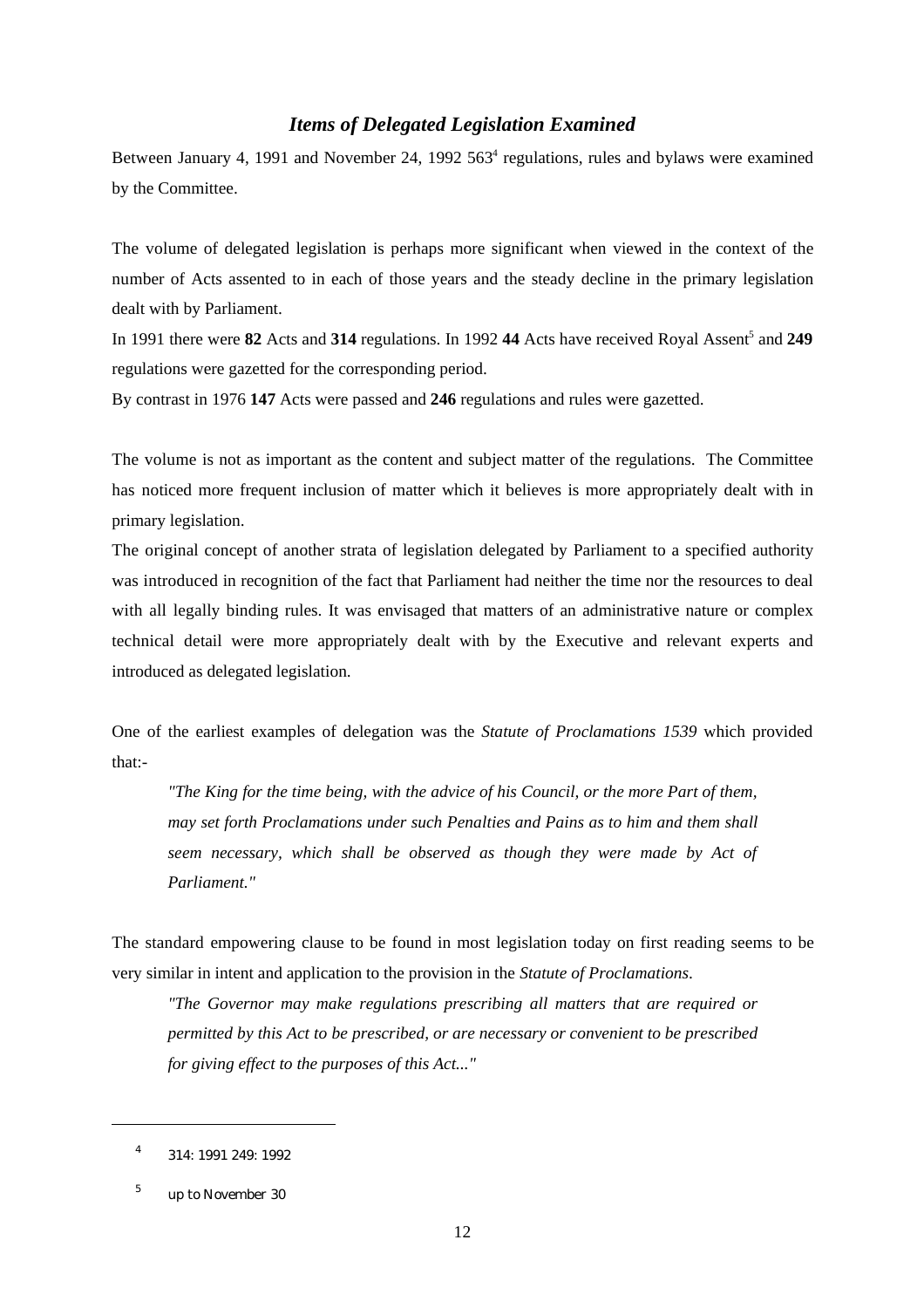The major difference is the *practice* governing current delegation and the introduction and maintenance of safeguards such as gazettal and tabling requirements and the facility for Parliamentary scrutiny.

Throughout history, over-enthusiastic use by the Executive of the powers of delegation has resulted in an assessment of the nature and extent of delegated power and a corresponding response from Parliament to redress any perceived imbalance. The monarch's increasing use of "delegated" and "arbitrary" power without reference to parliament was a major cause of the English Civil War. Execution of the perpetrator of this blatant disregard for the supremacy of parliament is perhaps an extreme illustration of "reassessment". The 1932 Committee on Ministers' Powers - the Donoughmore Committee - was established as a response to allegations by the then Lord Chief Justice of England, Lord Hewart, of a bureaucratic conspiracy to usurp the supremacy of Parliament.<sup>6</sup> Although the UK parliament did not actively respond to Lord Hewart's criticisms until 1943, the Senate Standing Committee on Regulations and Ordinances was established in 1932 and became the model for scrutiny committees in Australia.

However, whilst Parliament maintains its control over the *exercise* of delegated legislative power by establishment of scrutiny committees, it appears to be more difficult to maintain a similar control over the *scope* and *content* of delegated power.

In the 1970's the *Economist* published a lengthy condemnation of the decline in the scrutiny and review role of parliament in the United Kingdom:-

*".....As Britain's executive has done more, as its involvement in economic life has grown and its impact on citizens' powers and freedoms has widened, the capacity of the House of Commons to investigate its activities has diminished. Students of parliamentary institutions all over the world accept that this kind of scrutiny for keeping officials alert and accountable is as effective as its system of regular committees."*

Administrative and technical detail may still represent the bulk of subsidiary legislation but the Committee is finding numerous examples of delegated legislation where there is potentially undue trespass on individual rights and liberties and where there appears to be an extraordinarily wide delegation of power with neither the opportunity for full parliamentary debate nor the facility for public comment on the proposals. "Convenience" and "emergency" are becoming common justification for the inclusion in delegated legislation of measures more appropriately dealt with by

<sup>&</sup>lt;sup>6</sup> The New Despotism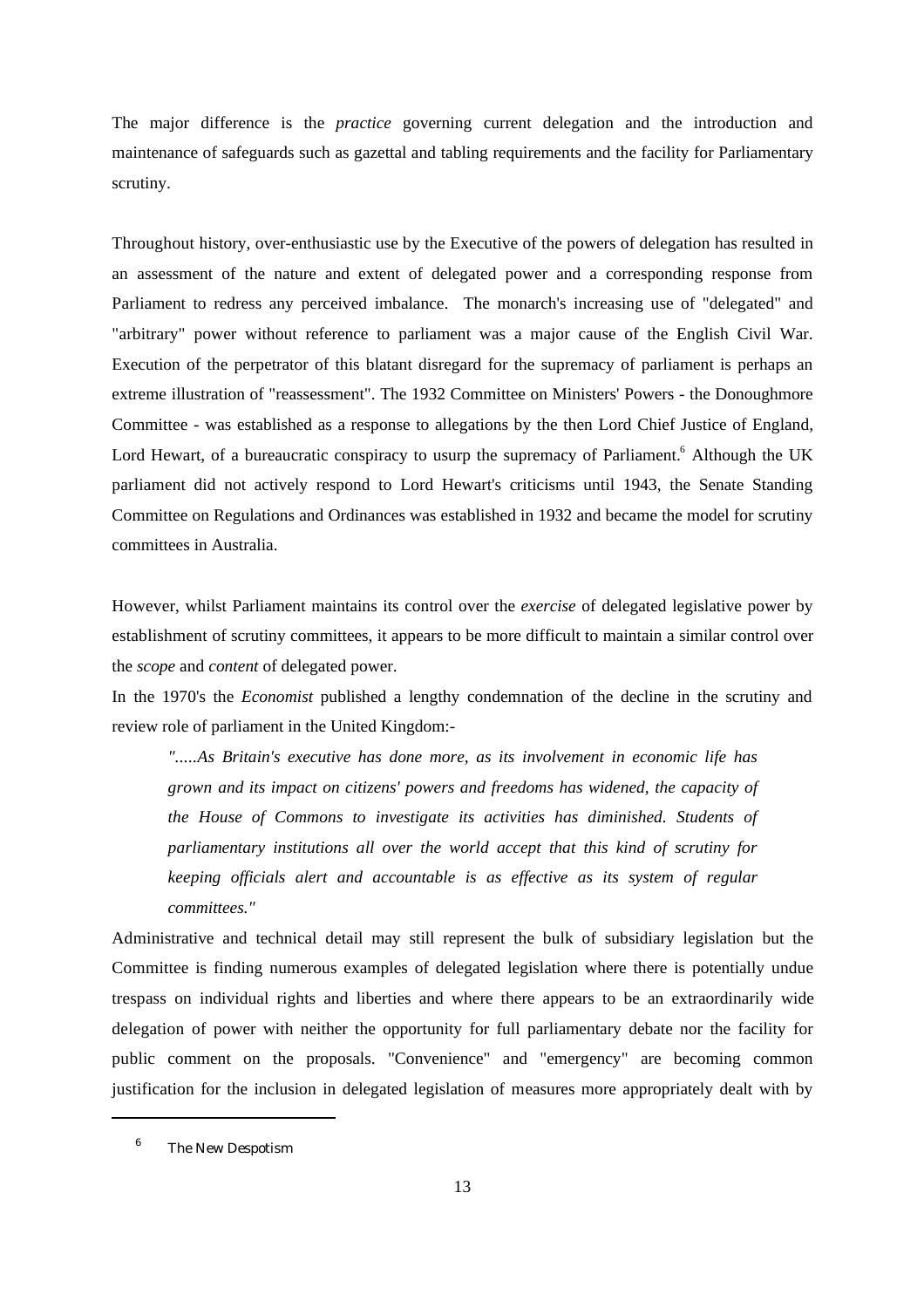primary legislation.

For example, members queried the **Misuse of Drugs (Amount of Prohibited Drugs) Order**, gazetted on November 29, 1991. Section 42 of the *Misuse of Drugs Act* empowers the Governor by Order in Council to amend Schedule III, IV, V or VI by

- *" (a) amending thereto or deleting therefrom -*
	- *(i) any prohibited drug on any quantity specified in relation thereto; or*
	- *(ii) any prohibited plant of a particular species or genus or any number specified in relation thereto, as the case requires*
- *(b) deleting and substituting all or any of the items therein; or*
- *(c) altering any item therein."*

Under s.42(2) the Order takes effect on gazettal and has the same force as if it had been effected by Act, although s.42(4) requires the Order to be tabled within 14 days of gazettal and s.42(5) provides the facility for disallowance of the Order by either House within 14 sitting days of tabling. In this instance, the Order amended the Schedules to the **Misuse of Drugs Act** by including the prohibited drug *ephedrine*, a precursor for the manufacture of amphetamines, and thereby created the offences of possession, presumption of intent to sell or supply and trafficking with penalties of from 2 - 25 years imprisonment and fines of from \$2,000 - \$100,000.

A clause in an Act which permits that Act to be amended by subordinate legislation is known as a *"Henry VIII clause"* and although usually restricted to administrative matters is considered, in general terms, an undesirable practice.<sup>7</sup> However, when such a method is used to introduce penalties including long terms of imprisonment or large fines, the Committee believes that it is important that the proposal receive the full attention of Parliament through formal debate. Theoretically the nomination of *any* substance could be included in the Schedule of prohibited drugs by means of an Order and it is unlikely that there would be any debate other than by this Committee.

Members can accept that there are occasions when "emergency" measures are necessary but are concerned that perceived urgency does not unduly infringe on personal liberties. This whole issue was the subject of the Committee's *Sixth Report on Emergency Powers*<sup>8</sup>. Emergencies are by definition

see pages 34-37 for further explanation and illustrations <sup>7</sup>

<sup>8</sup> tabled November 1991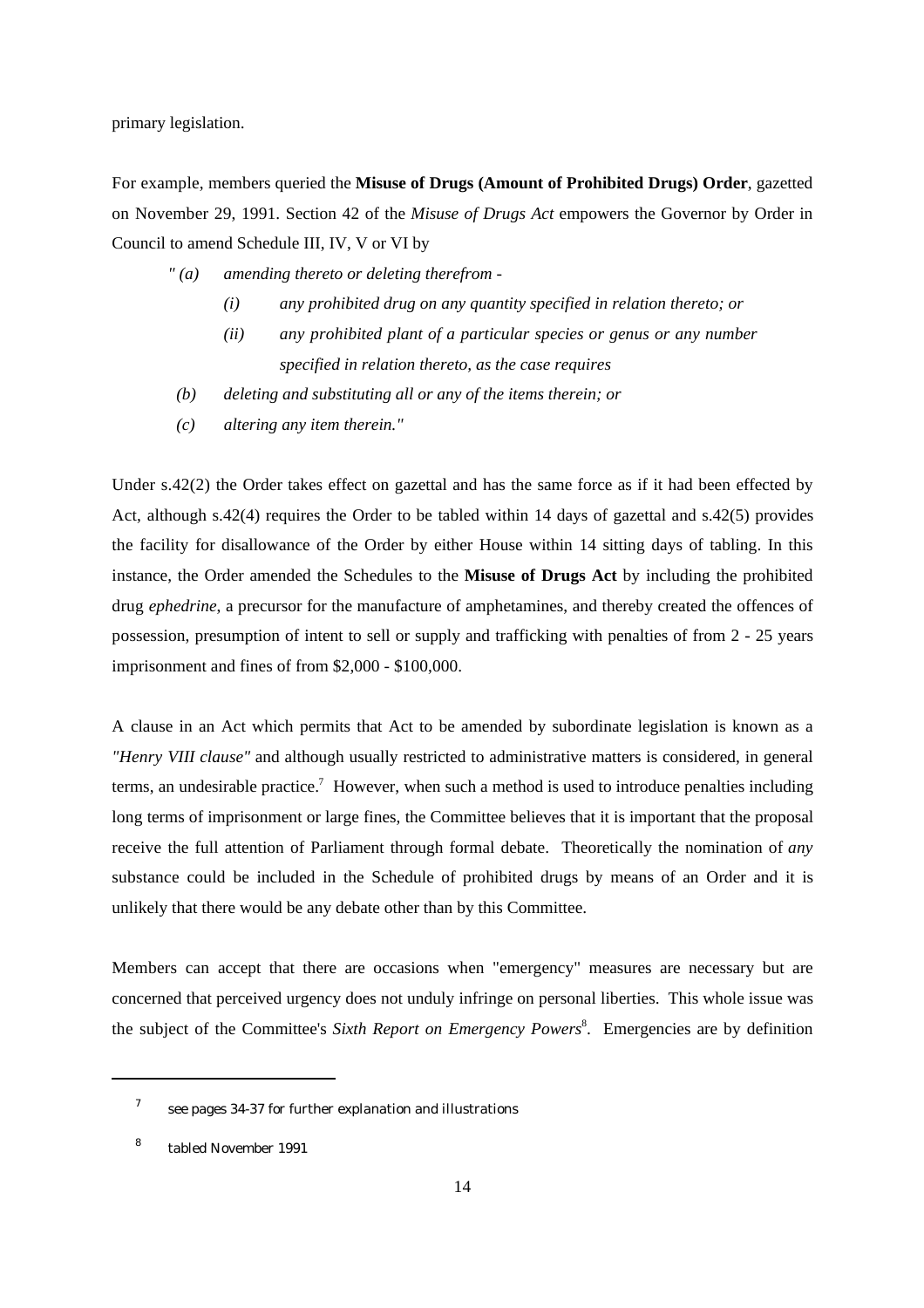rare; a situation should not be defined as an emergency for the purposes of "convenience" when the end result may be the circumvention of parliamentary scrutiny. The generality of the standard empowering clause certainly permits a wide interpretation of the delegated power but can give rise to the need for the Committee to assess the subject matter based on its perceived affect on individual rights and liberties.

At risk of contributing to the list of codes or guidelines, the Committee finds merit in the suggestion that a Legislative Code of Practice, set of Legislative Standards or Legislation Handbook be produced for the guidance of both departments and members. The Commonwealth and some of the other States have followed this course.

The Legislation Handbook, prepared by the Department of Prime Minister and Cabinet in Canberra sets down the following guidelines for the use of regulations:-

*"5.33 Matters of detail, or matters liable to frequent change should be dealt with by regulation, for example -* 

- *(a) prescribing fees to be paid for various services*
- *(b) prescribing forms for use in connection with legislation*
- *(c) addresses where applications should be lodged*
- *(d) time within which certain steps should be taken.*

*5.34 The Office of Parliamentary Counsel needs to be aware of the general scope of any intended regulations so that a sufficiently wide regulation making power is included in the legislation. For example, where regulations are to confer judicial power, require the charging of fees or require the furnishing of a statutory declaration, express provision conferring power for these purposes must be included in the Act."*

The Senate Standing Committee on Regulations and Ordinances included in its Seventy Seventh Report guidelines for determining whether a matter was more appropriate for primary legislation.

*"15. The Committee will look carefully at delegated legislation, including any ordinance, which -*

 $\bullet$  *manifests itself as a fundamental change in the law, intended to alter and redefine rights, obligations and liabilities;*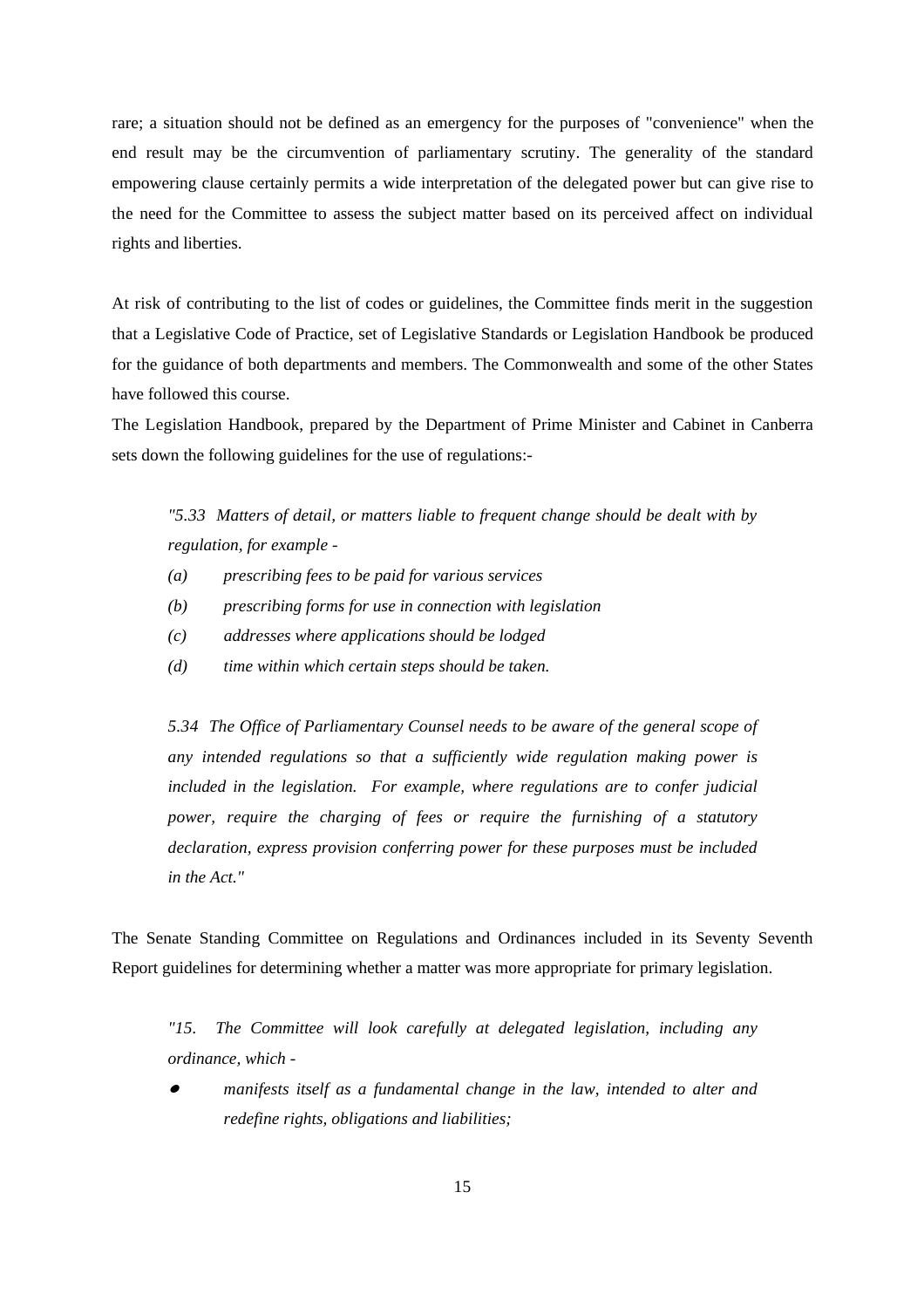- $\bullet$ *is a lengthy and complex legal document;*
- $\bullet$  *introduces innovation of a major kind into the pre-existing legal, social or financial concepts;*
- $\bullet$ *impinges in a major way on the community;*
- $\bullet$  *is calculated to bring about radical changes in relationships or attitudes or people in a particular aspect of the life of the community;*
- $\bullet$  *is part of a major uniform, or partially uniform, scheme which has been the subject of debate and analysis in one or more of the State or Territory Parliaments but not in the Commonwealth Parliament; and*
- $\bullet$  *takes away, reduces, circumscribes or qualifies the fundamental rights and liberties traditionally enjoyed in a free and democratic society.*

*16. Where any of these characteristics are present the Committee may recommend to the Senate that it disallow the delegated legislation. It will invite the Minister to introduce a Bill for debate and analysis. The more of these criteria that are present, the greater the likelihood that such a recommendation will be made."*

The *Legislative Scrutiny Manual* published by the Senate Procedure Office provides further guidance and states that the Senate Standing Committee for the Scrutiny of Bills Committee will examine closely any clauses where the delegation of legislative power:-

- $\bullet$ is vague or imprecise;
- $\bullet$ goes beyond the mere filling of details; or
- $\bullet$  deals with matters which are not in principle suitable to be dealt with otherwise than by parliamentary enactment.

In its comments on the effectiveness of the guidelines in practice, the Administrative Review Council concluded that in spite of the existence of guidelines,

*"...the division of content between primary and secondary legislation does not presently follow standard criteria but is often haphazard depending on such factors as the legislative history of the scheme in question." 9*

Under s.4 of the *Queensland Legislative Standards Act 1992* the following "fundamental legislative principles" have been introduced:-

*"(1) For the purposes of this Act, "fundamental legislative principles" are the principles relating*

<sup>&</sup>lt;sup>9</sup> Rule-Making by Commonwealth Agencies May 1992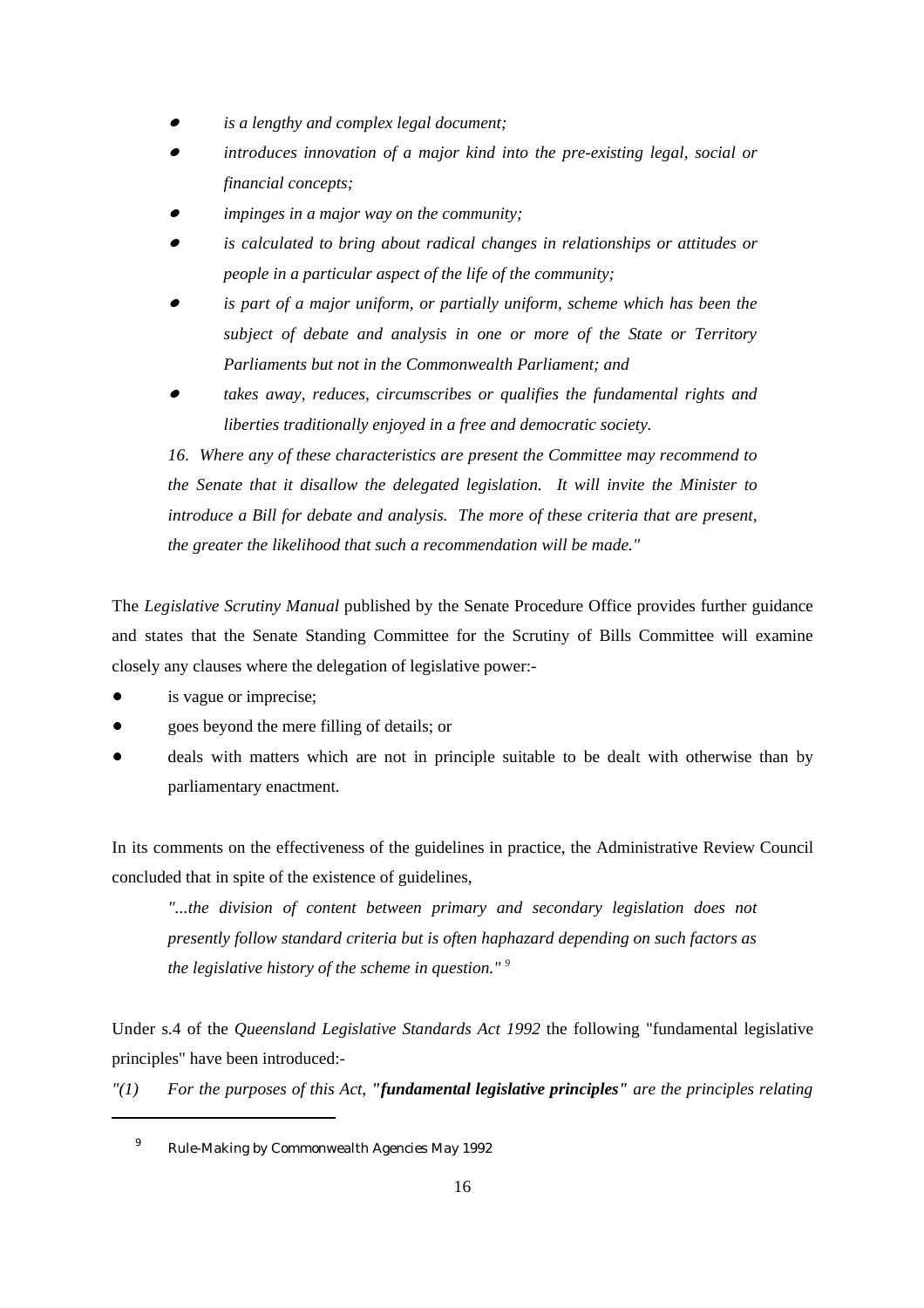*to legislation that underlie a parliamentary democracy based on the rule of law.10*

- *(2) The principles include requiring the legislation has sufficient regard to -*
	- *(a) rights and liberties of individuals; and*
	- *(b) the institution of Parliament.*

*(3) Whether legislation has sufficient regard to rights and liberties of individuals depends on whether, for example, the legislation -*

- *(a) makes rights and liberties, or obligations, dependent on administrative power only if the power is sufficiently defined and subject to appropriate review; and*
- *(b) is consistent with principles of natural justice; and*
- *(c) allows the delegation of administrative power only in appropriate cases and to appropriate persons; and*
- *(d) does not reverse the onus of proof in criminal proceedings without adequate justification; and*
- *(e) confers power to enter premises, and search for or seize documents or other property, only with a warrant issued by a judge or other judicial officer; and*
- *(f) provides appropriate protection against self-incrimination; and*
- *(g) does not adversely affect rights and liberties, or impose obligations, retrospectively; and*
- *(h) does not confer immunity from proceeding or prosecution without adequate justification; and*
- *(i) provides for the compulsory acquisition of property only with fair compensation; and*
- *(j) has sufficient regard to Aboriginal tradition and Island custom; and*
- *(k) is unambiguous and drafted in a sufficiently clear and precise way.*
- *(4) Whether a Bill has sufficient regard to the institution of Parliament depends on whether, for example, the Bill -*
	- *(a) allows the delegation of legislative power only in appropriate cases and to appropriate persons; and*
	- *(b) sufficiently subjects the exercise of a delegated legislative power to the scrutiny of the Legislative Assembly; and*
	- *(c) authorises the amendment of an Act only by another Act.*
- *(5) Whether subordinate legislation has sufficient regard to the institution of Parliament depends on whether, for example, the subordinate legislation -*

 $10$  Under section 7 a function of the Office of the Queensland Parliamentary Counsel is to advise on the application of fundamental legislative principles to proposed legislation.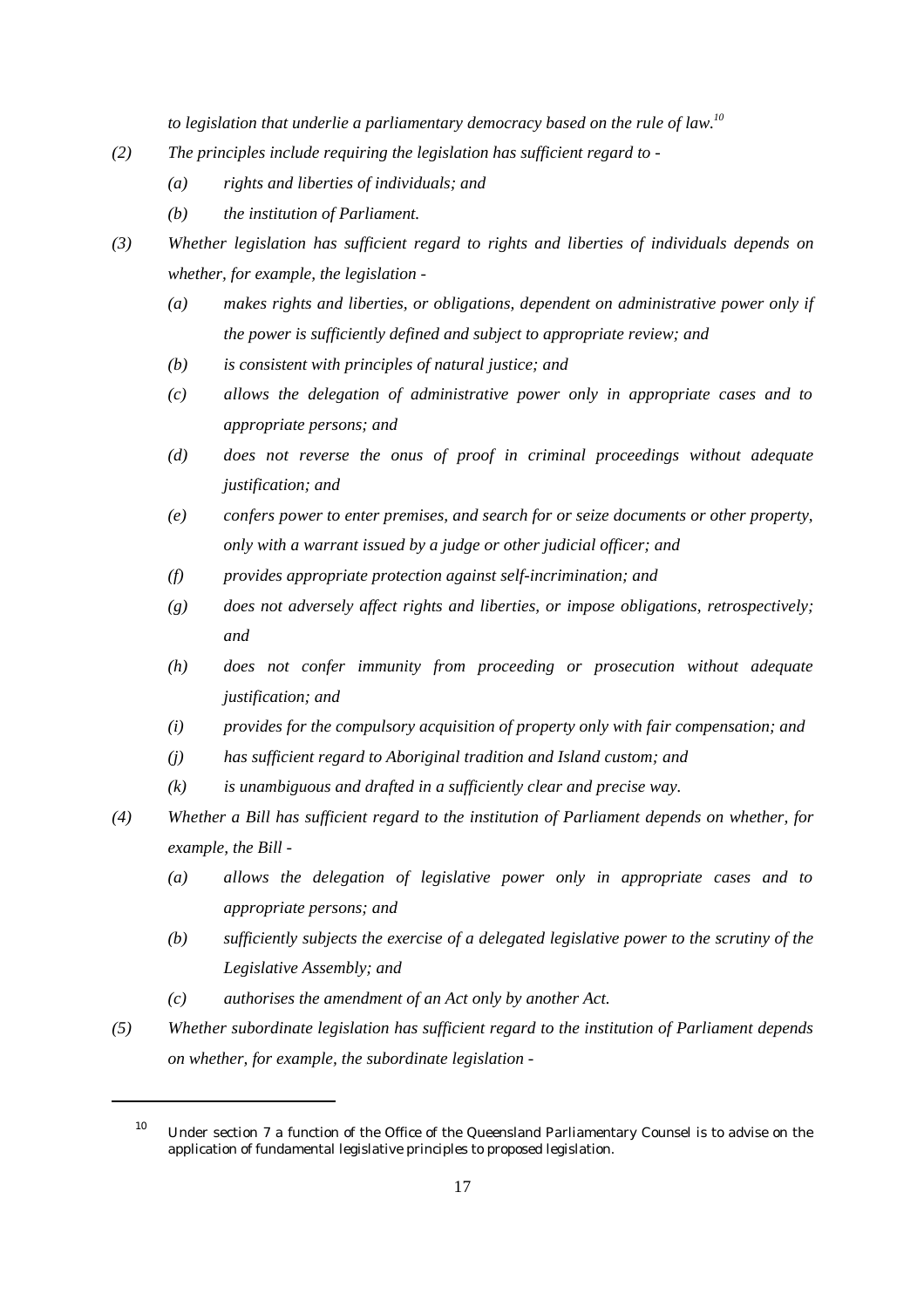- *(a) is within the power that, under an Act or subordinate legislation (the "authorising law"), allows the subordinate legislation to be made; and*
- *(b) is consistent with the purposes and intent of the authorising law; and*
- *(c) contains only matter appropriate to subordinate legislation; and*
- *(d) amends statutory instruments only; and*
- *(e) allows the subdelegation of a power delegated by an Act only -*
	- *(i) in appropriate cases and to appropriate persons; and*
	- *(ii) if authorised by the Act itself."*

Although concerned at the greater volume and subject matter of regulations, rules and bylaws, of far greater significance to the Committee is the increase in the use of statutory instruments which fall *outside* the definition of subsidiary legislation given in s.5 of the *Interpretation Act* -

*" `Subsidiary legislation' means any proclamation, regulation, rule, by-law, order, notice, rule of court, town planning schedule, resolution, or other instrument made under any written law and having legislative effect. "*

- and are therefore subject to **no** parliamentary scrutiny.

There is a seemingly endless list of instruments, only limited by the imagination of the public service, from which scrutiny by the Committee is precluded. Notices, determinations, directions, guidelines, Codes of Practice, rulings, instructions and declarations are just a sample of the range of phrases appearing in departmental jargon and usage.

Nationally, Delegated Legislation Committees have expressed concern at these attempts by the Executive -

*"to create the pretence that the species of legislative or quasi-legislative instrument in question is different in kind from a statutory rule and therefore warrants different treatment by way of drafting, presentation and promulgation under the complete control of the relevant policy department."*<sup>11</sup>

It was the subject of two papers<sup>12</sup> at the Third Conference of Australian Delegated Legislation

<sup>&</sup>lt;sup>11</sup> O'Keeffe "Who is Watching the Regulators?" Business Council Bulletin (5B) October 1989, at page 35

 $12$  "Quasi-legislation and Departmental Decision Making", Senator Giles, Chairperson, Senate Standing Committee on Regulations and Ordinances and "A Regulation by any Other Name", Mr Bob Wiese, Member W.A. Joint Standing Committee on Delegated Legislation.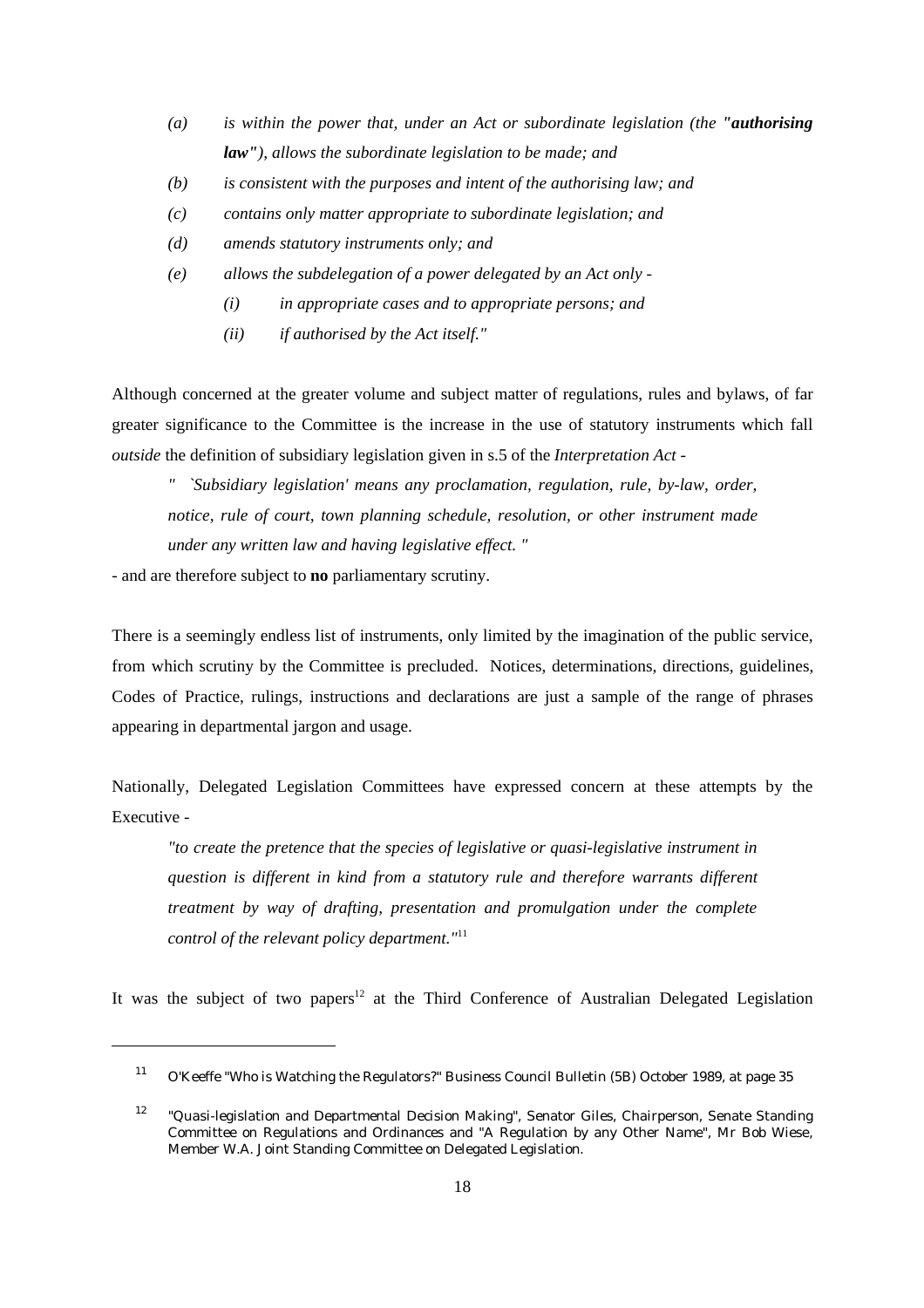Committees held in Perth in May 1991 and much informal discussion, and appears on the agenda of most conferences and seminars where scrutiny of legislation is considered.

In his report on *"Parliamentary Scrutiny of Quasi-legislation*"<sup>13</sup> Stephen Argument, Secretary to the Senate Standing Committee for the Scrutiny of Bills, has used the collective term *"quasi-legislation"* to describe this genre of instruments in common usage. He further defines "quasi-legislation" as an instrument "*resembling* a law or which is *seemingly* a law", but "not *actually* legislation". Nevertheless, from the Committee's informal consideration of examples of "quasi-legislation" it can impose as many obligations and be as enforceable at law as many regulations.

For instance, the authority on which the *Health (Asbestos) Regulations 1992*<sup>14</sup> is based stems from the *Health Act Notice 1911-1982* and the *Health Amendment Notice 1992<sup>15</sup> which increases the* regulation-making power under s.134(53) of the *Health Act 1911* by including disposal of material containing asbestos. Non-compliance with the regulations can attract a maximum penalty of \$1000 and a minimum penalty of \$100 for the first offence, \$200 for the second offence and \$500 for a third or subsequent offence. The issue of "minimum penalties" and the Committee's concern at the potential to over-ride judicial discretion by the use of this concept are discussed at pages 37-38.

The Notice<sup>16</sup> which had the effect of amending the *Health Act* was subject to no parliamentary scrutiny in 1984 nor in 1992, although this Committee has expressed its concern to representatives of the Health Department.

As evidenced by this brief summary of the potential degradation of parliamentary supremacy engendered by the proliferation of this species of statutory instrument, the crux of the problem lies in the promotion of the view that the terminology used defines the *character* of an instrument, and not its actual *effect*. This is, unfortunately, far from the reality of the situation.

Scrutiny Committees are restricted in their operation by encouragement of this perception and find themselves confined to scrutiny of only the traditionally classified instruments - regulations, rules and by-laws as defined by the *Interpretation Act*; occasionally an order, made "disallowable" by express statutory provision may fall within their jurisdiction.

Those instruments with ingenious names are outside the Committee's scope *regardless of the nature of*

 $13$  Department of the Senate, Canberra, May 1992

 $14$  Gazetted 22 May 1992

<sup>&</sup>lt;sup>15</sup> gazetted 6 July 1984 and 22 May 1992 respectively

 $16$  see also section on Henry VIII clauses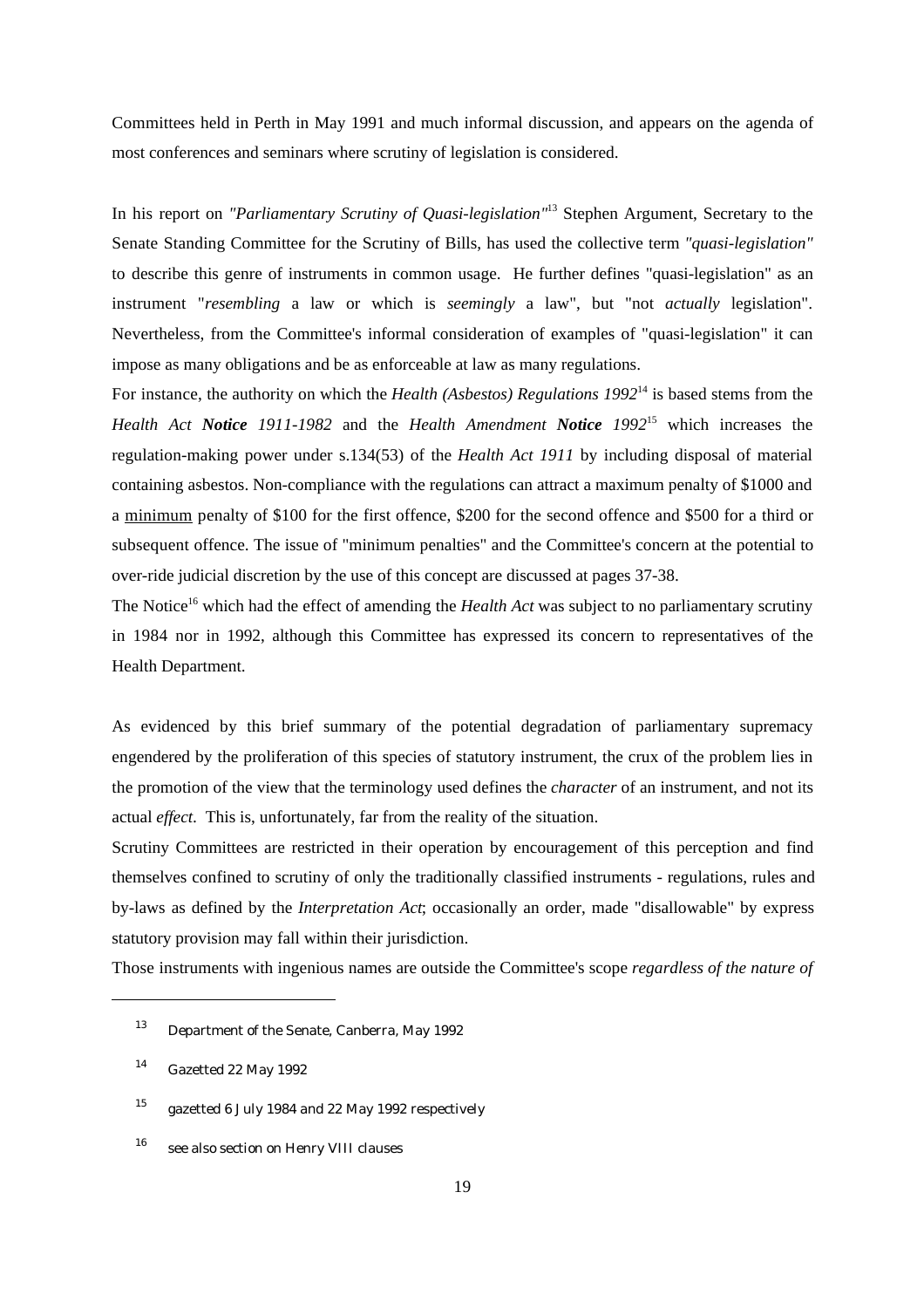*their operation* and the Committee is of the opinion that scrutiny of subordinate legislation generally, is seriously hampered by that limitation. There is a need for all instruments, which have legislative effect and the potential to trespass on personal liberties, to be subject to some form of scrutiny whether by way of publication in draft with an invitation for general public comment, or by way of express inclusion within the Committee's Terms of Reference.<sup>17</sup>

To avoid further encroachment on the supremacy of parliament, awareness of the further implications of enabling clauses, particularly with regard to the extent and nature of the powers delegated and the safeguards included with the originating power, should attract a higher profile in parliamentary debate on new legislation than in the past.

 $17$  Legislative amendments to deal with these concerns have been proposed and will be the subject of a detailed report on the making, review and repeal of subordinate legislation, for publication by the Committee in 1993.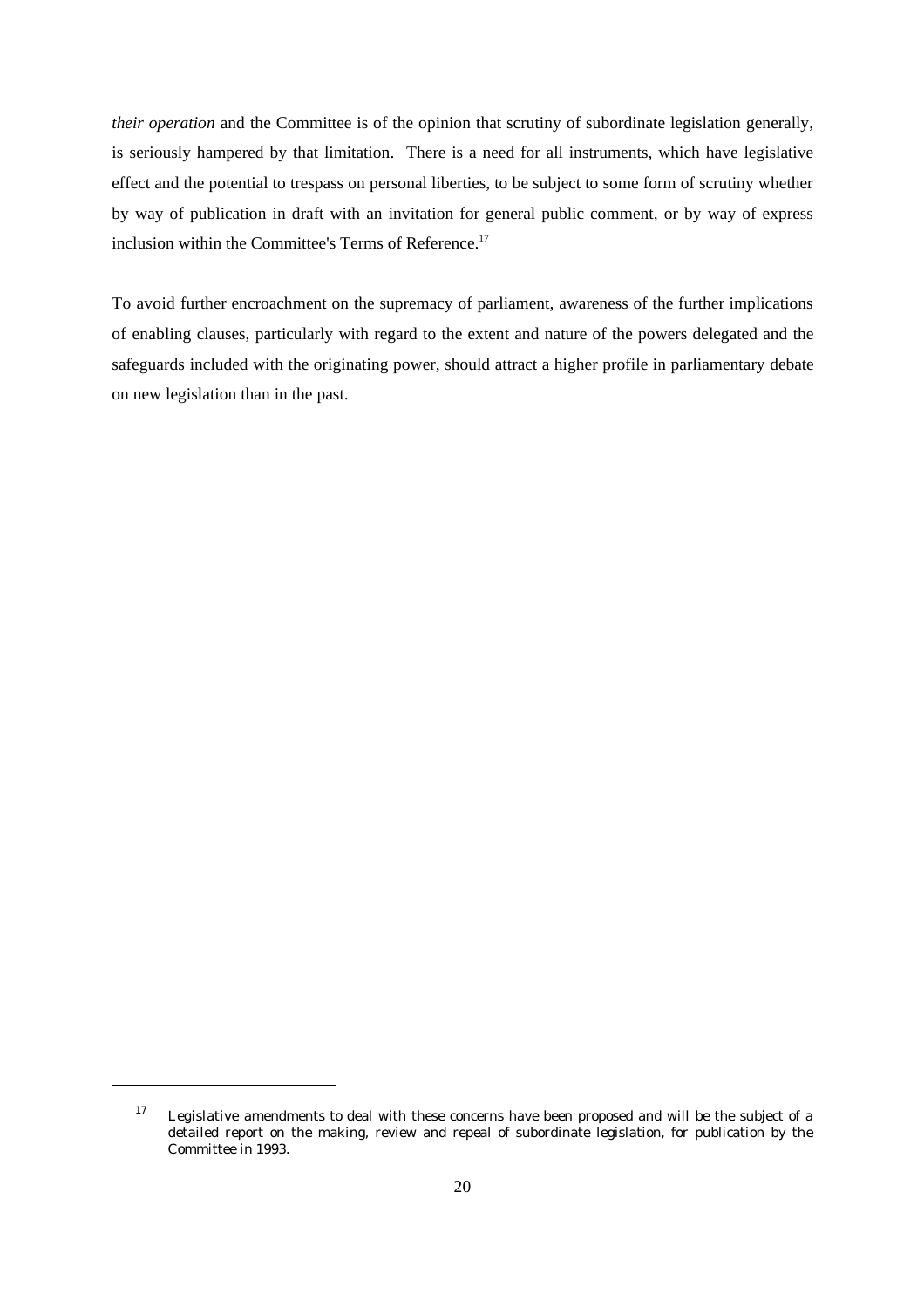## *Items Requiring No Further Action*

As indicated in the previous statistics, approximately 73% of all delegated legislation considered requires no further action by the Committee, usually for the reason that the regulations or amendments are straightforward and within the power vested by the parent legislation. Occasionally, more sensitive or complex issues also attract no further comment from members after closer examination, but this is largely dependent on the explanatory material provided by departments. Circulars to Ministers<sup>18</sup> in 1989 and 1990 requested Ministers to provide the Committee with copies of the regulations and an explanatory memorandum explaining the background and rationale of regulations and amendments and giving details of the consultation process undertaken at the time of gazettal. The information provided by departments is vital to the Committee's understanding of regulatory changes, particularly in the light of procedural time restraints imposed by the *Interpretation Act* on the tabling and scrutiny of delegated legislation.

For the most part, the explanatory memoranda system has worked well and the Committee receives adequate information at the appropriate time. A number of departments are to be congratulated on the standard of information provided and members would like to take this opportunity to thank departments for their co-operation and willingness to assist the Committee. There are still a number of departments, however, which need to be reminded of their obligations, and yet others who seem to be unaware of the Committee's requirements. Whether for reasons of deliberate obstruction, or through lack of knowledge, failure to supply the requisite information at the time regulations are gazetted, can only hinder the performance by the Committee of the function with which it has been charged by Parliament, to the detriment of the regulatory process.

 $18$  58/89 (27 October 1989) and 45/90 (25 May 1990)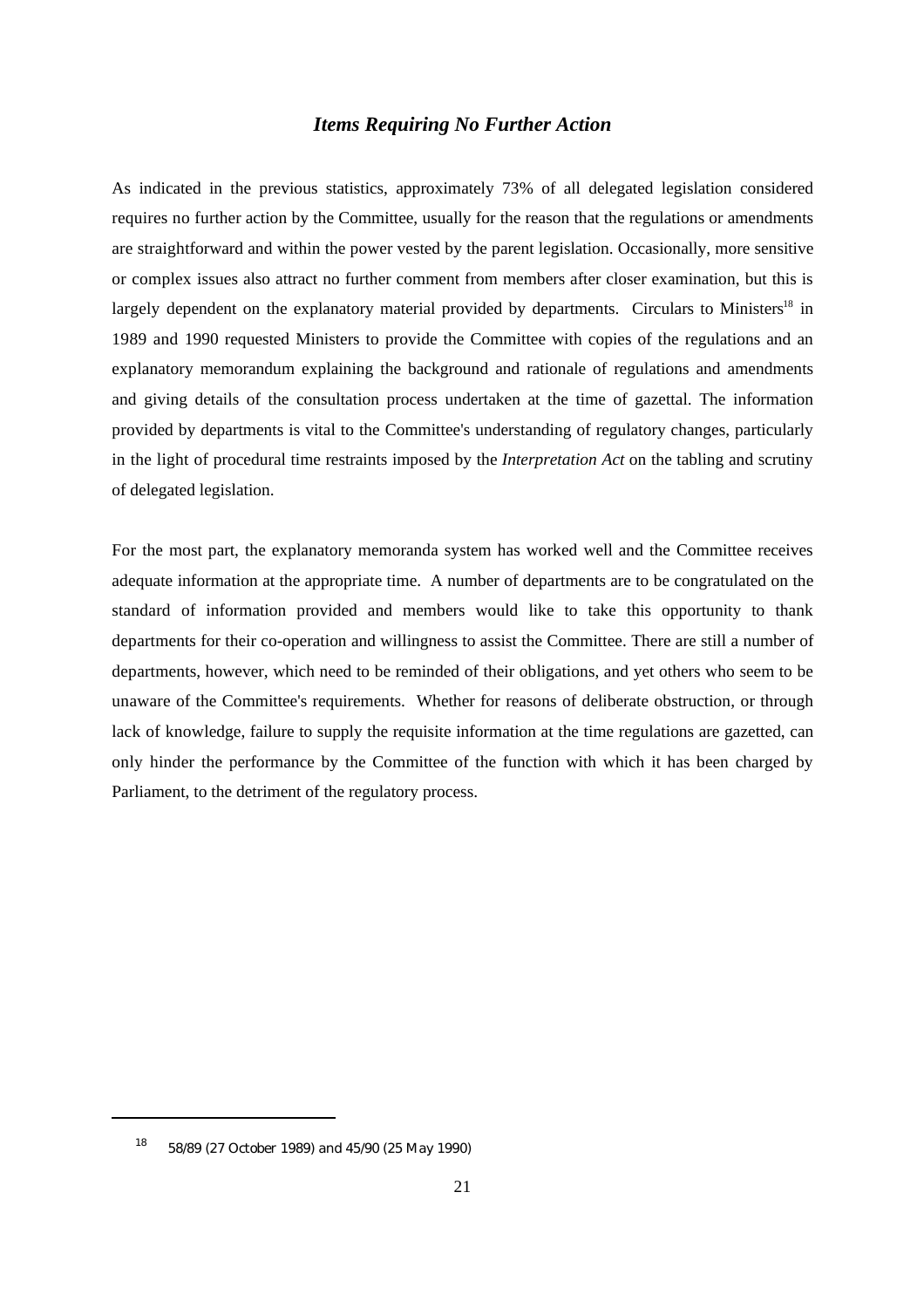## *Items requiring further action*

Inevitably, there are issues which even the most detailed explanatory memoranda cannot address. Most of those issues would in some way contravene the general principles summarised in the Committee's Terms of Reference in the form of a regulation which -

- *(a) appears not to be within power or not to be in accord with the objects of the Act pursuant to which it purports to be made;*
- *(b) unduly trespasses on established rights, freedoms or liberties;*
- *(c) contains matter which ought properly to be dealt with by an Act of Parliament;*
- *(d) unduly makes rights dependent upon administrative, and not judicial decisions.*
- *(a) appears not to be within power or not to be in accord with the objects of the Act pursuant to which it purports to be made*

This Term of Reference is based on the legal doctrine of *ultra vires* and is a reason for which delegated legislation may be invalid. A regulation may be considered *ultra vires* where it purports to perform some function not contemplated by the parent legislation or in excess of the power given or contemplated by the parent legislation.

In the United Kingdom, Australia and New Zealand the doctrine of *ultra vires* is limited to this interpretation and does not include invalidity on the grounds of unreasonableness or of unauthorised sub-delegation.

There are no general guidelines for establishing the validity of a regulation; examination of the enabling legislation in each case is necessary. In cases where a "blanket" power is given to make regulations for prescribing -

*"all matters that are required or permitted by this Act to be prescribed, or are necessary or convenient to be prescribed for giving effect to the purposes of this Act..."*

it becomes necessary to look to certain fundamental principles such as whether the provision is unconstitutional or inconsistent with general legal principles.

Application of the doctrine of *ultra vires* is complicated and requires interpretation of the nature and effect of the provision under scrutiny. The Committee has therefore reported assertions of invalidity under this Term of Reference infrequently and only after detailed discussion and consultation. At the end of 1991, the Committee tabled its *Seventh Report* on a number of regulations prescribing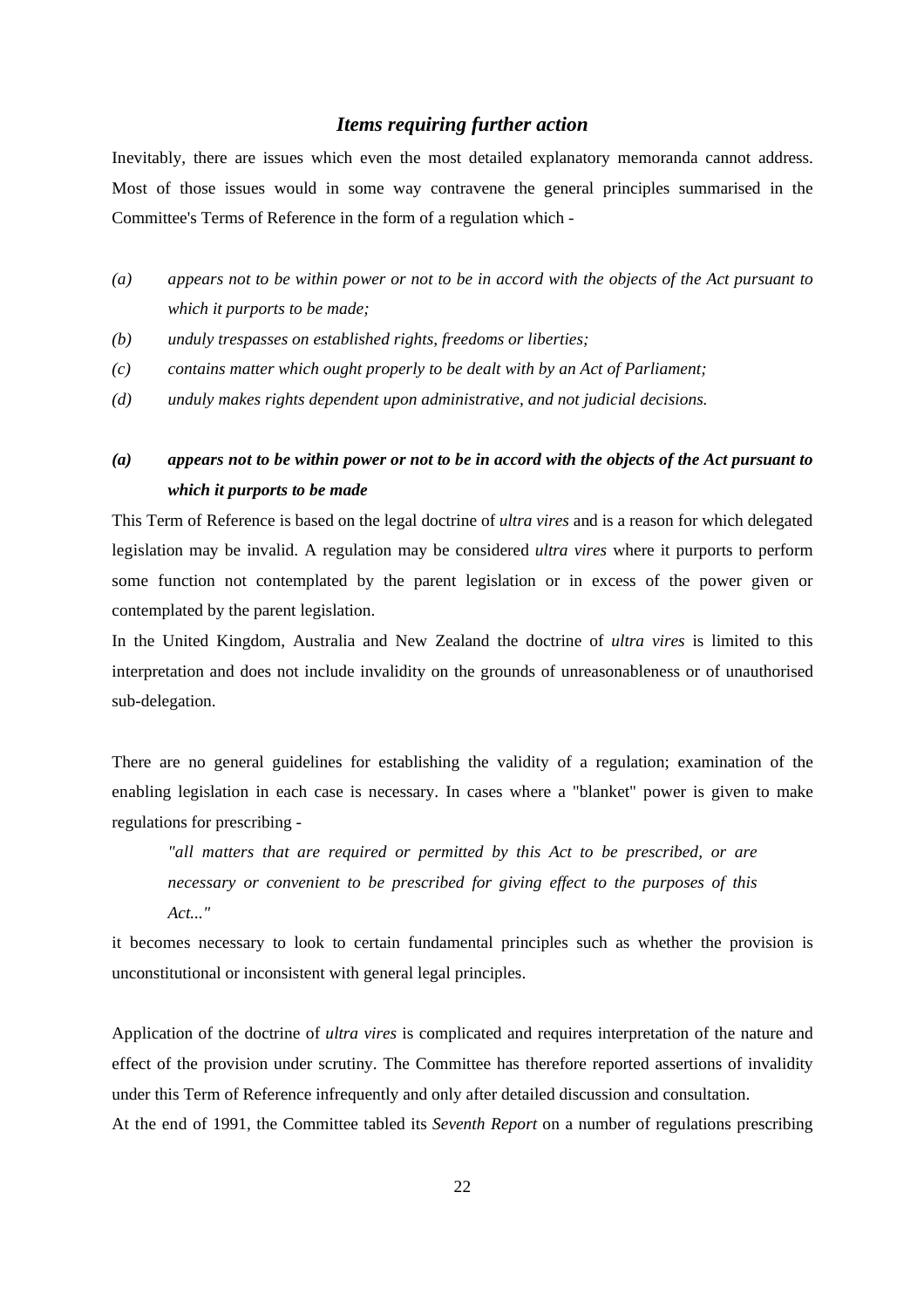Court fees and fees for lodgement of documents and searches under Department of Land Administration legislation.

Members were concerned that the inclusion of a surcharge in those fees for the purposes of funding the *Courts Modernisation Fund* and the Department of Land Administration *Register 2000* computerisation fund was outside the power delegated in the enabling legislation to collect and charge fees for the provision of various court and land registration services.

The Committee was of the opinion that the surcharge component of the fees was not consequential upon the Minister's decision to exercise his power to charge a fee for cost recovery of the service, but depended upon the decision, in each case, to computerise the Courts and land registration system and was a means of raising revenue to cover the capital cost of computerisation. To that extent, the surcharge constituted imposition of a *tax* which is not only beyond the power delegated in the enabling legislation, but is also constitutionally improper under S.72 of the *Constitution Act 1889* and S.46 of the *Constitution Acts Amendment Act 1899*.

S.72 requires that the Consolidated Revenue Fund be appropriated by Act of the legislature.

S.46 provides that appropriations shall not be made unless the *purpose* of the appropriation has been recommended by message of the Governor. Appropriations, therefore, cannot be made *except* by primary legislation.

Motions of disallowance of the *Local Court Amendment Rules (No.2)* the *Justices Act (Court of Petty Sessions Fees) Regulations* and the *Justices (INREP) Amendment (No.3) Regulations* were withdrawn following receipt of an undertaking from the Attorney-General that the *Courts Modernisation Fund* would be dismantled.

The Department of Land Administration Regulations have however been the subject of a further report<sup>19</sup> and Notices of Motion of disallowance of the *Transfer of Land Amendment Regulations*, *Strata Titles General Amendment Regulations, Registration of Deeds Regulations and Land Amendment Regulations* have been given in the Legislative Council, following failure by the responsible Minister to accept the Committee's arguments and legal advice, and address the concerns. The matter is yet to be resolved.

#### *(b) unduly trespasses on established rights, freedoms or liberties*

The general principles of fairness and reasonableness contained in this Term of Reference are the most frequently used by the Committee and underlie members' interpretation of all subsidiary legislation. When the power to make a regulation has been clearly established, the Committee must determine

 $19$  Tenth Report, tabled November 1992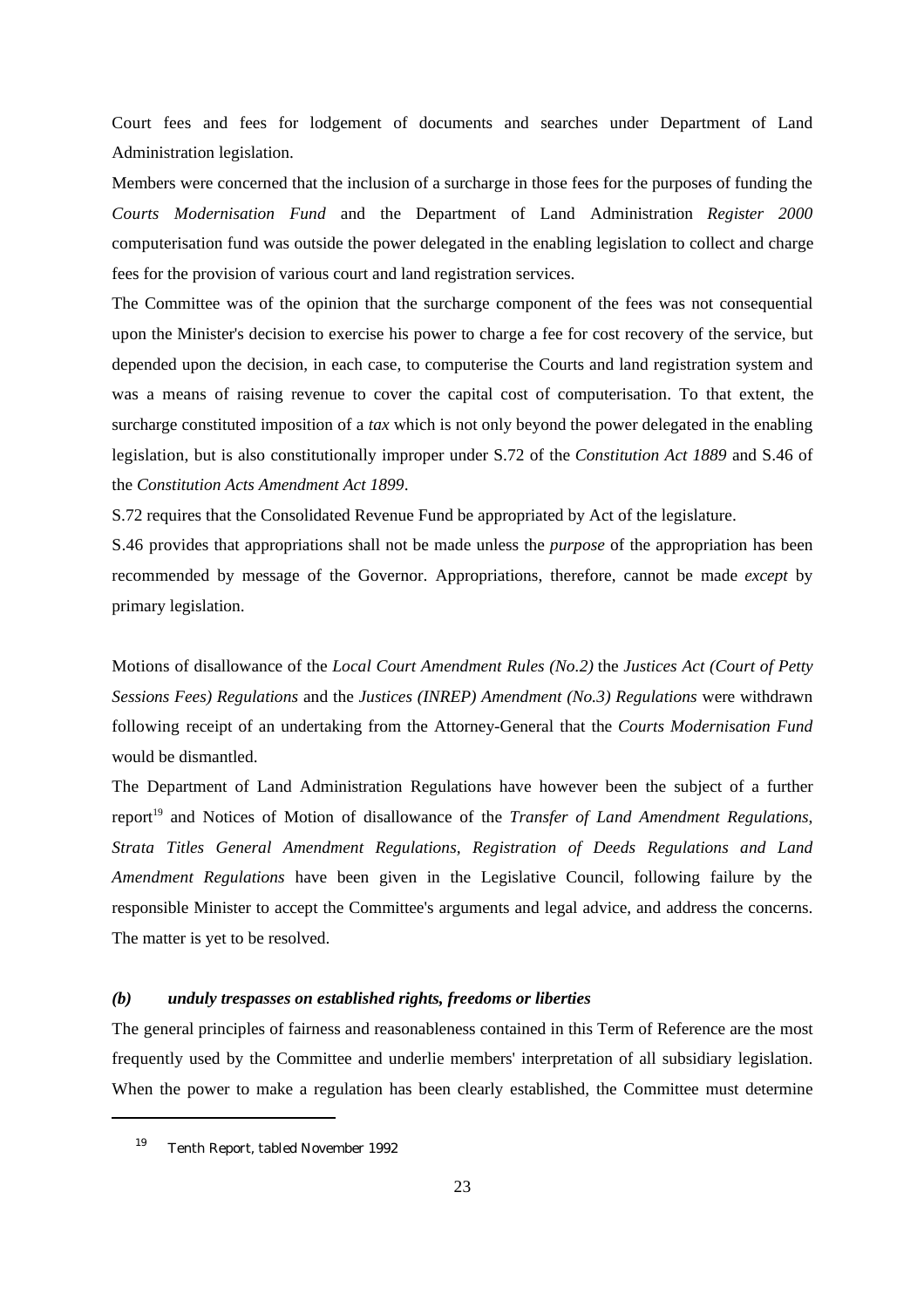whether the impact of the provision on the community is justifiable and reasonable in terms of *inter alia*:-

- $\bullet$ the restrictions it imposes
- $\bullet$ the extent of the consequential financial burden
- $\bullet$ alteration or removal of established rights
- $\bullet$ denial of access to the Courts
- $\bullet$ lack of compensation for compulsory acquisition of property
- $\bullet$ lack of any adequate appeal procedure
- $\bullet$ rights of entry, search and seizure of property without warrant
- $\bullet$ removal of the facility for Parliamentary scrutiny
- $\bullet$ retrospectivity
- $\bullet$ appropriate delegation of authority

Some regulations may cause initial concern of infringement of personal liberties but on receipt of further information, the Committee has been satisfied that either there was no trespass on individual rights or that the circumstances justify the steps taken.

## *Alteration or removal of established rights*

The *Blood and Tissue (Transmissible Diseases) Amendment Regulations* (gazetted May 17, 1991) introduced questions on the forms for donors of blood requiring information as to a donor's sexual orientation, habits and record of imprisonment. Given the intrusiveness of the questions and the potential invasion of privacy, members were concerned at the confidentiality of the information. Having received assurances from the Health Department, the Committee formed the opinion that the potential infringement of individual rights, was balanced by the dangers of blood infected with the Aids virus.

Similarly the *Casino Control (Burswood Island) (Licensing of Employees) Amendment Regulations* (gazetted on September 9, 1991) which permitted the issue of a provisional licence to an applicant known to have committed an imprisonable offence, were considered acceptable following clarification by the Office of Racing and Gaming of circumstances in which this discretion would be used, and that it was subject to the approval of the Gaming Commission.

The Committee was concerned at the apparent disregard of the rules of natural justice with regard to the *Electrical (Licensing) Regulations* (gazetted October 14, 1991). For example, the Electrical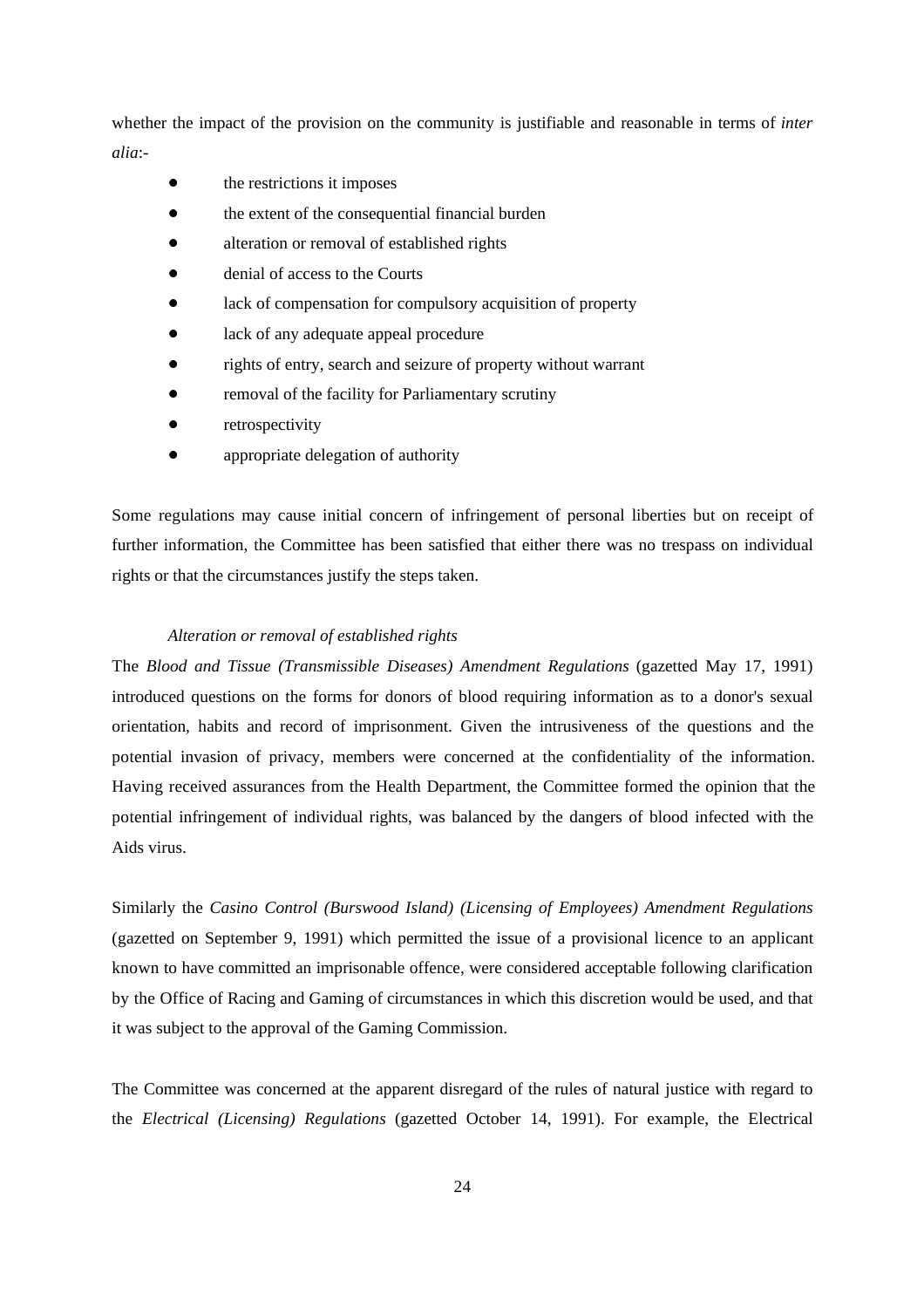Licensing Board is not bound by its previous decisions or by legal or industrial technicalities. It is also not bound by the rules of evidence and may cancel a permit at any time if it believes there are reasonable grounds for so doing. Following consultation with Union representatives, members were satisfied that the practical operation did not unduly disadvantage affected parties.

The potential for uncertainty caused by the provision in the *Industrial Relations Commission Amendment Regulations* (gazetted November 8, 1991) that:-

*"The Tribunal may waive any of the requirements of this regulation or vary the procedure at any time." {Reg 38(8)}*

- was discussed by the Committee in terms of the use of an unfettered discretion. Although not happy, in general terms, with the inclusion of unfettered discretions in subsidiary legislation, members accepted the explanation from the Department of Productivity and Labour Relations that all interested parties had been consulted and were happy with the operation of the regulations.

A number of members of Parliament expressed concern to the Committee at the potential for invasion of privacy by the establishment of a register of patients under the *Health (Cervical Cytology Register) Regulations* (gazetted January 3, 1992).

Following extensive consultation with the Health Department and representatives from womens' groups the Committee was satisfied that the introduction of the register may assist in the prevention of cervical cancer and that its establishment should not be hindered, on condition that the *voluntary* nature of inclusion in the register was more widely publicised and that sufficient funding was available for an intensive publicity campaign about the register and the need for early detection of cervical cancer. The Committee reported its findings in its *Eighth Report*, tabled April 1992.

There are regulations expressly designed to deal with extraordinary or unusual situations where infringement of individual rights is unavoidable for the protection of the community. In those instances, the Committee is required to examine whether the unusual measures taken to cater for the particular circumstances were excessive and constituted *undue* trespass on individual rights.

As discussed in its *Sixth Report on Emergency Powers*<sup>20</sup> the Committee has become concerned at the increasing use of so-called "emergency powers" and corresponding draconian measures.

The regulations specifically examined by the Committee arose under powers delegated in the *Health Act* to safeguard public health. Each time the power was invoked, the duration of the powers to deal

<sup>&</sup>lt;sup>20</sup> Tabled November 1991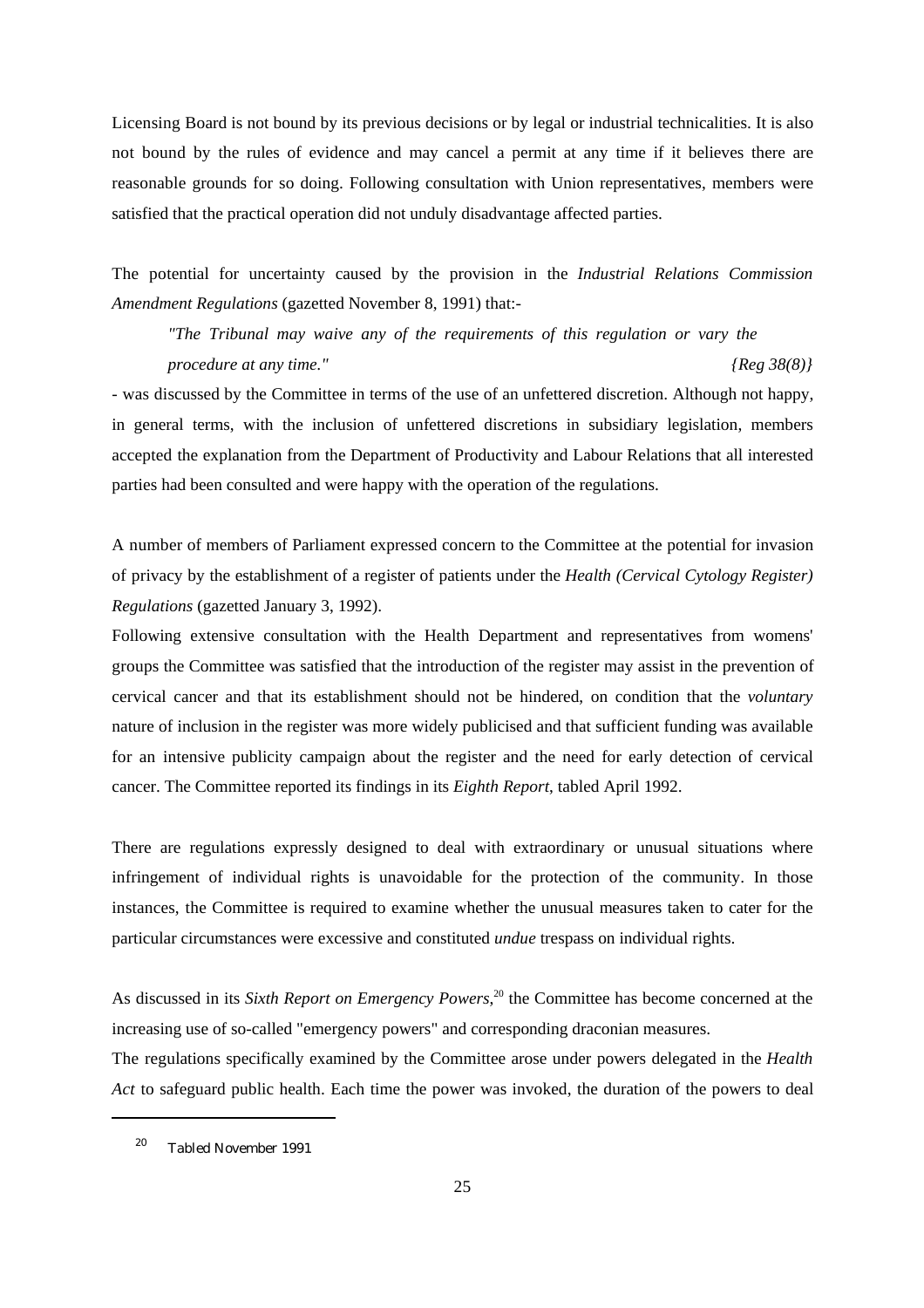with the "emergency" was increased and following detailed examination of the situation and consultation, the Committee decided to move for disallowance of the regulations gazetted to deal with the unloading of ammonia at Kwinana.

It is interesting to note that following the disallowance, a shipment of ammonia was unloaded without incident at Kwinana using the simple safeguards of *informing* the general public of the unloading and of the procedure to be followed should any problem or danger arise.

Members have some difficulty with the use of subsidiary legislation for potentially draconian measures particularly if the authority for making the regulations has been based on a gazetted Notice, not subject to any form of parliamentary scrutiny as was the case with the *Health (Disposal of Asbestos) Regulations* gazetted in May 1992. This is discussed more fully at page 36.

#### *Unreasonable financial burden*

The question of whether an unreasonable financial burden has been imposed on an individual or on the community at large has application to approximately 50% of the regulations considered by the Committee to the extent that at least *half* of all subsidiary legislation in Western Australia imposes either a fee, a charge or a penalty, or all three.

To date the Committee has avoided criticism of fees on the grounds that a fee is unreasonable or excessive. Frequently that type of assessment involves policy and political issues which the Committee will not contemplate. Nevertheless, members are aware that fees and charges are issues of great concern to, and impact on, the community and it is the Committee's intention to report to Parliament its observations on the way in which fees are established, the disparity in the criteria used by different departments in setting the level of fees, with particular emphasis on the lack of consensus on the appropriate Consumer Price Index to be used and the apparent lack of consultation with interested parties prior to establishing new fee levels.

Issues other than the actual level of a particular fee have been discussed and reported by the Committee with regard to the composition or effect of a fee.

The Committee's concern with the fees under various Court rules and within the responsibility of the Department of Land Administration has been discussed in the preceding section on the doctrine of *ultra vires*. The Committee has argued that a *component* in those fees was unauthorised by the parent legislation and constituted a tax. Harbour Improvement Dues under the *Esperance Port Authority Regulations* are under consideration by the Committee for the same reason.

Complaints brought to the Committee's attention with regard to the imposition of fees in the *Road*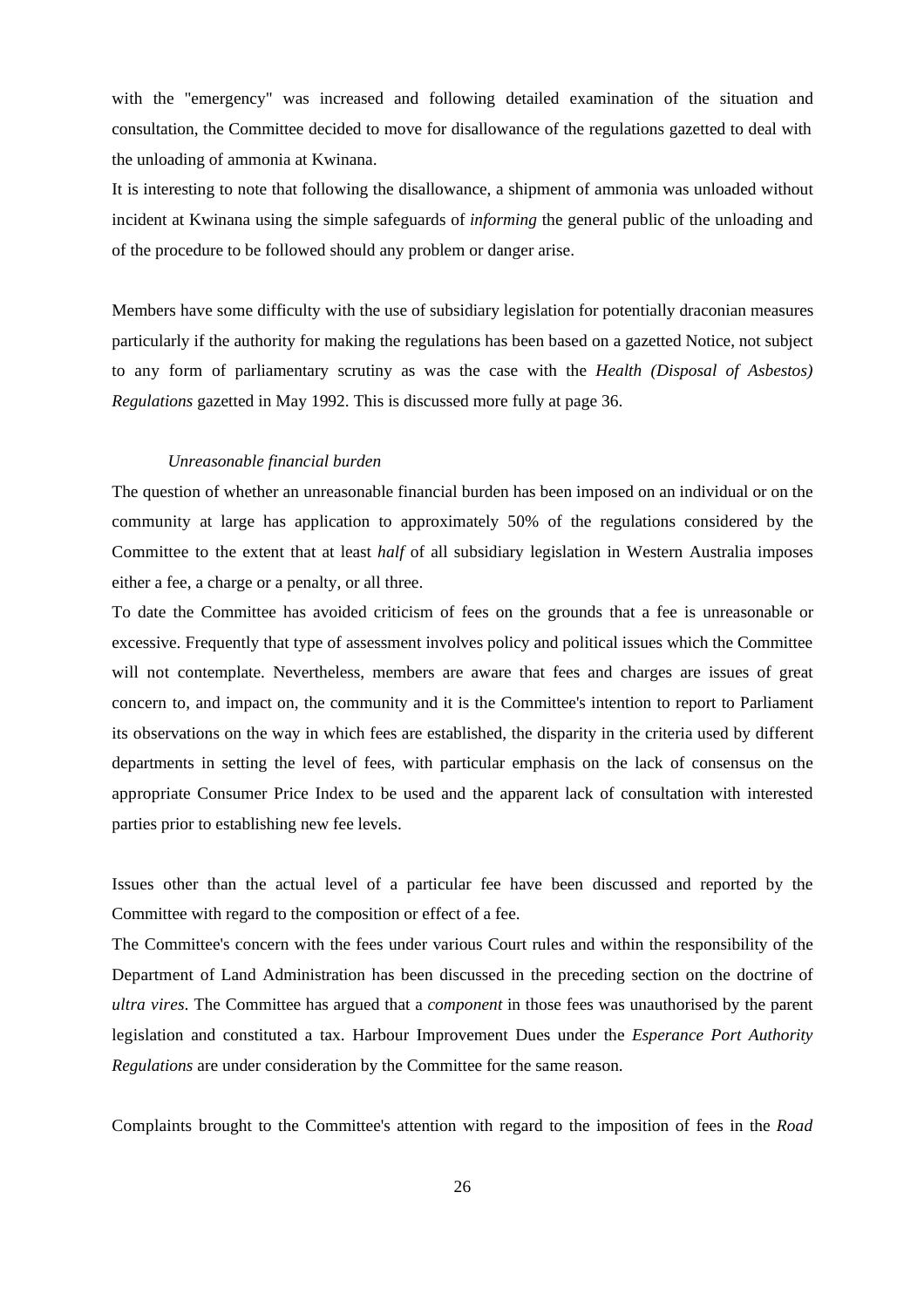*Traffic (Events on Roads) Regulations* (gazetted February 1, 1991) resulted in detailed examination of all the provisions and intensive consultation with the Police Department.

Members would like to take this opportunity of thanking the Police Department for their unfailing and willing co-operation with the Committee and for the high standard of the explanatory material supplied to members. The Committee has always found the Department most receptive to suggestions for amendments to regulations. The *Events on Roads Regulations* were no exception and amendments to meet the majority of concerns have been forwarded to the Minister for approval.

Members were interested to note a large increase in fees under the *Pharmacy Regulations* (gazetted April 1, 1992) at the request of the Institution of Pharmacists in return for a reduction in fees charged by the Institution because there would have been no means of enforcing a reduction by the Institute if they had decided not to introduce the corresponding reduction.

A similar discrepancy arose in the *Fisheries Amendment Regulations (No.6)* (gazetted June 5) where recreational licence fees were introduced for abalone, trout, redfin perch and freshwater cobbler following recommendations by the Recreational Fishing Advisory Council but *conditional* on the use of the funds for the exclusive purposes of recreational fishing management.

The regulations were introduced *before* the necessary statutory amendment was in place although a trust account was established informally through Treasury. The issue was discussed in the Committee's Ninth Report. The Minister agreed to introduce the amendment to the *Fisheries Act 1905* before the end of the current session.

A further cause for concern under the *Transfer of Land Regulations* (gazetted on July 10, 1992) was the apparent increase in a fee to compensate for the loss of revenue following the repeal of the relevant statutory provision. The amendment to the legislation was not introduced but the fee increase was gazetted. The Committee has reported on this matter in its *Tenth Report* (tabled November 1992) and is awaiting the Minister's response.

The Committee met with the Executive Director of the Ministry of Consumer Affairs to discuss fees for provision of evidence of hearings in the Commercial Tribunal as it was of the opinion that the level of the fees may have the effect of denying access to the Courts by deterring application to the Commercial Tribunal. The Minister has agreed to amend the fees to reflect the Committee's concerns.

Having looked at amendments to fees under the *Health (Meat Inspection and Branding) Regulations*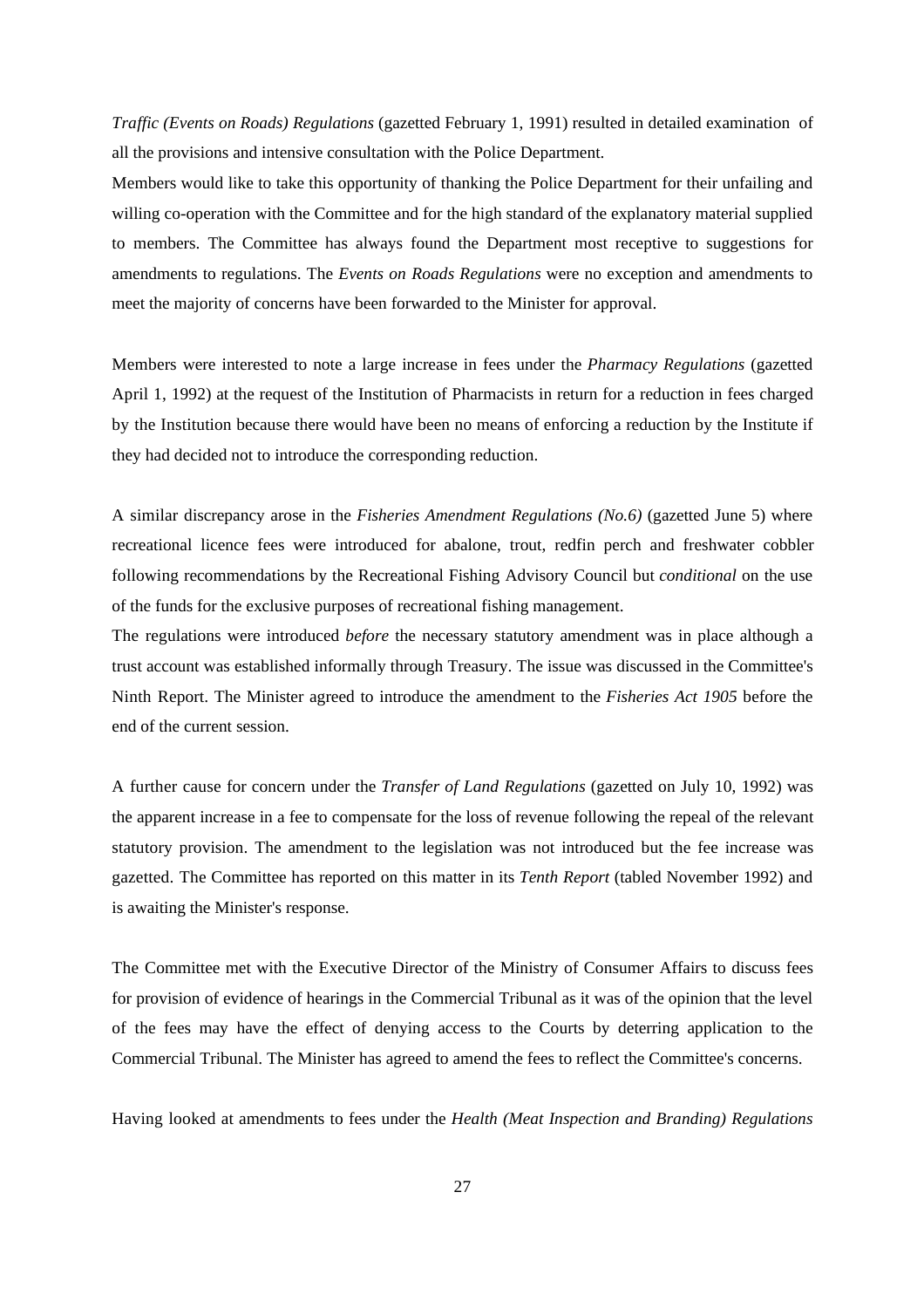over the past two years, the pattern which has emerged appears to highlight a potential deficiency in the operation of the statutory provision under which these regulation are made. Under S.246 F (2) of the *Health Act* the revenue derived from the imposition of fees for the inspection of meat must not exceed the cost of provision of the service by a local authority.

Most amendments to the regulations appear to arise because of the need to adjust the scale of fees to cater for either a surplus or shortfall in the account; several of the adjustments up or down relate to the same health districts.

Although there is a provision in the *Health Act* prohibiting the accumulation of a surplus, there is no corresponding provision relating to *disposal* of a surplus should one occur. This has led to problems in several areas, notably the Shires of Harvey/Waroona which resulted in the introduction of the *Transfer and Use of Funds (Shires of Harvey and Waroona) Act 1991* to legislate for the disposal of surplus funds. Whilst it is commendable to legislate to control the level of fees, it is impractical not to have a corresponding ability to deal with a surplus should it arise, and which seems to occur with reasonable frequency.

The Committee recommends that this issue be considered in the redrafting of the *Health Act*.

#### *Inspectors' Powers*

An area that the Committee intends to make the subject of a special report is that of inspectors' powers. To date, examples of the nature and extent of powers delegated to inspectors have been considered by the Committee in the routine scrutiny of regulations in the areas of Health, Fisheries, Marine and Harbours and Meat Inspection. Other areas have not yet been examined but the Committee suspects that inspectorial powers are to be found in a surprising range of legislation.

The Committee's *Ninth Report on Fisheries Regulations* (tabled November 1992) briefly comments on the powers of Fisheries inspectors with particular emphasis on the powers of entry and search without warrant. The Report went on to compare the powers of a Fisheries inspector when searching for undersized crayfish, to those of the police when searching for illegal drugs. In the first instance, the officer has unlimited powers of entry and search without warrant at any time of the day or night. In the second, the police officer is required to produce a properly executed and authorised judicial warrant, having justified to a magistrate the reason for the warrant to authorise the search at the time specified in the warrant. The paradox of the situation is that if a police officer acting as an *ex officio* Fisheries inspector empowered to enter and search premises without a warrant, finds illegal goods in the course of the search - for which, as a police officer, he would have required a search warrant - production of those goods may be permissible as evidence in prosecution of an offence relating to possession of the goods.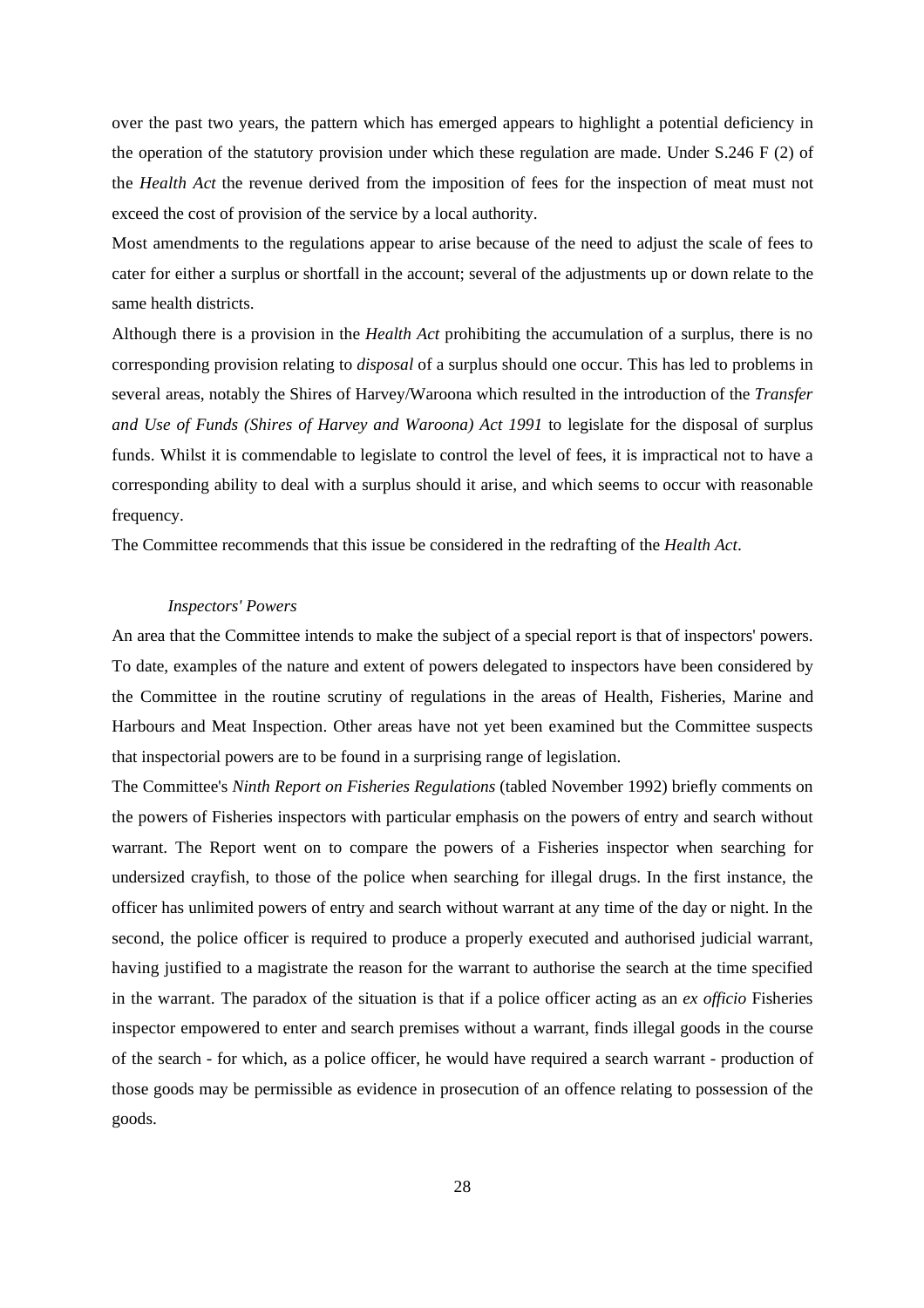Fisheries inspectors are also empowered under S.40 of the Act to:-

*"...with or without warrant arrest any person who the inspector has reason to believe has committed an offence against any of the provisions of this Act or the regulations."*

Although the powers of Fisheries inspectors have been used to illustrate the problem, these powers appear to be common to legislation providing for inspectors. The Minister for Fisheries has indicated that he shares the Committee's concerns and will take them into consideration in the redrafting of the *Fisheries Act*.

With the increasing use of "consistency" as an excuse for the introduction of change, it would be a retrograde step if the excessive powers vested in inspectors generally are used as the lowest common denominator to dilute the current stringent police search warrant procedures.

Inspectorial powers are also frequently delegated to *"authorised persons"*. These may be honorary positions but there is usually no distinction in the legislation between full-time, fully qualified inspectors, and temporary or honorary inspectors with regard to the extent of the powers of inspection. Whilst appreciating that authority would usually be delegated to persons with the appropriate skills and training, members are concerned at the unlimited discretion implied by the general term *"authorised persons"* and would prefer to see the term *"person"* more clearly and specifically defined, or the delegated powers qualified to reflect the lesser status of an honorary inspector.

Underlying the Committee's concern at the extent of inspectorial powers, is the belief that the potential for gross infringement of individual liberties is a strong indication that the provisions should be dealt with by primary and not delegated legislation. It is unlikely that such fundamental powers would need to be changed with great frequency and the details could in no way be described as "administrative" or "technical". The Queensland *Legislative Standards Act 1992*<sup>21</sup> and the Administrative Review Council *Report on Rule Making*<sup>22</sup> support this view.

## *Removal of Parliamentary Scrutiny*

Removal of parliamentary scrutiny has never been an openly admitted reason for using delegated rather than primary legislation to enact a legislative measure. From members' experience, however, that is precisely the rationale behind many provisions in Acts. Notices, Determinations and other nondisallowable instruments and the ability to amend Acts by delegated legislation are clear evidence of that contention.

 $21$  s.4 (3) (e)

<sup>&</sup>lt;sup>22</sup> Chapter 2, *"Distinction between Primary and Delegated Legislation"* paragraphs 2.19 - 2.20 page 16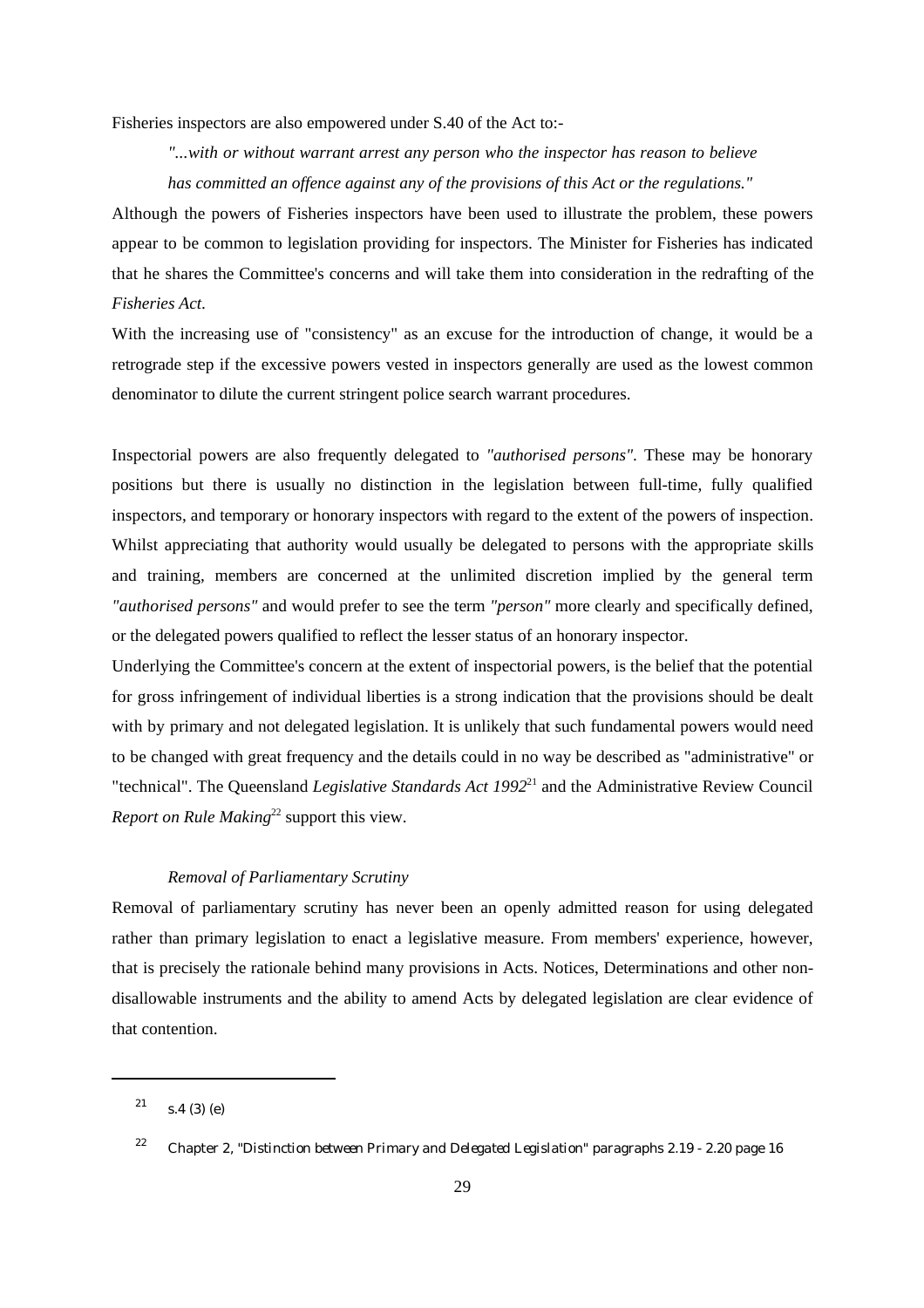Where provisions of this nature have been included in Acts passed by Parliament, this Committee is powerless other than to report its concern to the Department and to the Parliament, and to discourage the inclusion of similar provisions in new legislation.

However, the Committee will not tolerate attempts by Departments to change the status of existing provisions in regulations to some form of "tertiary" legislation and has moved to disallow regulations under the *Rottnest Island Authority Act*, the *Conservation and Land Management Act* and the *Mines Regulation Act*,<sup>23</sup> which purported to introduce such amendments.

In all of these cases, the Department had proposed to remove fees from regulations, subject to tabling and Parliamentary scrutiny, and place the provisions in either a Notice or a Determination, subject to neither scrutiny nor disallowance. The Committee is pleased to note no further instances of this practice since the disallowances of last year. However, this form of removal of Parliamentary scrutiny has been replaced, or perhaps overshadowed, by an issue of potentially far greater significance - that of uniform legislation. The problems and dangers for individual Parliaments were discussed in some detail in the excellent report by the *Select Committee on Parliamentary Procedures for Uniform Legislation Agreements*. 24

However, as the Committee, charged by this Parliament to scrutinise and report on subsidiary legislation, it is encumbent on members to emphasise the curb placed on the ability of this Committee to perform this function adequately when members are presented with a *fait accompli* in the form of subsidiary legislation open to neither comment nor amendment. The *Health (Adoption of Food Standards Code) Regulations 1992* are a case in point.

The regulations were gazetted on May 15 and tabled on May 26, and came before the Committee as part of its routine scrutiny of all gazetted regulations.

Western Australia is a signatory to the *National Food Standards Agreement* of July 1990 under which all States and Territories are required to adopt the *Food Standards Code* (the Code). Section 6 of the *Commonwealth National Food Authority Act 1991* established the *National Food Authority*. The functions of the Authority include:-

- $\bullet$ the preparation of proposals and drafts for the development or variation of standards;
- $\bullet$ to make recommendations to the Council in respect of those draft standards or draft

*Rottnest Island Amendment Regulations 1990* (gazetted November 9, 1990) <sup>23</sup> *Conservation and Land Management (Miscellaneous Fees) Regulations 1991* and *Forest Amendment Regulations 1991* (gazetted May 31, 1991) *Mines Regulation Amendment (No.2) Regulations 1991* (gazetted June 28, 1991)

<sup>&</sup>lt;sup>24</sup> Tabled in the Legislative Assembly August 27, 1992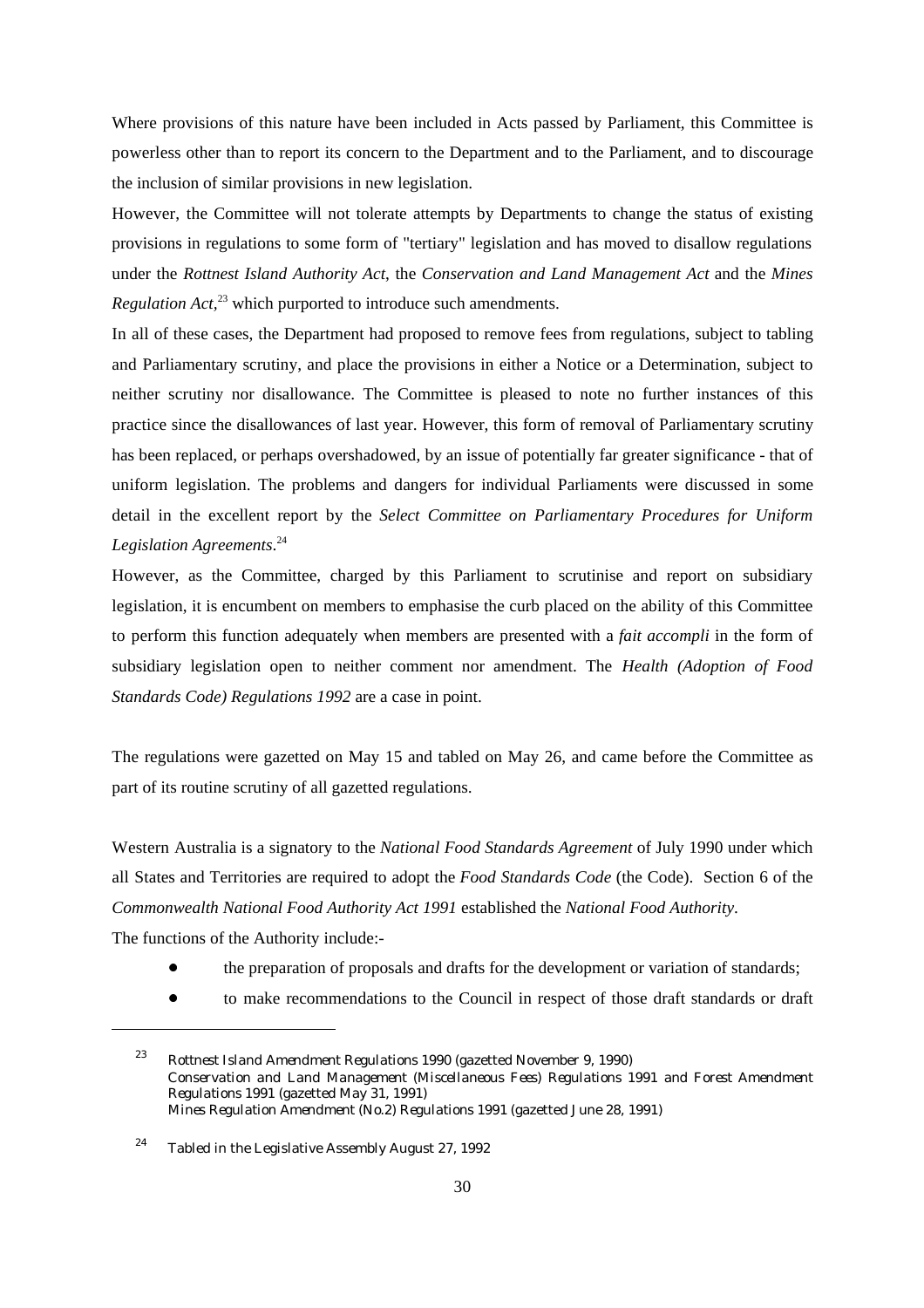variations;

- $\bullet$  to review standards and in consultation with the States and Territories, or on its own initiative, to co-ordinate the surveillance by the States, the Territories and any other bodies or persons of food available in Australia;
- $\bullet$  to co-ordinate at the request of the States and Territories, action by the States and Territories to recall food under State and Territory laws;
- $\bullet$ to develop assessment policies in relation to food imported into Australia;
- $\bullet$ to provide advice to the Minister on matters in relation to food;
- $\bullet$  to develop codes of practice for industry on any matter that may be included in a standard.

Food standards developed by the Authority are put forward for consideration and approval to the National Food Standards Council - a Council of Commonwealth, State and Territory Health Ministers. The Authority has power to do all things necessary or convenient to be done in connection with the performance of its functions and, under S.8 (2) may exercise those powers within or outside Australia.

The statutory framework at State level is established under Section 247 of the *Health Act 1911* which empowers the Governor, on the advice of the Food Advisory Committee established under s.246H of the *Health Act*, to make regulations for the purposes of *Part VIII (Food Generally)* of the Act. Section 247(3) provides for the adoption of codes by reference with or without modification. The previous regulations *(The Health (Food Standards) (General) Regulations 1987)* reproduced the Food Code with modifications to suit Western Australian requirements; amendments to the Code were therefore formerly tabled and subject to scrutiny.

The Health Department has informed the Committee that the previous format had proved difficult to maintain in an up-to-date form because of frequent amendments. This difficulty had motivated the department to adopt the current format whereby only *modifications* to the Code and penalties for noncompliance with the Code are gazetted by regulation and subject to Parliamentary scrutiny.

The Code itself, though adopted by reference into the regulations, is subject to *neither* gazettal nor scrutiny. The procedures for amendments or modifications to standards in the Code are provided for under ss.12-30 of the *National Food Authority Act*. Draft standards are published in the Commonwealth *Government Gazette* and *The Australian* newspaper.

As indicated above, *modifications* to suit particular Western Australian circumstances are made by regulations *subject to the usual gazettal and tabling requirements and to Parliamentary scrutiny*.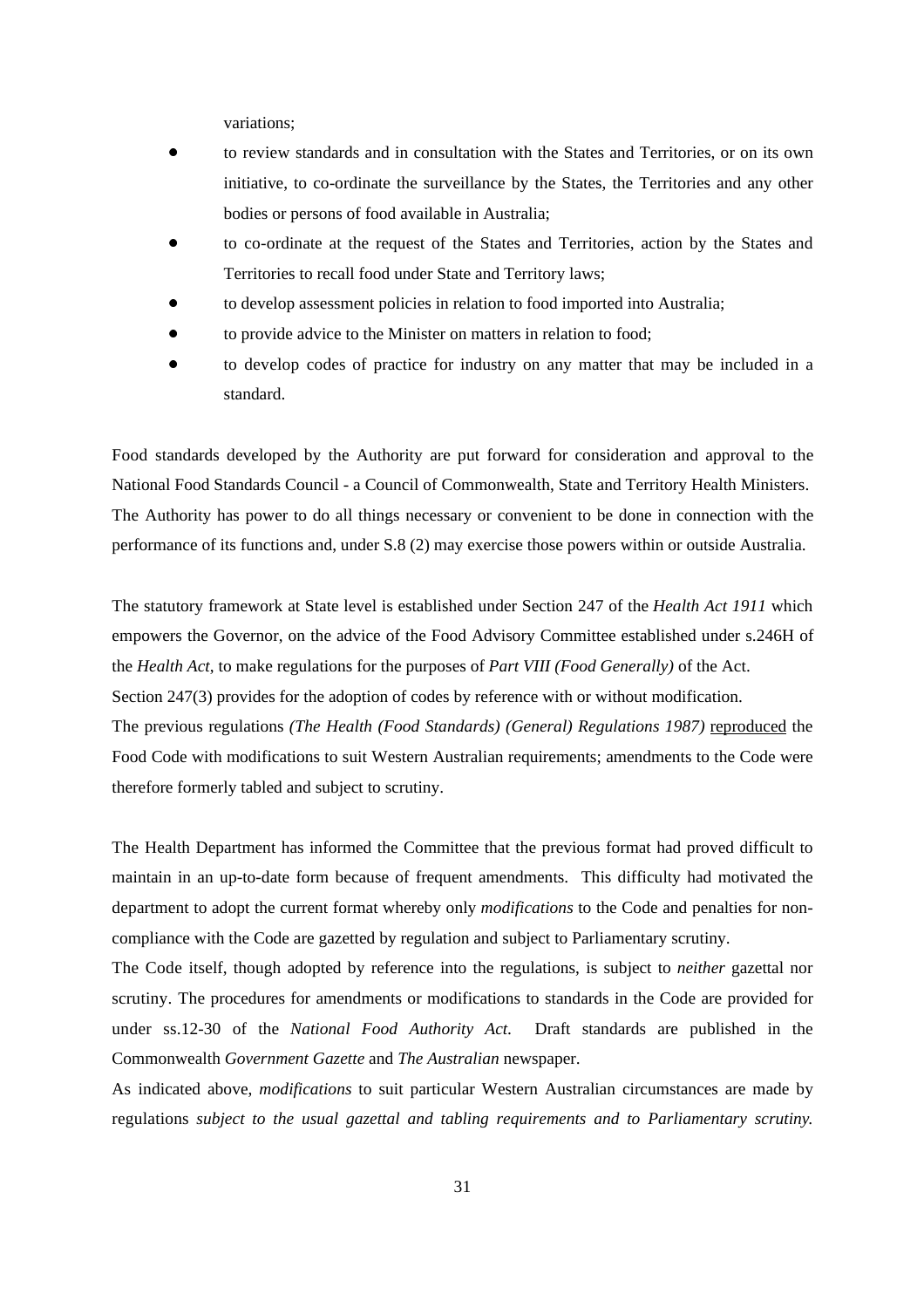*Exemptions* from the operation of the regulations are published by *Notice* in the Government Gazette but are subject to neither tabling nor to Parliamentary scrutiny.

The problems for this Committee engendered by uniform regulations relate primarily to the lack of any facility for examination of the provisions and of any opportunity or power to register any objections to the provisions.

From its knowledge of the procedural requirements for delegated legislation in the Commonwealth and other States and Territories, the Committee believes that the differences are more evident than the similarities. Complex arguments as to the validity of an instrument could arise where, for example, it would be invalid in Western Australia because it was not gazetted or because it was not tabled within 6 sitting days of gazettal, but in the jurisdiction in which it was promulgated, those procedures are not required.

Members have found representatives of the Health Department receptive to their comments. They agreed that publication of changes to the *Food Standards Code* in the WA *Government Gazette* was not only possible but would greatly improve the dissemination of information regarding changes to the *National Code*. With no formal facility for objection by interested parties, the better publication of information is the best option remaining.

Health Department representatives were also receptive to the suggestion that exemptions from the operation of the Code were more appropriately dealt with by regulation than by Notice. Members consider exemption from compliance with legislation fundamental to the whole intent of the legislation and should, at very least, be subject to tabling and parliamentary scrutiny.

Members have discussed the question of parliamentary scrutiny of uniform regulations with their counterparts in other jurisdictions and a proposal by the Committee that Chairmen and research staff of all scrutiny committees should meet at regular intervals to discuss current uniform legislation and other matters of mutual interest has been favourably received and supported.

The Administrative Review Council devoted a chapter of its *Report on Rule Making* to consideration of nationally uniform legislation and made the following comments:-

*"10.16 Parliamentary Scrutiny: A significant defect in the promulgation of instruments to give effect to uniform schemes is that Commonwealth, State and Territory parliaments generally have no opportunity to see and examine subordinate*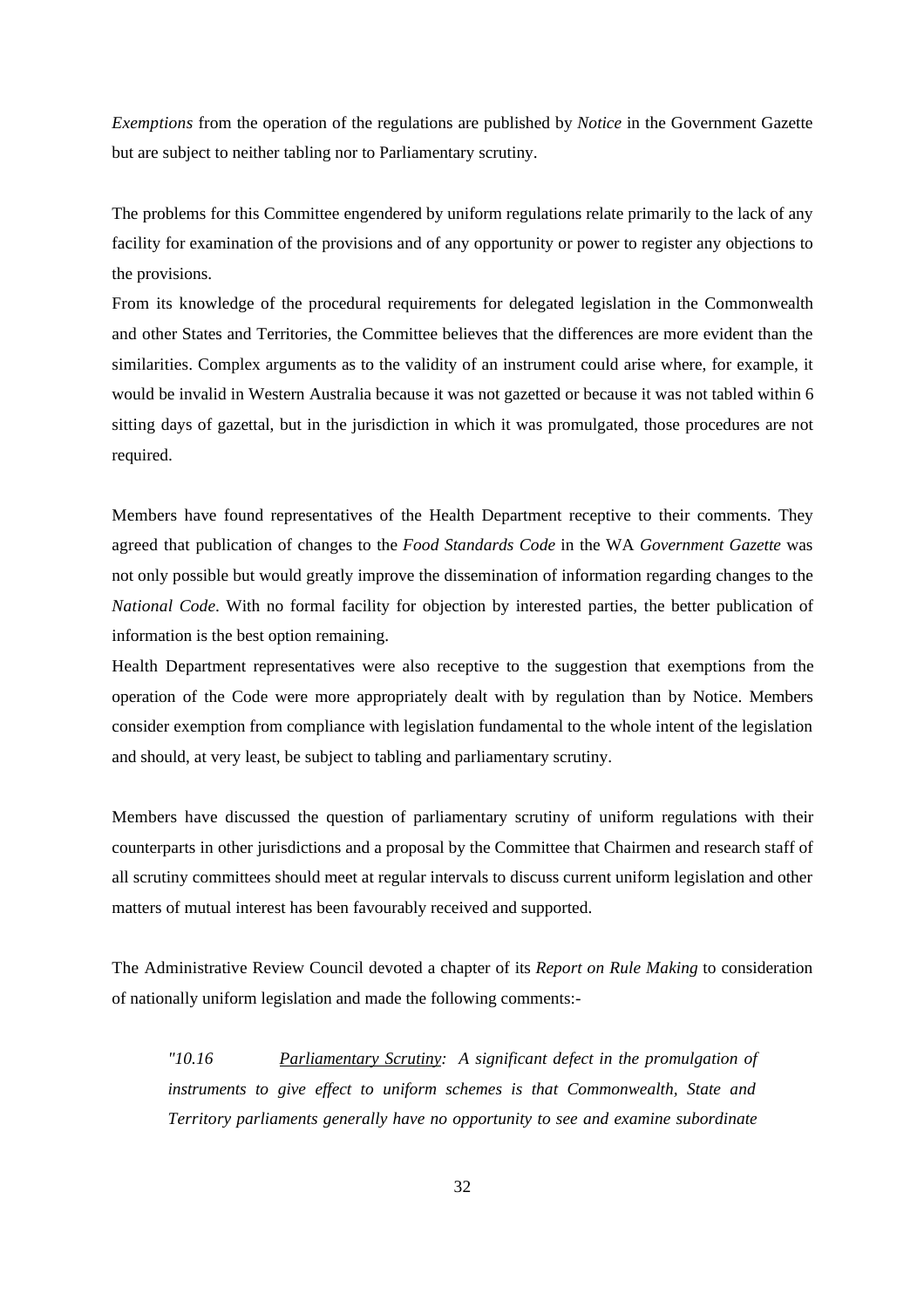*rules either before or after they are made. In the case of complex legislative schemes such as the national food standards scheme, there is no requirement for tabling and disallowance in any parliament. In other more straightforward schemes for uniform legislation, instruments may be tabled but parliaments are discouraged from taking action upon them in the interests of preserving the uniformity of the scheme.*

*10.17 The reasons why there is minimal or no parliamentary scrutiny of delegated legislative instruments under schemes of this kind is that the principles for scrutiny differ between parliaments and uniformity will not be achieved if a rule is disallowed in one parliament. The Council accepts that it is impracticable to apply the normal mechanisms for parliamentary scrutiny to them. Nevertheless, it points out that the result is to leave the executive branch alone with power to make binding rules of general application."*

Whilst recognising the difficulty of permitting the facility for scrutiny because of the risk of degradation of uniformity, the Council recommended that the same procedures as apply to State subordinate legislation should be applied to nationally uniform schemes *wherever possible*. Where it is impractical to apply those procedural safeguards, *minimum* standards should be established to ensure *professional drafting* of regulations, *mandatory* consultation, notified in each parliament, when a standard is made, amended or revoked, *publication* of the regulation in a Subordinate Legislation Register and *sunsetting* ten years after the making of the principal regulation.

The Committee is aware that these brief comments do not adequately address the fundamental concerns underlying the implications for legislative scrutiny Committees of the increasing use of uniform legislation and regulations but uses the issue as an illustration of the expanding role of the Committee and the increasing number of obstacles it faces in the proper discharge of its function to *"constitute significant checks in the processes through which rules are given legal effect"*. 25

#### *(c) contains matter which ought properly to be dealt with by an Act of Parliament;*

This principle has already been discussed briefly in other areas of the Report. It is an area of concern which arises in consideration of the validity of provisions and also in the area of infringement of personal liberties where the potential infringement is so excessive as to deserve full parliamentary debate.

The concern relating to the contention that it is *not possible* to utilise delegated legislation, as the

 $^{25}$  Royal Commission into Commercial Activities of Government and Other Matters: Part II para 5.7.9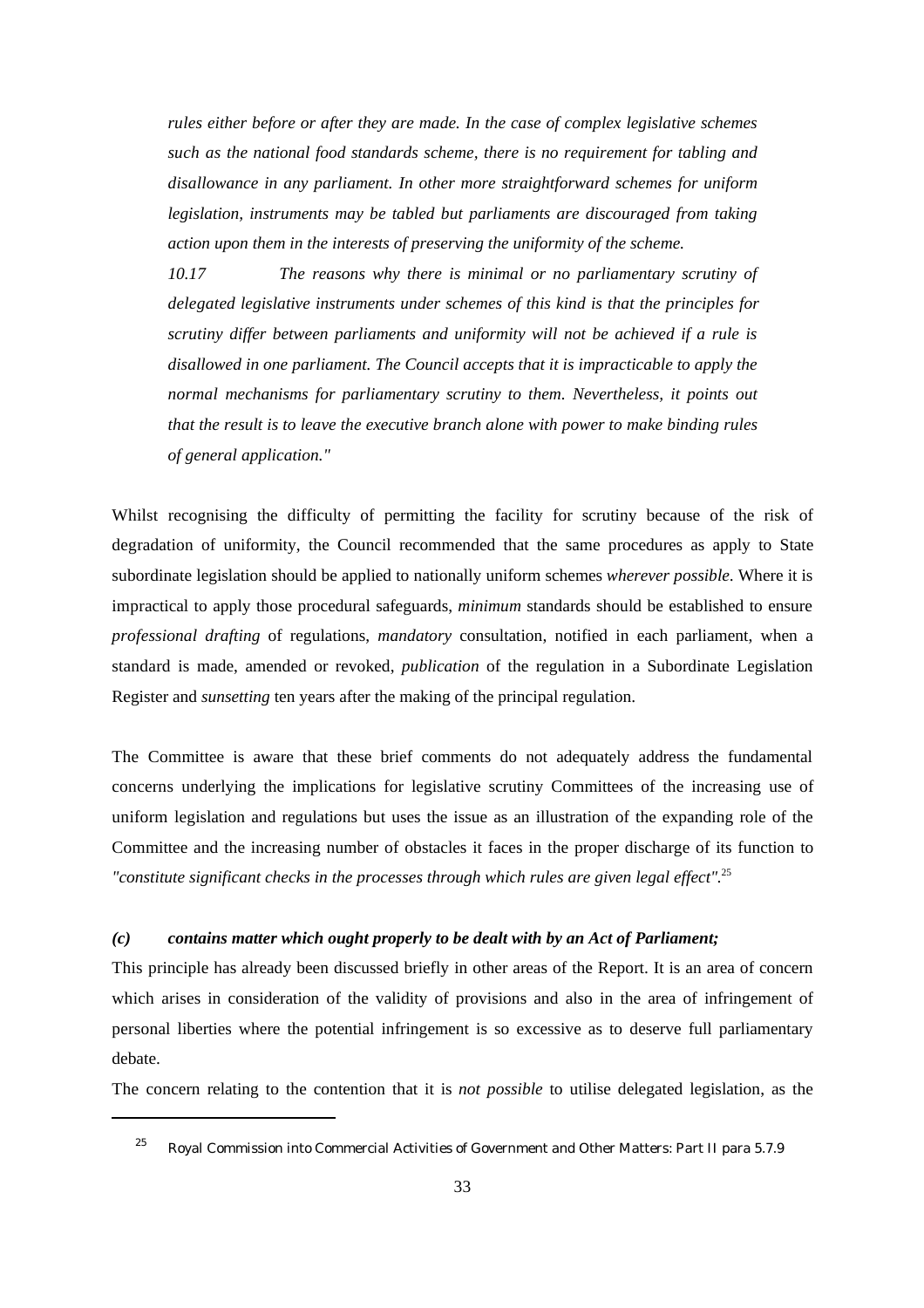proposal is *ultra vires* the parent legislation, is more clearcut than that which requires an assessment of whether the subject matter has such likely implications that it would be more *appropriately* dealt by an Act. Nevertheless, there is a large amount of consensus and expert opinion on the range of subjects appropriate for primary enactment only.

A practice universally frowned upon as a purpose of delegated legislation is its use to amend primary legislation - the *Henry VIII* clause.

The concept acquired its name from the 1542 *Statute of Wales*, under which Henry VIII was empowered to *"alter the laws of Wales and to make ordinances for Wales, such alterations and new laws and ordinances to be published under the great seal and to be of as good strength, virtue and effect as if made by authority of Parliament."*

The Donoughmore Committee on Ministers' Powers recommended in 1932 that the use of this device should be discontinued in all but the most exceptional cases and then only for the purpose of bringing an Act into operation with a finite life of one year after the passing of the Act. That Committee based its findings on the *potential* for abuse such a provision allowed rather than on actual *evidence* of abuse of the power.

Professor Dennis Pearce in his authoritative text on *Delegated Legislation in Australia and New Zealand* states:-

*" This is an approach to legislating that should be resisted. Parliamentarians pay too little heed to the regulation-making sections of Acts. If "Henry VIII" clauses are allowed to pass by default, the parliamentary institution is placed in jeopardy."*<sup>26</sup>

In his keynote address at The Third Conference of Australian Delegated Legislation Committees<sup>27</sup> held in Perth in May 1991, the Chief Justice, the Honourable David Malcolm commented on the continued use of the *"Henry VIII"* clause not withstanding its universal condemnation.

He cited the example of the UK *European Communities Act 1972* which delegated the power to make orders in council and regulations for giving effect to Community Law which are to prevail over all Acts of Parliament, whether past or future, subject to safeguards against increased taxation retrospective operation and excessive, and also quoted from s.88 of the *Corporations (Western Australia) Act 1990*:-

 $1977$  at para 15

<sup>&</sup>lt;sup>27</sup> Report of the Third Australian Conference of Australian Delegated Legislation Committees 1991, pages 15-27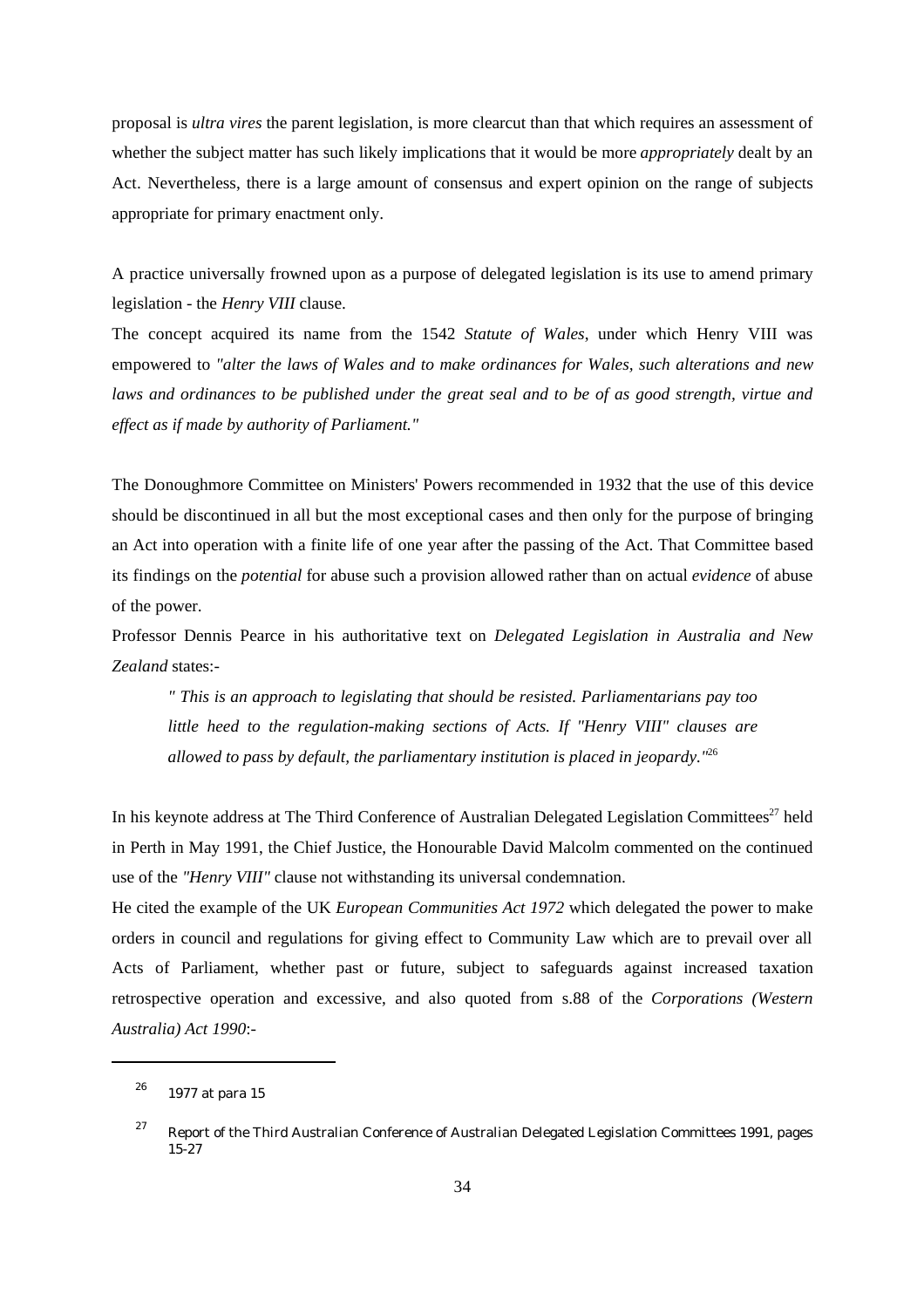*"(1) Regulations under section 80 may provide that a specified co-operative scheme law, or specified provisions of a co-operative scheme law, has or have effect with such modifications as the regulations prescribe."*

Delegates at the Conference also passed the following resolution.

*"While noting that there may be a rare, justifiable use of a Henry VIII clause where such use would be subject to tabling and disallowance, this Conference believes that Henry VIII clauses have no legitimate general application in the legislative process."*

The Committee has noted the number of regulations which are empowered to amend parent legislation by the addition of items in a schedule. Often these are of a purely administrative nature. However where inclusion by regulation in a schedule will vest all the statutory functions and powers under the parent legislation in a person or body, members are of the view that that goes far beyond an administrative purpose.

The *Trustee Companies (Designation of Trustee Companies) Regulations 1990* (gazetted November 9, 1990) are a good illustration of this excessive delegation of power in the parent Act. Under the *Trustee Companies Act 1987*, approval of new Trustee Companies and the consequential vesting of all the statutory powers may be given by regulation. The *Misuse of Drugs (Amount of Prohibited Drugs) Order* (gazetted November 29, 1991), already discussed, is a further example. In this instance the simple "administrative" procedure of inclusion in a schedule had the effect of imposing a prison sentence of from 2-25 years or a fine of \$2,000 - \$100,000.

Perhaps the example which has caused the Committee greatest concern relates to the *Health Amendment Notice 1992*. The Committee had cause to consider this Notice in conjunction with its routine scrutiny of the *Health (Asbestos) Regulations 1992* (gazetted 22 May 1992).

The regulations are made under the *Health Act* 1911, but this Act does *not* contain specific power to regulate the use or disposal of asbestos. S.134 (53) of the Act makes the following provision authorising a local authority to make by-laws with respect to a wide range of specific areas, and in addition -

*"any other purpose which the Governor deems necessary and notifies in the Government Gazette as calculated to safeguard the public health."*

S.343 (5) extends the power with regard to by-laws to regulations.

The *Health Amendment Notice 1992* amended the definition of asbestos in the previous 1984 *Notice*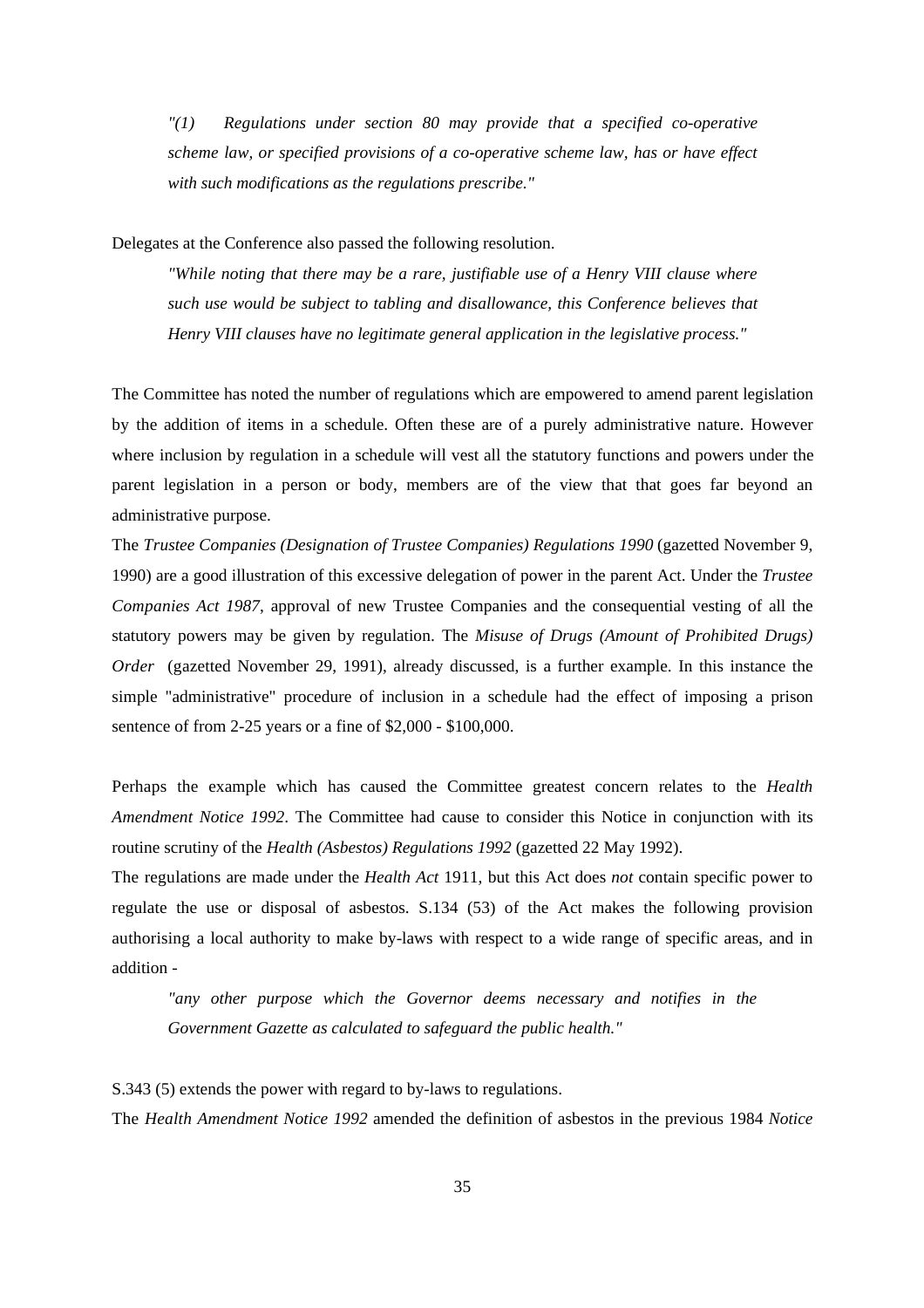which had authorised the making of by-laws:-

*"For regulating and controlling the disposal of asbestos waste, for prescribing in relation to asbestos waste disposal the matters and things that shall be observed, the manner of their observance and the penalties for such non-observance."*

In summary, the enabling provision in the *Health Act 1911* regarding the *nature* of regulations or bylaws which could be made, is permitted under the Act to be amended or, extended by gazetted Notice, *subject to no procedural requirements and no parliamentary scrutiny*.

Theoretically the purpose for which regulations could be made under this head of power are limited only to the interpretation of "necessary" in S.134 (53) of the *Health Act*.

To quote the Administrative Review Council -

*"It is clearly inappropriate for a body subordinate to Parliament to amend or alter an Act made by Parliament. This is particularly so when changes affect the essential elements of a scheme, alter the ambit of legislation, place restrictions on rights, or alter obligations."*<sup>28</sup>

The Committee is of the view that Regulation 4 of the *Spent Convictions Regulations 1992* (gazetted June 26, 1992) also falls within the category of inappropriate delegation as it adds a schedule to the *Spent Convictions Act 1988*, listing *exceptions* to the operation of Part 3 of the Act. Part 3 provides for disclosure of convictions which would otherwise have been spent, in applications for certain areas of employment such as that of Parole Board member, prison officer, security guard etc. These exceptions appear to the Committee to be fundamental to the intent of the legislation and to be more appropriate for primary enactment.

A common reason given for use of the "Henry VIII" clause is the shorter length of time taken to promulgate delegated legislation compared to the parliamentary procedure required to amend an Act. There are longstanding and traditional reasons why the procedures for enactment of legislation is structured in the way that it is, not least of which is the fact that the monarch after whom the circumvention of this process has been named *"is regarded popularly as the impersonation of executive autocracy"*. 29

The introduction of an alternative *affirmative* procedure, where the need to use delegated legislation

 $28$  Report on Rule-Making 1992 para 2.33

<sup>&</sup>lt;sup>29</sup> Donoughmore Committee on Ministers' Powers 1932 at p.61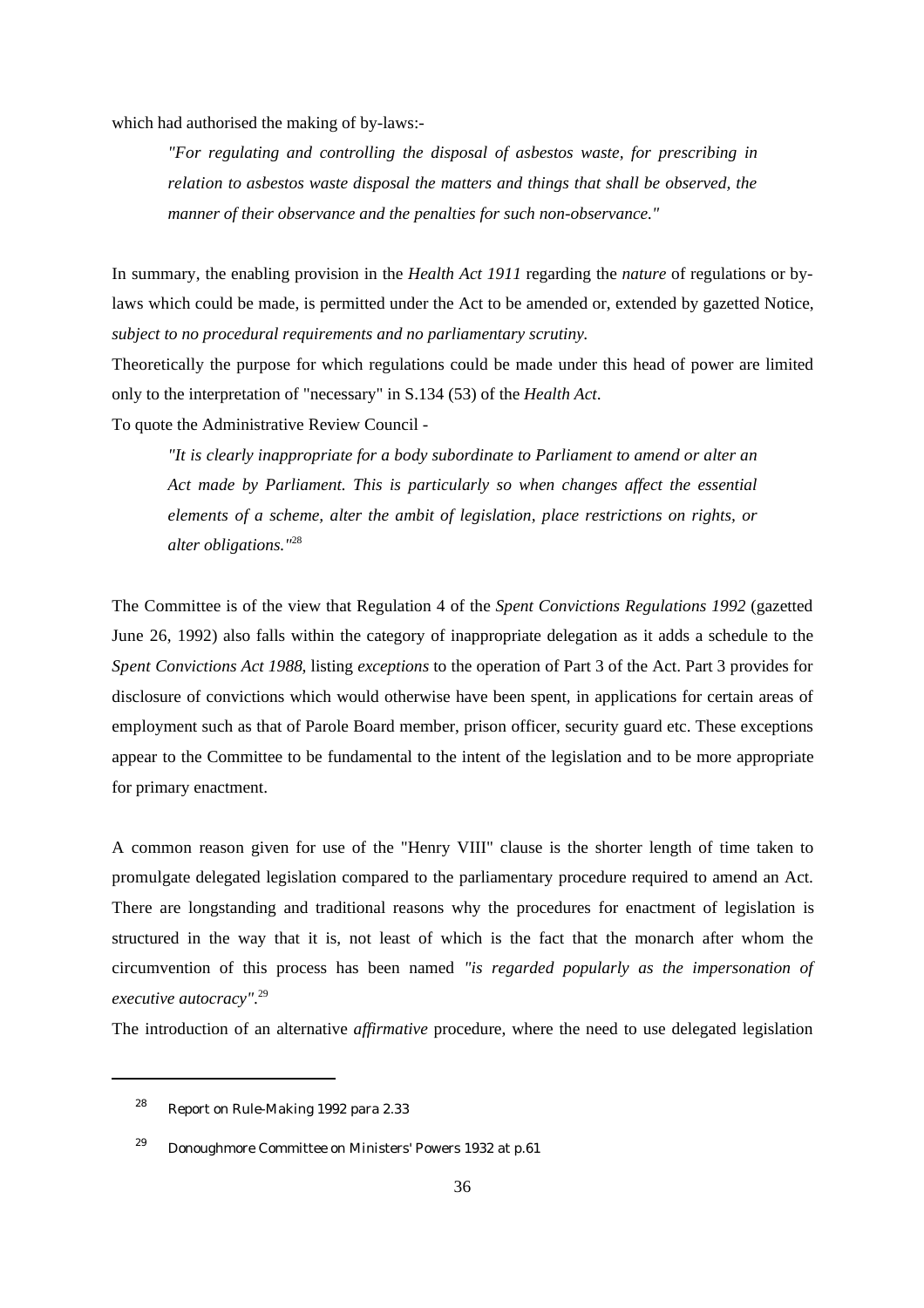for the purposes of amending an Act can be reasonably justified, merits consideration.

Using this procedure, regulations would be subject to parliamentary *approval or affirmation*, rather than disallowance, within 14 days of tabling. This process would allow the opportunity for public comment and parliamentary debate without unduly delaying the regulatory process. Currently regulations may be disallowed unitil 14 sitting days *after* tabling have elapsed.

#### *(d) unduly makes rights dependent upon administrative, and not judicial decisions.*

This fourth Term of Reference is not one frequently used by the Committee to date although members acknowledge it is of fundamental importance to the whole doctrine of Administrative Law. It is perhaps for this reason, that instances of breaches of this principle appear infrequently in the delegated legislation thus far examined.

Examples have been cited in other sections of this report and relate mainly to attempts to deny access to the Courts or to limit the exercise of judicial discretion.

The *Emergency Provisions (Satellite Debris Collection) Regulations 1988* undoubtedly purported to deny access to the Courts by precluding the granting of compensation for compulsory requisitioning of property.

The inclusion of minimum penalties for non-compliance with the regulations in the *Health (Adoption of Food Standards Code) Regulations 1992* has the effect of denying the Courts the discretion to impose a lesser, or no, penalty in the presence of mitigating circumstances.

A further example is where the final arbiter in a dispute between an individual and a government department is the Minister. For example, Regulation 101B in the *Jetties Act Regulations 1940* provides

-

*"If any dispute shall arise between the owner or master and the Department, such dispute shall be referred to and be determined by the Minister whose decision shall be final and binding upon the Department and the owner or master of the vessel."* Similar examples are to be found across the Statute book.

One of the Committee's major concerns is the lack of easily accessible appeal and review procedures readily available to individuals who wish to object or overturn administrative decisions which have, or could have, substantial impact. Delegated legislation is the most pervasive of all forms of legislative measures and is often the most obscure and most resistant to challenge.

Without embarking on a lengthy treatise of possible remedies, the Committee directs attention to the Royal Commission's Second Report and the Law Reform Commission's *Report on Judicial Review of Administrative Decisions*, and is itself evaluating significant and far-reaching proposals for both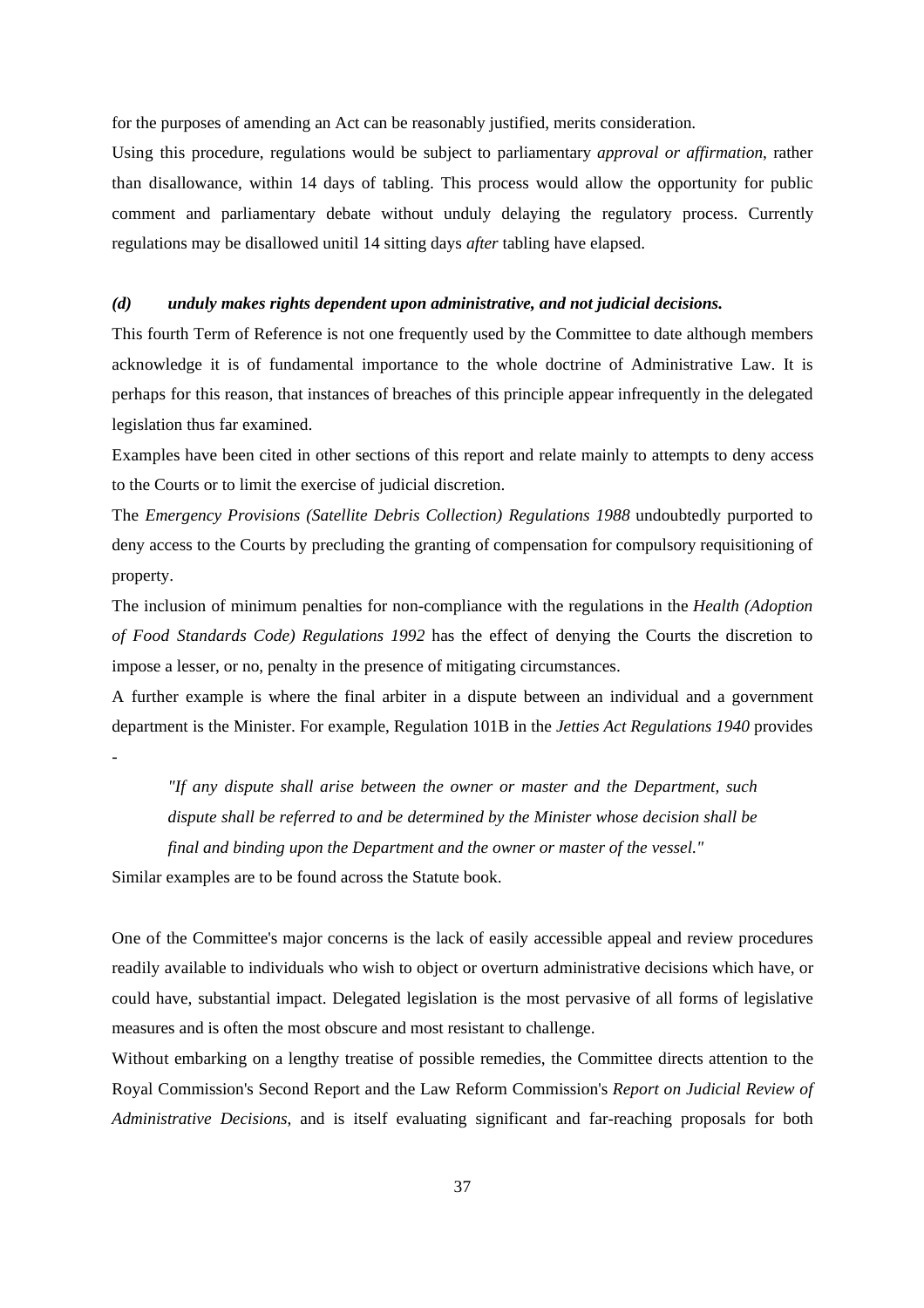judicial and merits review in draft legislation currently on its agenda. A detailed report on the whole procedure for making, review and repeal of delegated legislation will be tabled in 1993.

## *Standing Rule 7*

An important function of the Committee is contained in Standing Rule 7:-

*"If [the Committee] is of the opinion that any other matter relating to any regulation should be brought to the notice of the House, it may report that opinion and matter to the House."*

As will have become clear from the preceding discussion of issues considered by the Committee in the past two years, issues raised by delegated legislation frequently encompass the enabling legislation or require consideration of wider principles of a constitutional, legal, civil liberties or simple common sense nature.

One of the Committee's prime responsibilities is to keep members informed of trends in delegated legislation, the emergence of any new or undesirable practices, or issues that have come to light merely through the asking of the right questions. The Committee believes that Departments have also become more aware of the undesirability of certain practices which have become so entrenched by traditional usage that their inappropriateness or unfairness only becomes clear when someone not so familiar with the process asks a simple question.

Examples of this function are scattered throughout the report but the Committee has selected the following illustrations of issues which are not easily categorised:-

The *Financial Institutions Duty Amendment Regulations (No.2)* were gazetted on June 21, 1991 shortly after the legislation, proclamation of which would give effect to the regulations, received its Second Reading in the Legislative Assembly. The Act came into operation on November 23, 1991. The regulations have no validity until the Act is proclaimed and a number of regulations are gazetted in anticipation of proclamation of the parent Act. The Committee accepts the practical reasons for this practice, but members are concerned, however, in this instance at the length of time between the gazettal and operation of the regulations.

The *Companies (Co-operative) (Fees) Regulations* (gazetted November 8, 1991) were gazetted with the omission of a decimal point thus increasing a fee for a copy of a document from 20 cents to \$40. The Office of Corporate Affairs was informed of the error but, to date, amending regulations have not been gazetted. Undoubtedly, the correct 40 cents fee would have been charged by the Department, but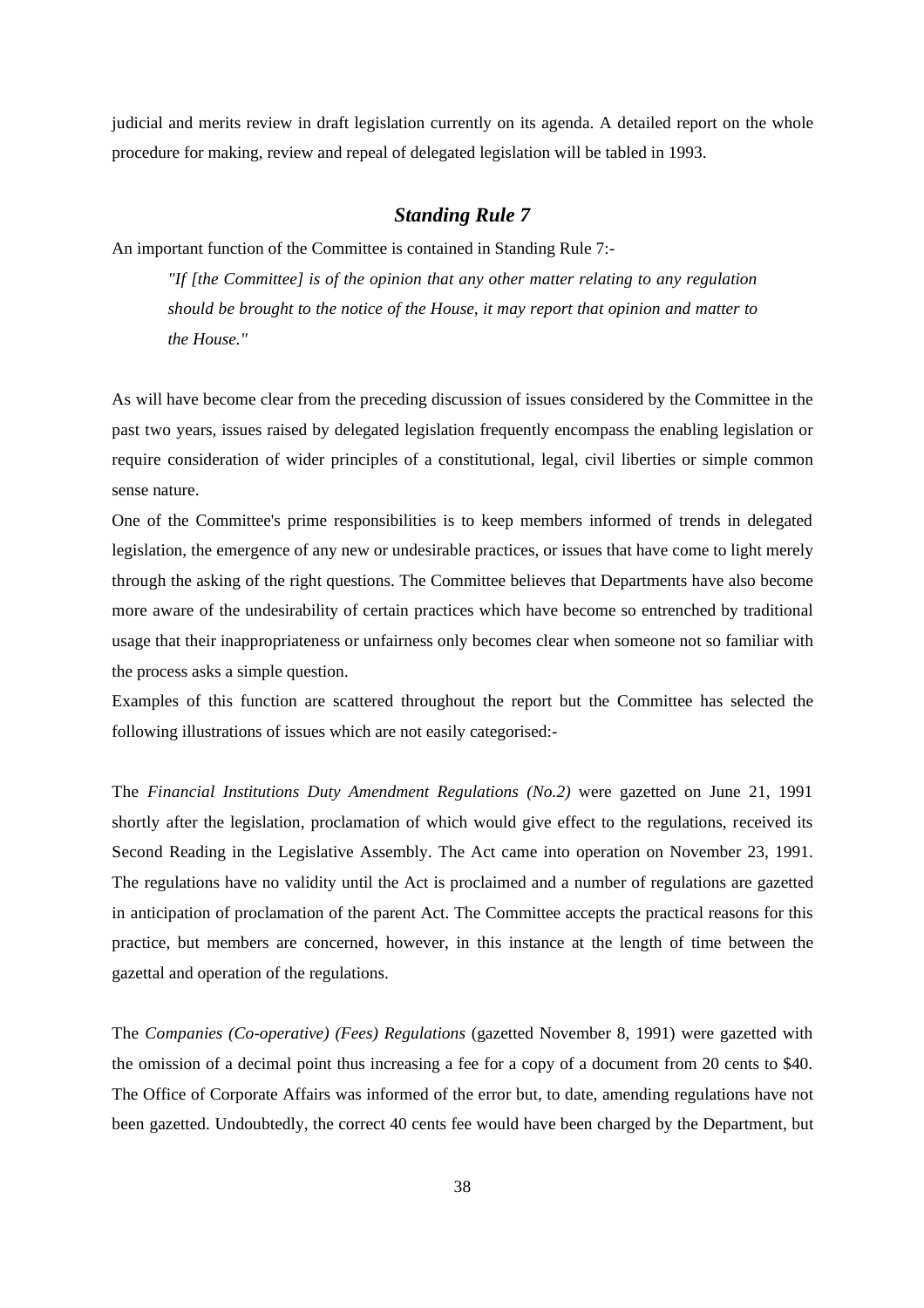should have been gazetted as soon as the error was drawn to the Department's attention.

Members have noted that the *Weights and Measures Regulations*, reported upon in the Committee's *Annual Report for 1989-90*, have still not been reprinted. Given the significant changes in the past 2 years to the structure of many of the regulations and the lack of apparent progress in the proposed uniform legislation, members remain firmly of the view that the principal regulations should be reprinted in the interests of clarity and certainty.

Members registered a similar concern regarding the *Betting Control Amendment Regulations* (gazetted July 10, 1992) which had been substantially amended, and were pleased to note that the regulations have been reprinted and are available from State Print.

Other regulations on which the Committee has reported under Standing Rule 7, in the past 2 years relate to the Committee's conclusions with regard to the *Health (Cervical Cytology Register) Regulations*, (gazetted on January 3, 1992)<sup>30</sup> and the *Ninth Report on Fisheries Regulations (No.5 and No.6)* tabled November 1992.

## *Disallowance*

The power to move that a regulation be disallowed is available to all members of parliament and has been used with increasing frequency in the past 2 years.

Although the Committee has recommended that a number of regulations be disallowed since the beginning of 1991, disallowance is still viewed by the Committee as a last resort, only to be used where members have failed to negotiate the necessary amendments or withdrawal of the proposal after discussion and consultation with the Department and the responsible Minister.

The Committee sees its prime role as a bridge between informed opinion, interest groups and the executive assisting the process of government by exercising its powers in the following way:-

*"Control means influence, not direct power; advice not command; criticism not obstruction; scrutiny not initiation; publicity not secrecy."*<sup>31</sup>

For the sake of completeness the regulations moved for disallowance are listed below:-

1. *Rottnest Island Amendment Regulations 1990*

<sup>&</sup>lt;sup>30</sup> Eighth Report Tabled April 1992

 $31$  Bernard Crick "Reform of Parliament"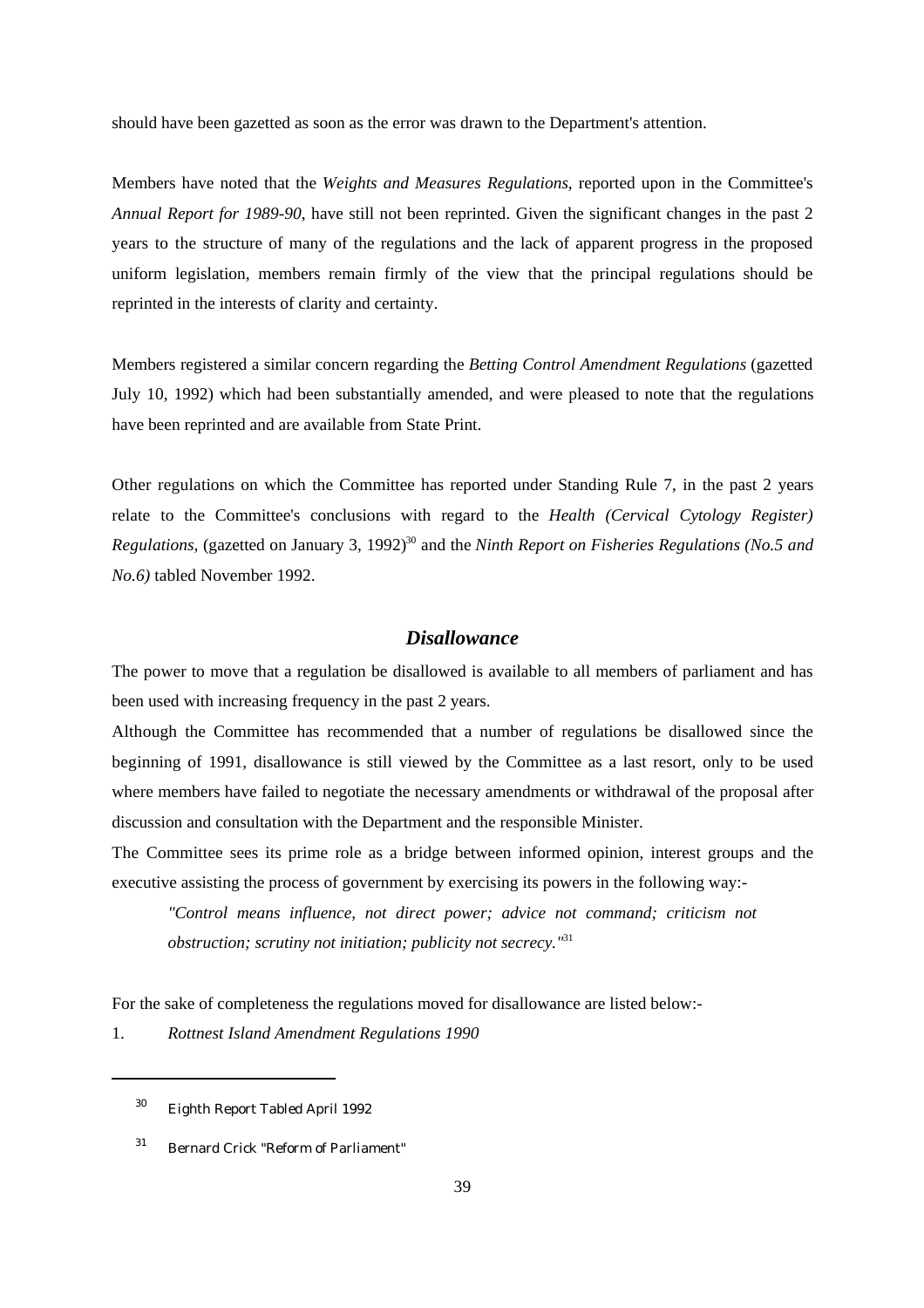The regulations unduly trespassed on established rights, freedoms and liberties by purporting to remove parliamentary scrutiny. *Disallowed May 28, 1991.*

- 2. *Emergency Provisions (Ammonia Unloading) Regulations 1991* Members were of the opinion that the regulations:-
	- (a) unduly trespassed on established rights, freedoms and liberties
	- (b) contained matter which ought properly to be dealt with by an Act of Parliament
	- (c) unduly made rights dependent on administrative, and not judicial decisions *Disallowed October 16, 1991*
- 3. *Conservation and Land Management (Miscellaneous Fees) Regulations*

## 4. *Forest Amendment Regulations*

The regulations unduly trespassed on established rights, freedoms and liberties by purporting to remove parliamentary scrutiny. *Disallowed October 22, 1991.*

- 5. *Mines Regulation Amendment Regulations (No.2)* The regulations unduly trespassed on established rights, freedoms and liberties by purporting to remove parliamentary scrutiny. *Disallowed October 22, 1991.*
- 6. *WA Meat Industry Authority Amendment Regulations* The regulations unduly trespassed on established rights, freedoms and liberties by inclusion of excessive inspectorial powers. *Disallowed October 22, 1991.*
- 7. *Justices Act (Court of Petty Sessions Fees) Amendment Regulations*
- 8. *Justices (INREP) Amendment (No.3) Regulations*
- 9. *Local Court Amendment Rules (No.2)* The regulations were *ultra vires* to the extent that an unauthorised levy for the Courts Modernisation Fund which constituted a tax was included in fees for provision of Court services.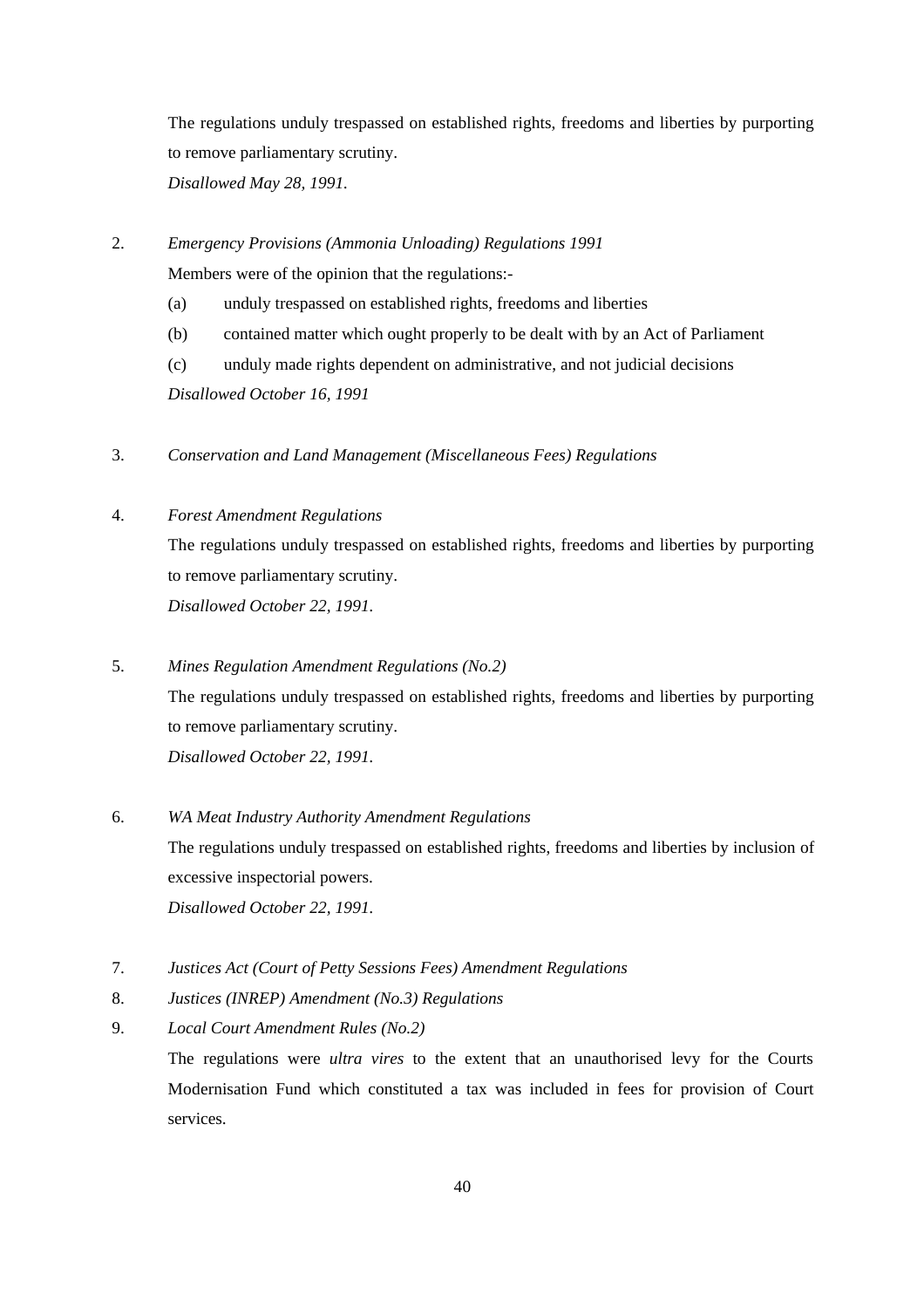*Motions of disallowance were withdrawn on receipt of an undertaking from the Attorney-General to dismantle the Fund.*

- 10. *Transfer of Land Amendment Regulations*
- 11. *Strata Titles (General) Amendment Regulations*
- 12. *Registration of Deeds Amendment Regulations*
- 13. *Land Amendment Regulations*

The regulations are *ultra vires* to the extent that they purport to include in fees a levy to fund the Register 2000 computerisation project. *Motion for disallowance not yet dealt with.*

14. *Navigable Waters Amendment Regulations (No.4)*

The regulations unduly trespass an established rights, freedoms and liberties by requiring the display of a personal buoy by persons snorkelling from the shore with a penalty of \$500 for non-compliance.

*Motion for disallowance not yet dealt with.*

## 15. *Commercial Tribunal Amendment Regulations*

The regulations unduly trespass on established rights, freedoms and liberties by imposing an unreasonable financial burden in the form of fees for provision of copies of evidence and thereby potentially denying access to the courts.

*Motion for disallowance not yet dealt with.*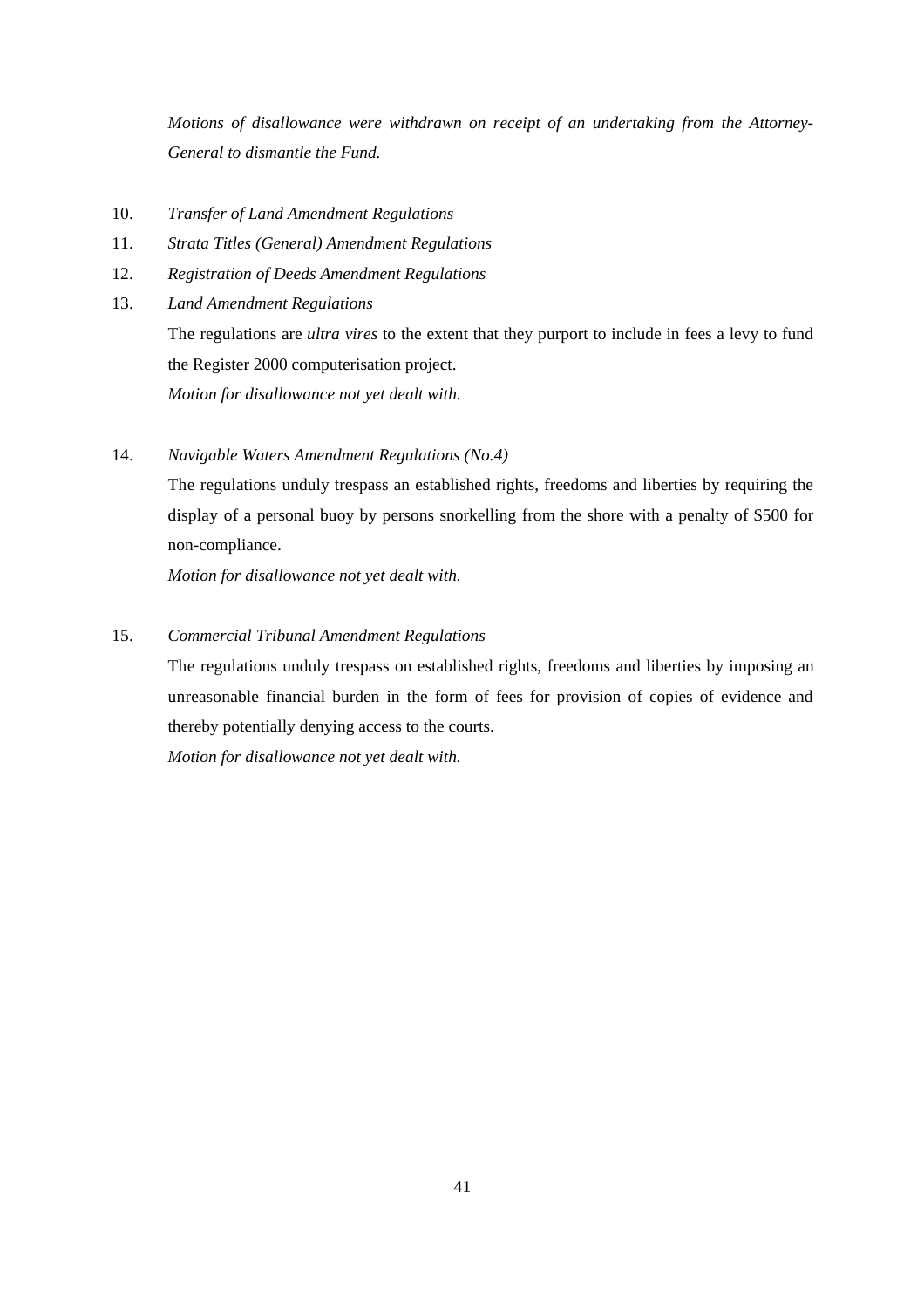## *Report of the Third Conference of Australian Delegated Legislation Committees*

#### *Background*

At the Second Conference of Australian Delegated Legislation Committees held in Canberra in April 1989, all delegates acknowledged the benefit of the holding of such conferences and accepted the offer of the Western Australian Joint Standing Committee on Delegated Legislation to host the Third Conference in Perth in 1991.

The Conference was scheduled for the recess week of May 21-23 and Committees from around Australia and the Pacific were invited to attend. A notice was also placed in the journal of the Commonwealth Parliamentary Association resulting in enquiries from the Canadian Standing Joint Committee for the Scrutiny of Regulations. Unfortunately this delegation had to withdraw at the last moment.

In a departure from previous Conferences, and recognising the inter-relationship of government departments and Parliamentary Counsel with, and the interest of the legal and academic community in, the work of the Committees, it was also decided to invite observers from those sections of the community. The response was overwhelming and observers from government departments, Parliamentary Counsel, the Law Reform Commission and the Deputy President of the Administrative Appeals Tribunal in Perth and Parliamentary Counsel from the ACT, Canberra, Queensland and New South Wales, attended. The legal profession was represented by the Executive Director of the Law Society and members of two leading legal firms in Perth, and academia by the Deans of Law of the University of Western Australia and Murdoch University and members of the Administrative Review Council in Canberra. It was unanimously agreed that observers should be accorded full speaking rights.

In the weeks leading up to the Conference, numbers of likely delegates reached a total of 80 but in the inevitable unpredictability of political life, 11 Parliaments were ultimately represented by 51 delegates. An unexpected General Election in New South Wales resulted in the withdrawal of the members from that Parliament but they were ably represented by the staff of their Committee. Having been the newcomer on the scene at the previous Conference in Canberra, the Western Australian Committee was pleased to welcome the newly formed Standing Committee for the Scrutiny of Bills and Subordinate Legislation from the ACT. It is pleasing to note the continued growth and recognition of the important function performed by scrutiny and review committees.

A number of innovations were introduced into the agenda of this Conference.

The Committee was honoured to secure as keynote speaker, the Chief Justice of Western Australia, the Honourable David Malcolm, whose thought-provoking and frank address set the tone for the Conference.

In a further departure from the format of the previous Conferences, the Committee decided to incorporate informal workshops in the program to enable coverage of a wider range of topics and encourage a greater interchange of ideas. Though treated with some initial apprehension, the workshops stimulated much productive debate and it was subsequently agreed that the trial had been a success.

Recognising the unique opportunity for members of Parliament and departmental officials to discuss areas of mutual interest with Parliamentary drafters, one of the sessions was taken up by a panel of the delegates from the various Parliamentary Counsel offices around the country. Again the innovation proved popular and produced some lively, if at times heated, debate, and a greater awareness of the function performed by both parties in the scrutiny equation.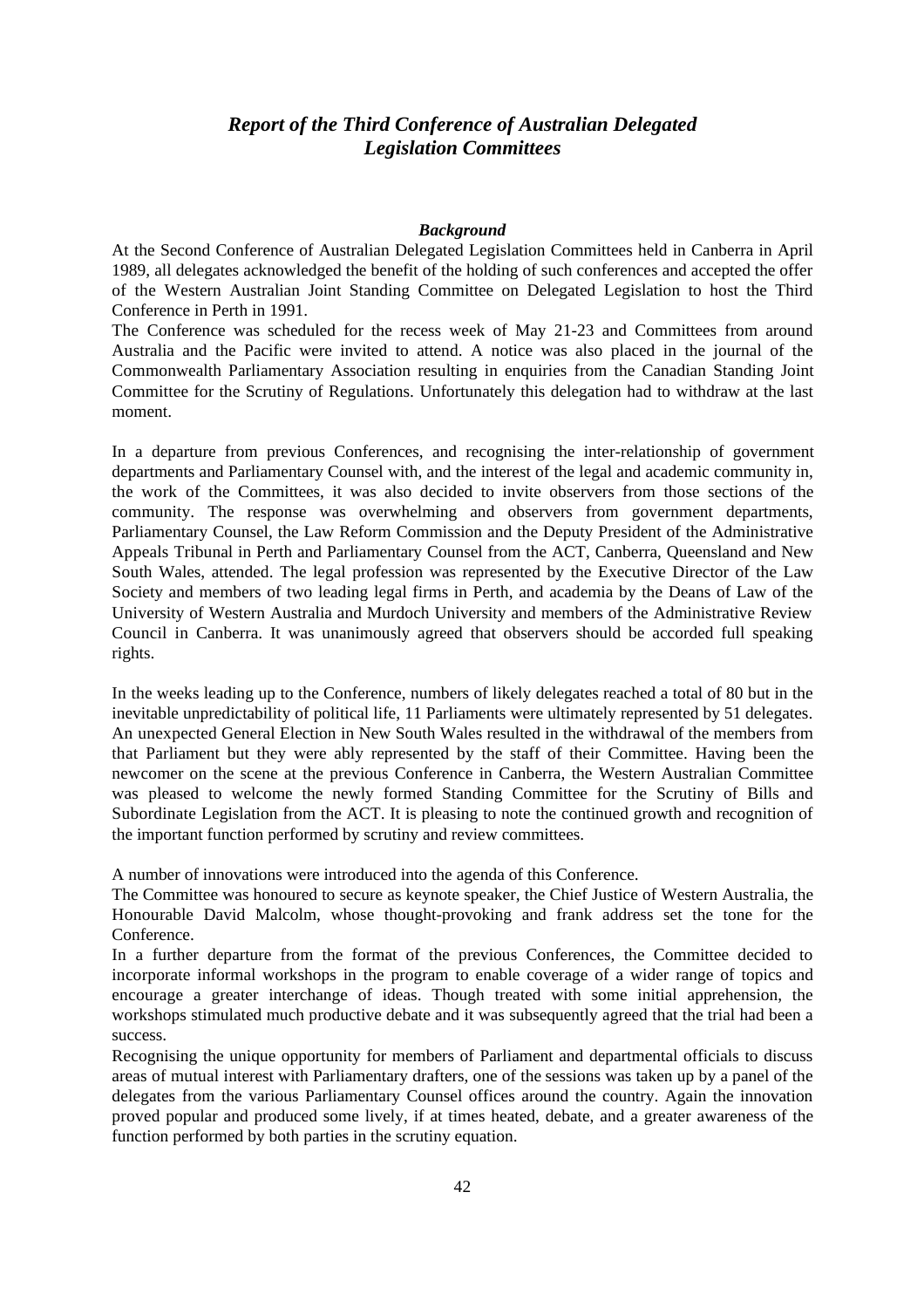#### **CONFERENCE PROCEEDINGS**

#### *The Opening*

The Speaker of the Legislative Assembly, the Honourable Mike Barnett, opened the Conference and welcomed delegates. In his opening remarks, the Speaker applauded the growth of Parliament-to-Parliament contact based on mutual interest and the advances made in keeping the law-making aspects of Government under continual scrutiny irrespective of party politics.

#### *The Keynote Address*

The Chief Justice's paper was entitled *"The Limitations, if any, on the Powers of Parliament to Delegate the Power to Legislate"* and encompassed the doctrine of the supremacy of Parliament and the application of that doctrine in the context of the powers which could be delegated to the Executive. The ensuing paper and its discussion of the relationship and possible imbalance between the Executive and the Legislature set the theme for the Conference and has provided a current reference work for those involved with the scrutiny of delegated legislation. Members were particularly appreciative of the opportunity to address questions to the Chief Justice after the presentation of his paper and informally during luncheon.

#### *Report on the Resolutions of the Second Conference*

At the Second Conference, delegates were asked to report to the next Conference on three major issues. Those issues were :

- *(i) the proliferation of subsidiary legislation;*
- *(ii) the extent to which enabling provisions in Bills have been monitored and improved;*
- *(iii) the progress of staged repeal of delegated legislation, if any, and any problems associated with that process.*

During the course of this session, chaired by Senator Colston of the Regulations and Ordinances Committee, all Committees presented reports outlining the situation within their particular jurisdictions.

Most expressed concern at the proliferation of subsidiary legislation and at the diversity of nomenclature, chosen sometimes in order to confuse and, in some instances, to frustrate the function of Parliament by attempting to remove or diminish the opportunity for scrutiny. Most also reported a good record of co-operation and understanding between themselves and the departments whose legislation had been reviewed, and at times, rejected.

The issue of scrutiny of Bills, however, produced a rather more varied response as currently the Senate Scrutiny of Bills Committee is the only Committee with the sole function of scrutinising the provisions of Bills. Some Committees discharged this function as part of their wider review of delegated legislation; others have subcommittees for this purpose. It was clear that all Committees believed that the wording of the initial authority to delegate was often the source of future problems and as such deserved greater attention by Parliament than it now received.

With regard to the staged review and repeal of regulations, the process had begun in Victoria, New South Wales, Queensland and South Australia while in New Zealand the program had progressed to the review and repeal of the parent legislation.

## *Other Speakers*

The Conference was addressed by speakers from most of the representative Committees either in plenary session or in workshops. All of the sessions produced lively debate and some differences of opinion which were usually continued informally after the completion of the session. Again departing from previous practice, and with the prior agreement of delegates, the chair of each Committee was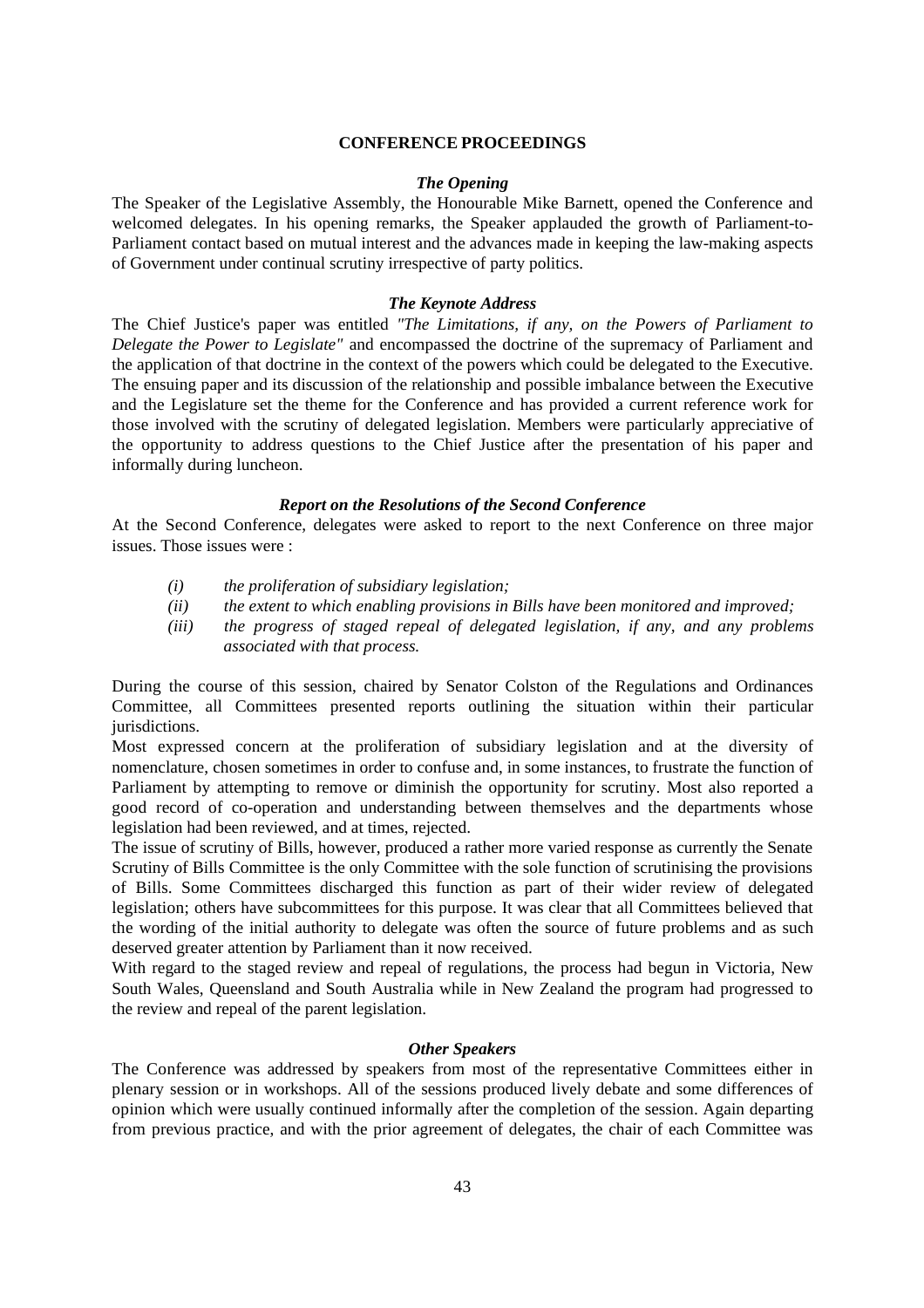elected as chairperson for a formal session or workshop. A full transcript of all the proceedings is available from the Legislative Council Committee Office.

#### *Mr Greg Hogg - New South Wales*

A General Election in New South Wales caused the withdrawal from the Conference of the members of the New South Wales Regulation Review Committee which was represented by its staff. Mr Greg Hogg, legal officer for the Committee, presented the first paper entitled *"Regulatory Review: A Catalyst for Broader Legislative Reform".* 

The paper contained a more detailed response to the resolutions of the previous conference and focussed on the *Subordinate Legislation Act 1989.* This Act provided for the staged repeal of all regulations over a 5-year period and the requirement that a *Regulatory Impact Statement* containing a cost benefit analysis and consultation with the community should accompany all principal statutory rules. The paper outlined some of the problems encountered by the Committee during the institution of the ensuing changes and indicated the likely cost implications for departments. Mr Hogg concluded with the exhortation to all committees to consider the general procedures for making regulations with the aim of improving public consultation and cost benefit implications and to ensure consistency in the quality of all legislation.

#### *Senator Pat Giles*

Speaking on *"Quasi-Legislation and Departmental Decision-Making"*, Senator Giles highlighted the difficulty in finding a common and meaningful definition of the term *'quasi-legislation'*, and in identifying the characteristics of instruments which should fall within the definition. It was noted that what had previously been a move towards the use of regulations rather than Acts for the detail of the legislation was now a move towards the use of other instruments for such detail rather than regulations. From this growing practice had emerged the concern that governments may prefer quasilegislation in order to circumvent the checks and balances inherent in Parliamentary procedure for the scrutiny of delegated legislation. Senator Giles illustrated some of the problems faced, and the action taken by the Regulations and Ordinances Committee in order to thwart this circumvention by the Executive and concluded by reporting the existence of extensive safeguards in the Commonwealth through the vigilance of that Committee together with that of the Scrutiny of Bills Committee, the Administrative Appeals Tribunal and the Ombudsman.

#### *Mr Ken Jasper - Victoria*

Speaking to his paper entitled *"The Changing Nature of Subordinate Legislation and the Ramifications for Scrutiny Committees: A Victorian Perspective",* Mr Jasper continued his update of the Victorian Subordinate Legislation Subcommittee's activities and the effect on its function of the increased powers vested in it under the *Subordinate Legislation (Review and Revocation) Act 1985*. He highlighted the concern of the Committee at the increasing use of subsidiary legislation by governments and the need for the powers of scrutiny committees to be enhanced accordingly especially in the area of disallowance where the work of committees could be severely thwarted by the operation of Standing Orders.

Having initiated the requirement for *Regulatory Impact Statements* now being adopted in New South Wales and under consideration in other States and Territories, and with several years' practical experience of the operation of this scheme, the Victorian Committee was in a position to assess the merits of the statements provided and to report the success of the scheme as a whole.

Mr Jasper concluded by drawing attention to the inherent dangers in the consideration by Committees of policy matters and the limitations on the effectiveness of any Committee caused by inflexible Standing Orders or the inability to enforce appropriate action by Ministers.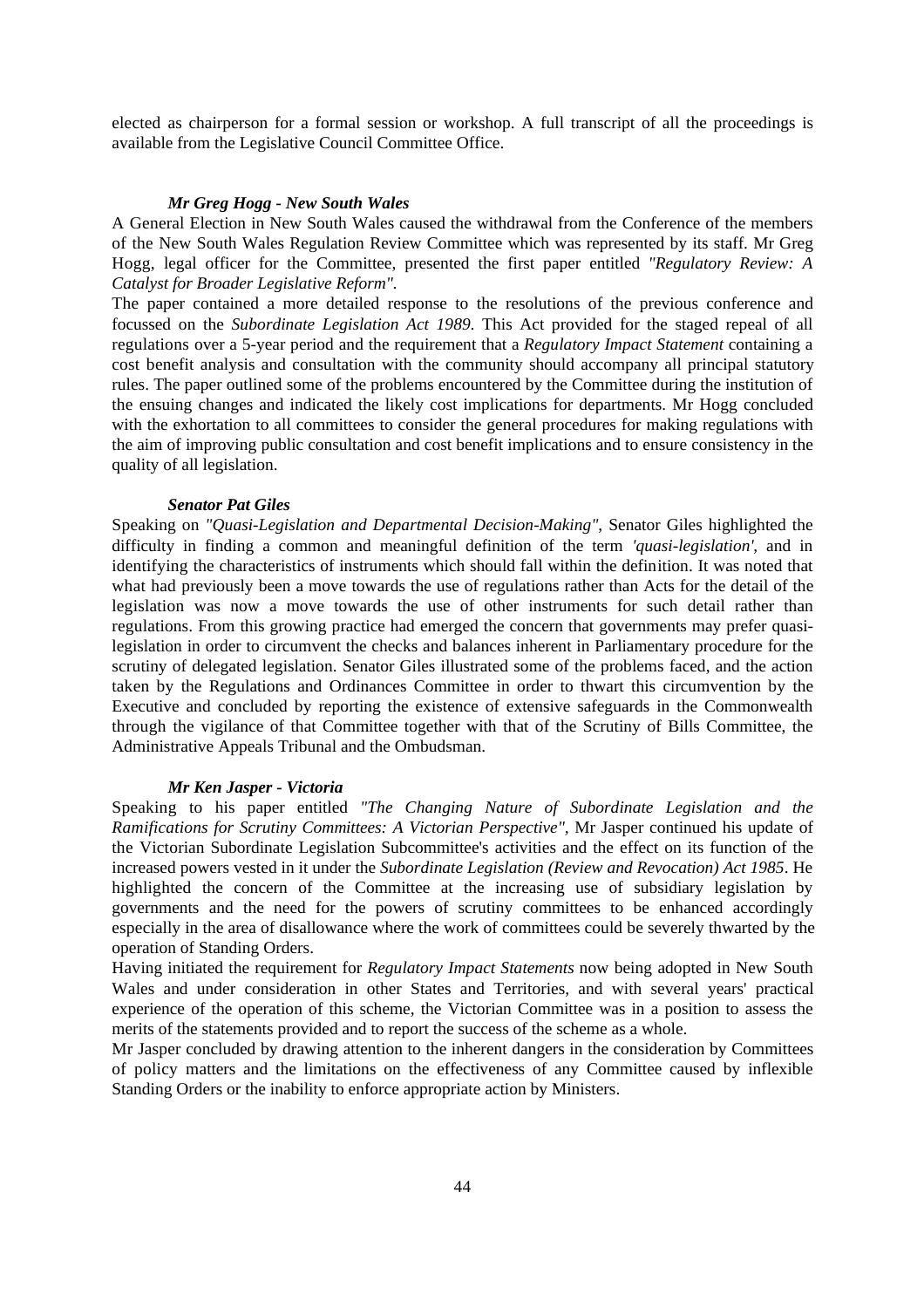#### *Hon David Caygill - New Zealand*

The Honourable David Caygill addressed the Conference on the subject of *"Fees and Taxes"*, a topic dealt with in a recent report by the New Zealand Regulations Review Committee. He focussed on the difficult distinction between a fee and a tax and the reason for the importance of that distinction. He indicated a belief that the historical reason for the distinction - the need to curb the autocratic tendencies of the Crown - had become diminished by the common modern perception that Parliament was indistinguishable from the Executive. The need for review committees to resurrect the distinction in order to reinforce the weakened supremacy of Parliament had prompted the New Zealand Regulations Review Committee to recommend that the Executive should identify the estimated revenue expected to be recovered from fees and whether that revenue was likely to exceed cost recovery. This recommendation had not been adopted and in hindsight seemed to be problematical; on the one hand it may not be extensive enough to ensure the protection of the rights and liberties of the individual; on the other hand it may stray too far into possible policy areas. The discussion led to the extent of the leverage provided by disallowance motions and the implications for the effectiveness of committees, and the relative success or otherwise of those motions in bicameral legislatures as opposed to unicameral legislatures.

#### *Hon Tom Helm - Western Australia*

It is interesting to note that the inherent theme of this Conference - the growing imbalance between the powers of the Executive and those of the Legislature - had arisen quite by accident. Each Committee had suggested a theme for a paper independently of any other, but the sum total of those topics indicated an overwhelming anxiety by all delegates that such an imbalance existed. It was also purely accidental that the topic chosen by the Chairman of the Western Australian Committee summed up those inherent concerns in its title -*"The Executive vs the Legislature : Restoring the Balance".*

Evidence of the growing imbalance was illustrated by reference to specific regulations dealt with by the Western Australian Committee, which was no longer the newcomer in the field of scrutiny of delegated legislation. The Honourable Tom Helm identified certain activities and procedures adopted by departments which were felt by the Committee to be an attempt by the Executive to detract from the supremacy of the Parliament and to move towards government by regulation with little accountability. He commented on the need for all members of Parliament to be increasingly vigilant in scrutinising legislation, both primary and subsidiary, and concluded by suggesting that the maxims of *education, assistance and persistence* could usefully be included in the *modus operandi* of scrutiny committees.

#### *Formal Close*

The Conference was closed by the President of the Legislative Council, the Honourable Clive Griffiths, who echoed the Speaker's support for increased Parliament-to-Parliament contact in a move towards mutually accepted standards among Parliaments and committees. The President highlighted the important educative and deterrent effect of committees on government departments and other agencies which devise or administer delegated legislation, and the hope that the end result would be a higher standard of compliance with the intention of the parent legislation and the acceptance of limits to the use of delegated legislation.

#### *Conclusion*

It is not possible to give special mention to all the significant comments or statements made during the deliberations of the Conference. Each session and workshop produced debate and interchange of ideas and the valuable contribution from the many observers of the Conference was an integral part of the overall benefit of this type of Parliament-to Parliament contact. The transcript of proceedings is therefore as important a part of that benefit and will undoubtedly supply a source of valuable reference material for the future.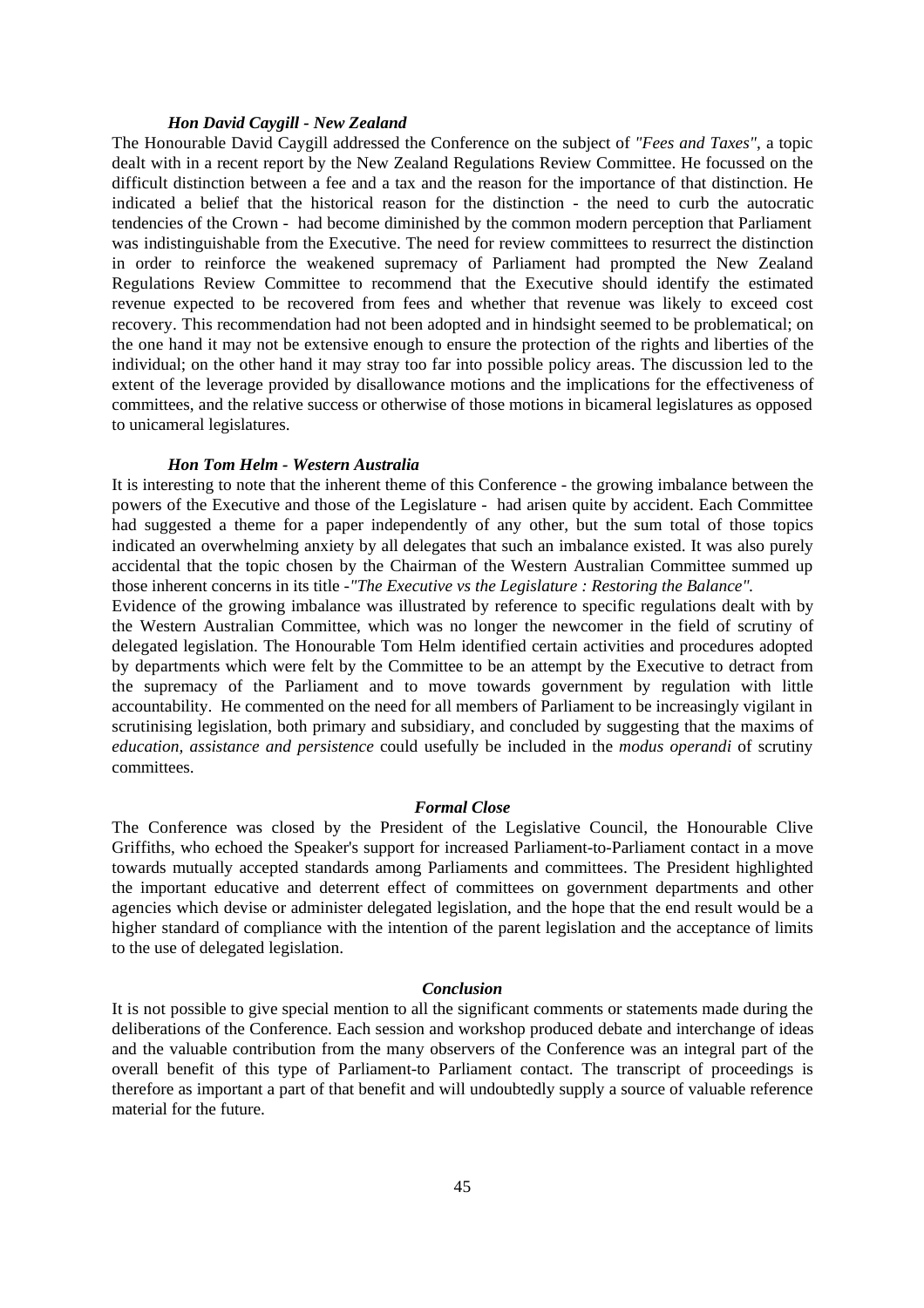Two 'negatives', if that is the correct terminology, emerged from the proceedings. Both are worthy of note. The first was a repetition of the observation at the Second Conference held in Canberra, that the Press were conspicuous by their obvious absence. This is a problem which makes the task of all scrutiny committees more difficult, if only in that the importance of the work of the Committees is underestimated by the public and Parliament alike. For the initiated, it is perhaps a further indication that the powers of Committees need to be, at worst, not eroded, and at best, strengthened.

The second comment which related to the 'productivity' of the Conference, may perhaps be interpreted as a reminder that no Committee can afford to "rest on its laurels" and that the absence of a public profile as highlighted by the lack of publicity of Conferences such as these is all the more reason for Committees to be dynamic and unintimidated in their approach to the scrutiny of subsidiary legislation.

To conclude with a purely Western Australian view, but hopefully one which is shared, this Committee looks forward to the next Conference in Victoria and to continued contact and communication in the interim.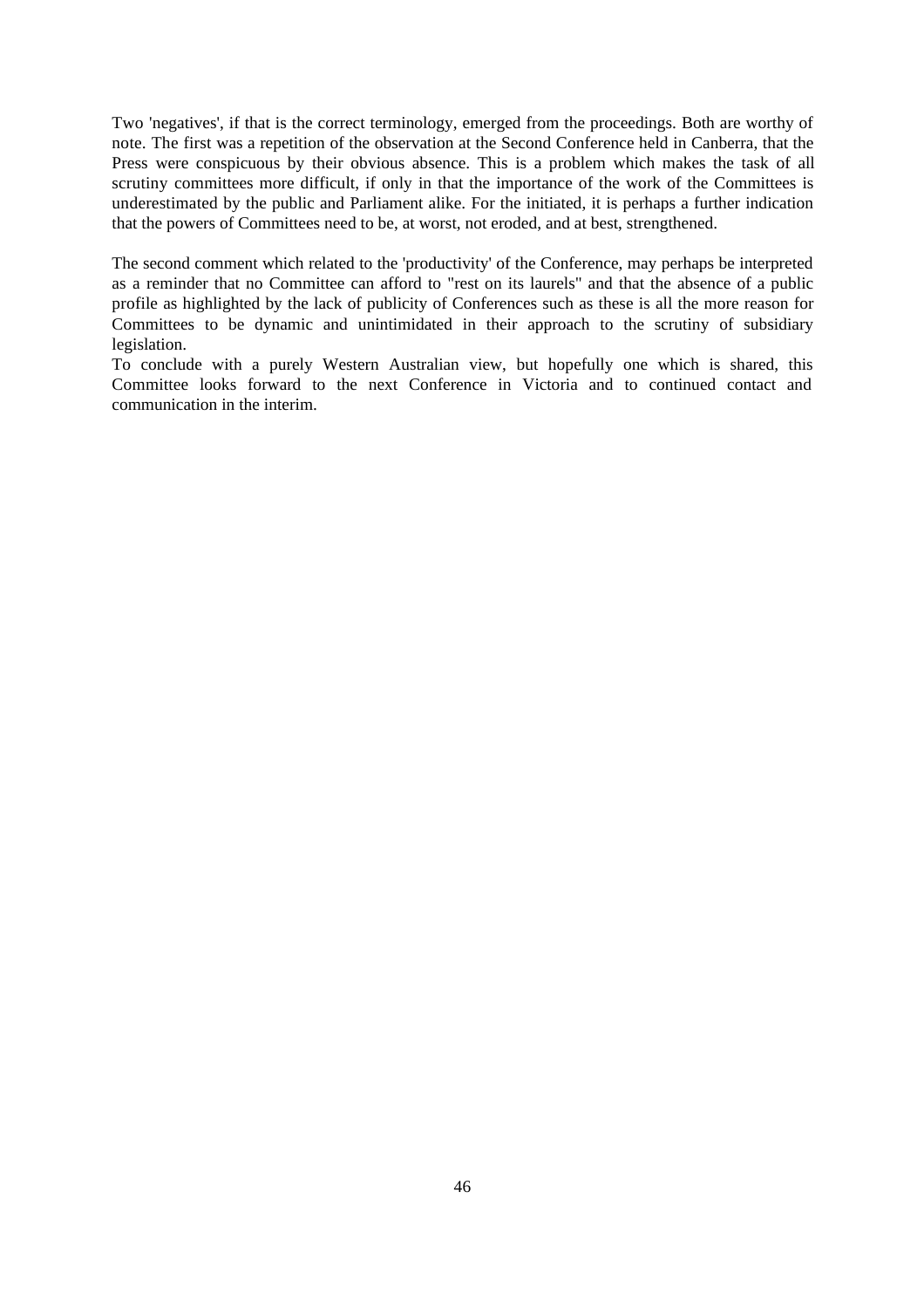#### **CONFERENCE RESOLUTIONS**

- (1) That Delegated Legislation Committees should be allowed to scrutinise regulations during periods of prorogation of Parliament.
- (2) That the following topic be the subject of a workshop at the Delegated Legislation Conference to be held two years from now -

*That Delegated Legislation Committees be allowed to suspend regulations during any time when Parliament is not sitting.*

> *Workshop on the effect of prorogation on committees Chaired by the Hon HJ Hiscutt*

(3) While noting that there may be a rare, justifiable use of a *Henry VIII* clause where such use would be subject to tabling and disallowance, this conference believes that *Henry VIII* clauses have no legitimate general application in the legislative process. *Workshop on Henry VIII clauses*

*Chaired by Mr R Barber*

(4) That there must be safeguards built into primary legislation to ensure that all subordinate instruments of a legislative nature should be subject to the scrutiny of Parliament and the option of disallowance and that in addition there be ample opportunity provided for the instrument to be available for public access and scrutiny.

*Workshop entitled "A regulation by any other name" Chaired by Mr Bob Wiese*

- (5) A future agenda item should include an analysis of the arguments for and against the power to amend delegated legislation, including papers on experiences of committees which have that power.
- (6) That the next Delegated Legislation Conference consider and report on the issues raised by the forthcoming Administrative Review Council's report on rule-making.
- (7) That the next conference be held in Victoria in 1993
- (8) The participants in the workshop on *"The impact of delegated legislation on the community and the public profile of review committees"* resolved to present a final summary of what they had discussed rather than any formal resolutions.
	- (i) Regulations must be available because of their impact and volume. New technologies eg. computers should be used to make them available immediately. Community access to regulations must be protected and improved.
	- (ii) Delegated Legislation Committees play a very valuable role. They need to be adequately resourced to do this.
	- (iii) The community needs to be aware of what the Committees do. They need to know how to get access to the Committee. The Committee's role includes being a facilitator, the last arbiter between departments and community groups.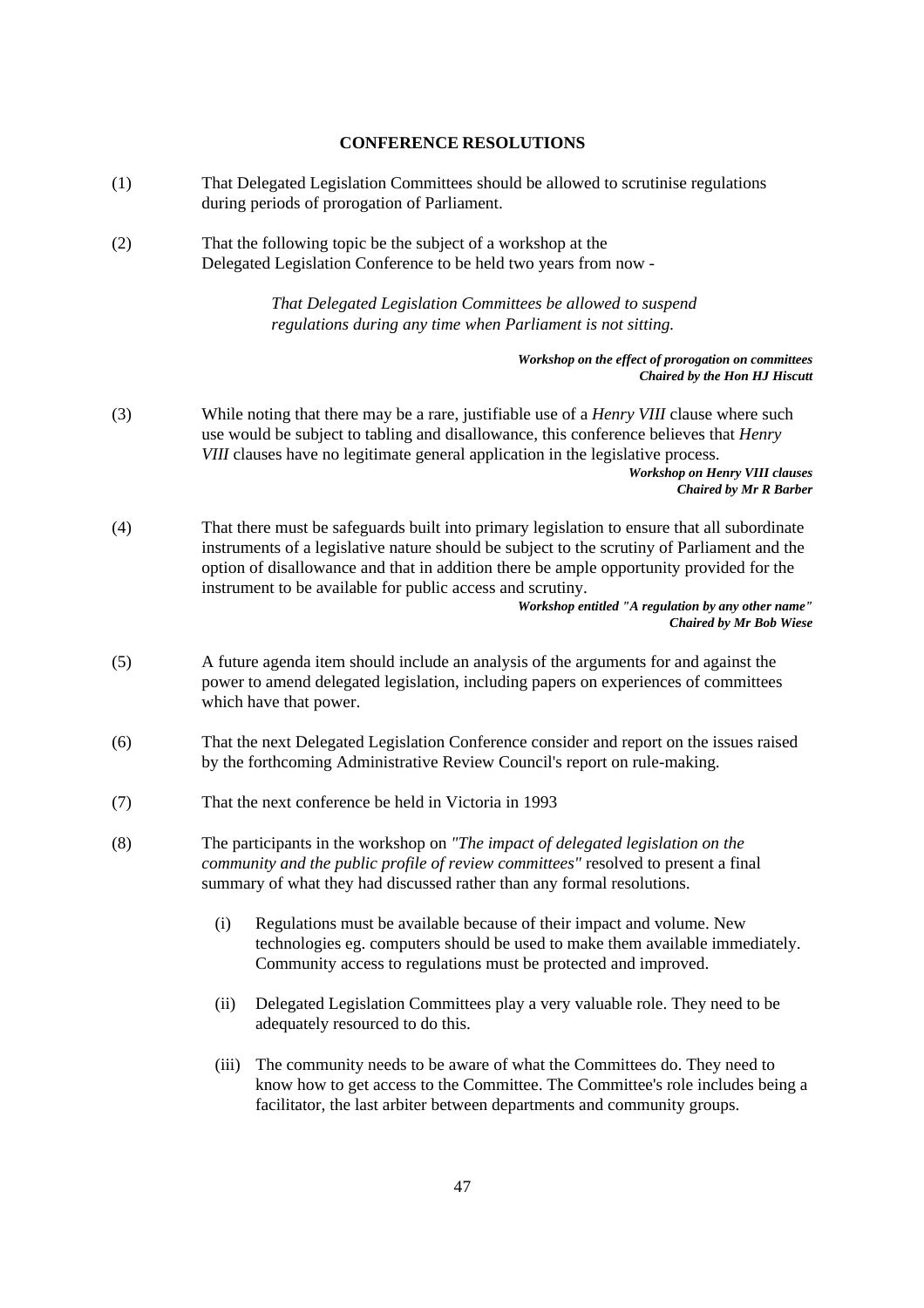- (iv) Publicity of the Committee as such is not desirable. It should "bubble along in obscurity". The bipartisan work is to be commended. Intervention in the area of "policy" must be avoided.
- (vi) Greater community participation is required in framing/changing regulations. Regulatory Impact Statements appear to help this situation.
- (vii) Community education about regulations is needed.

*The impact of delegated legislation on the community and the public profile of review committees Chaired by Dr Judy Edwards*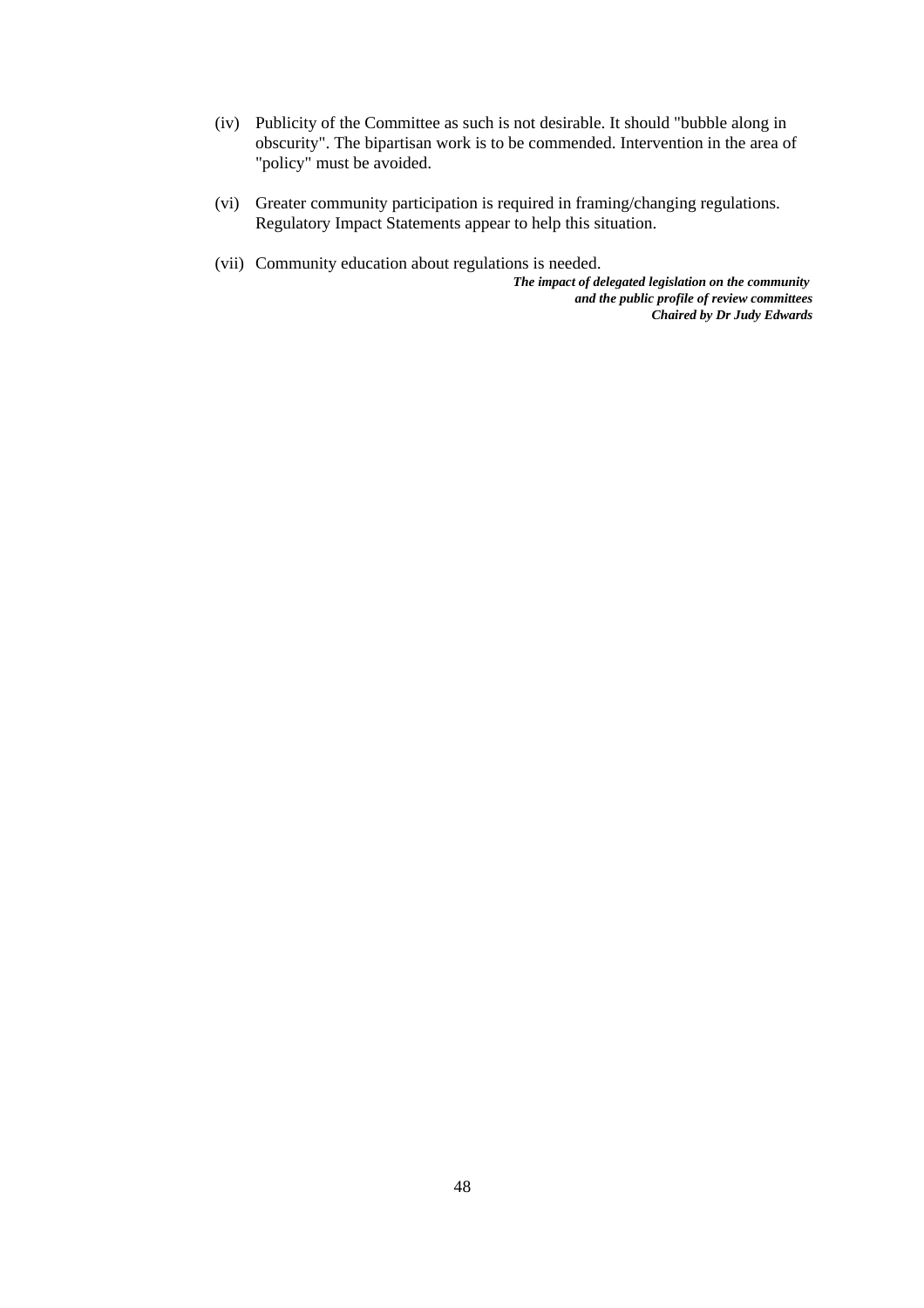## **PROGRAM**

## *Tuesday May 21*

## *am*

## 9.15 **Registration and morning tea**

- 10.00 **Opening and welcome to delegates** by the Speaker of the Legislative Assembly, the Honourable Mike Barnett **Introduction** of the Honourable David Malcolm, Chief Justice of Western Australia.
- 10.15 **Keynote Address by the Chief Justice:** *"The Limitations, if any, on the Powers of Parliament to Delegate the Power to Legislate." Chairman*: Hon Tom Helm, Chairman, Joint Standing Committee on Delegated Legislation, Western Australia. **Response to the Chief Justice Open forum**  *pm lunch*
- 1.45 **Report on Resolutions from the Second Conference** *Chairman*: Senator Colston, Senate Standing Committee on Regulations and Ordinances.
- 2.45 *"Regulatory Review: A Catalyst for Broader Legislative Reform."* Mr. Greg Hogg, Legal Officer, Regulation Review Committee, NSW. *Chairman*: Hon. H.J. Hiscutt, Subordinate Legislation Committee, Tasmania.

## 4.00 **Workshops**

## *The Effect of Prorogation on Committees*

Opened and chaired by the Hon H.J. Hiscutt, Chairman, Subordinate Legislation Committee, Tasmania.

*Henry VIII clauses* Opened and chaired by Mr R.D. Barber, Chairman, Committee of Subordinate Legislation, Queensland.

## *Wednesday May 22*

## *am*

9.15 **Reports and Resolutions** from Workshops The Hon H.J. Hiscutt and Mr R.D. Barber

## 9.45 *"Quasi-legislation and Departmental Decision-Making"*

Senator Giles, Chairperson, Senate Standing Committee on Regulations and Ordinances. *Chairman*: Mr R.D. Barber, Chairman, Committee of Subordinate Legislation, Queensland.

## 11.00 **Workshops**

## *A Regulation by Any Other Name*

Opened and chaired by Mr R. L. Wiese, Joint Standing Committee on Delegated Legislation, Western Australia.

## *The Executive and Parliamentary Scrutiny of Delegated Legislation*

Opened and chaired by Senator Bronwyn Bishop, Deputy Chairman, Senate Standing Committee on Regulations and Ordinances.

## 12.00 **Parliamentary Counsel Panel and discussion**

Parliamentary Counsel from Western Australia, the Office of Legislative Drafting, Canberra,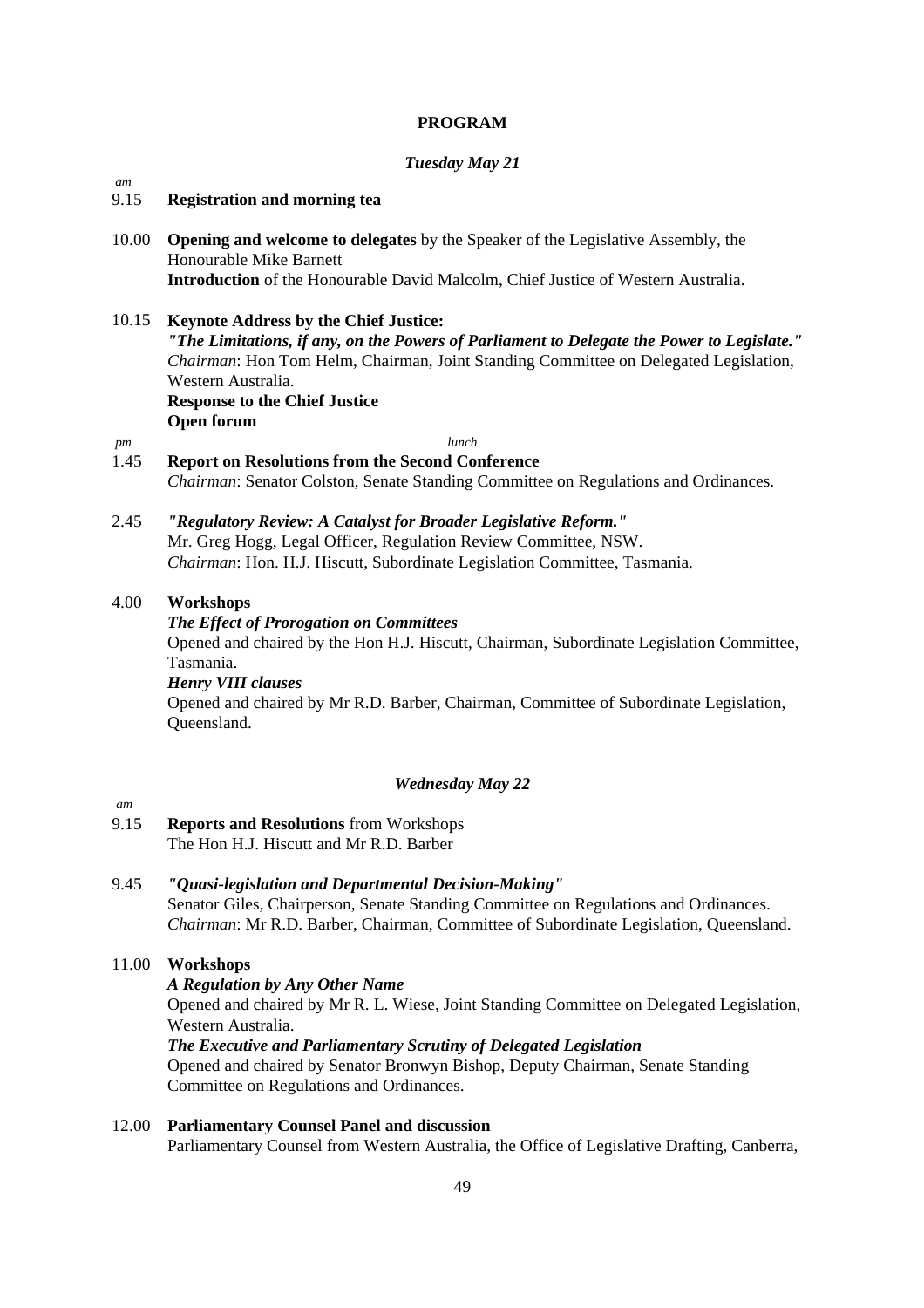Queensland, ACT and New South Wales.

*pm lunch*

2.00 **Reports and Resolutions** from Workshops Mr R.L. Wiese and Senator Bronwyn Bishop

## 2.30 *"The Changing Nature of Subordinate Legislation and the Ramifications for Scrutiny Committees : a Victorian Perspective."*

Mr K.S. Jasper, Chairman, Subordinate Legislation Subcommittee of the Legal and Constitutional Committee, Victoria.

*Chairman*: The Hon. J.C. Burdett, Chairman, Joint Committee on Subordinate Legislation, South Australia.

## 4.00 **Workshops**

## *Towards Greater Efficiency: Standardisation of Regulations and the Adoption of a Fee Unit System.*

Opened and chaired by Ms Patricia Azarias, Project Officer, Regulations Review Committee, New South Wales

## *The Impact of Delegated Legislation on the Community and the Public Profile of Review Committees.*

Opened and chaired by Dr. Judy Edwards, Joint Standing Committee on Delegated Legislation, Western Australia.

## *Thursday May 23*

## 9.15 **Reports and Resolutions** from Workshops Ms Patricia Azarias and Dr Judy Edwards

9.45 *" Fees and Taxes - a New Zealand Perspective"* 

Hon David Caygill, Chairman, Regulations Review Committee, New Zealand. *Chairman*: Mr Rick Setter, Chairman, Subordinate Legislation and Tabled Papers Committee, Northern Territory.

## 11.00 *"The Executive vs. the Legislature : Restoring the Balance"*

Hon. Tom Helm, Chairman, Joint Standing Committee on Delegated Legislation, Western Australia.

*Chair*: Ms Carmel Maher, Chairperson, Standing Committee for the Scrutiny of Bills and Subordinate Legislation, ACT.

*pm*

*pm lunch*

## 2.00 **Open Forum and Final Comments**

*Chairman*: Hon. Reg Davies, Joint Standing Committee on Delegated Legislation, Western Australia

## 3.45 **Conference Resolutions**

**Formal Close** by the President of the Legislative Council, the Honourable Clive Griffiths. *Chairman*: Hon. Tom Helm, Chairman, Joint Standing Committee on Delegated Legislation, Western Australia

7.00 End of Conference Dinner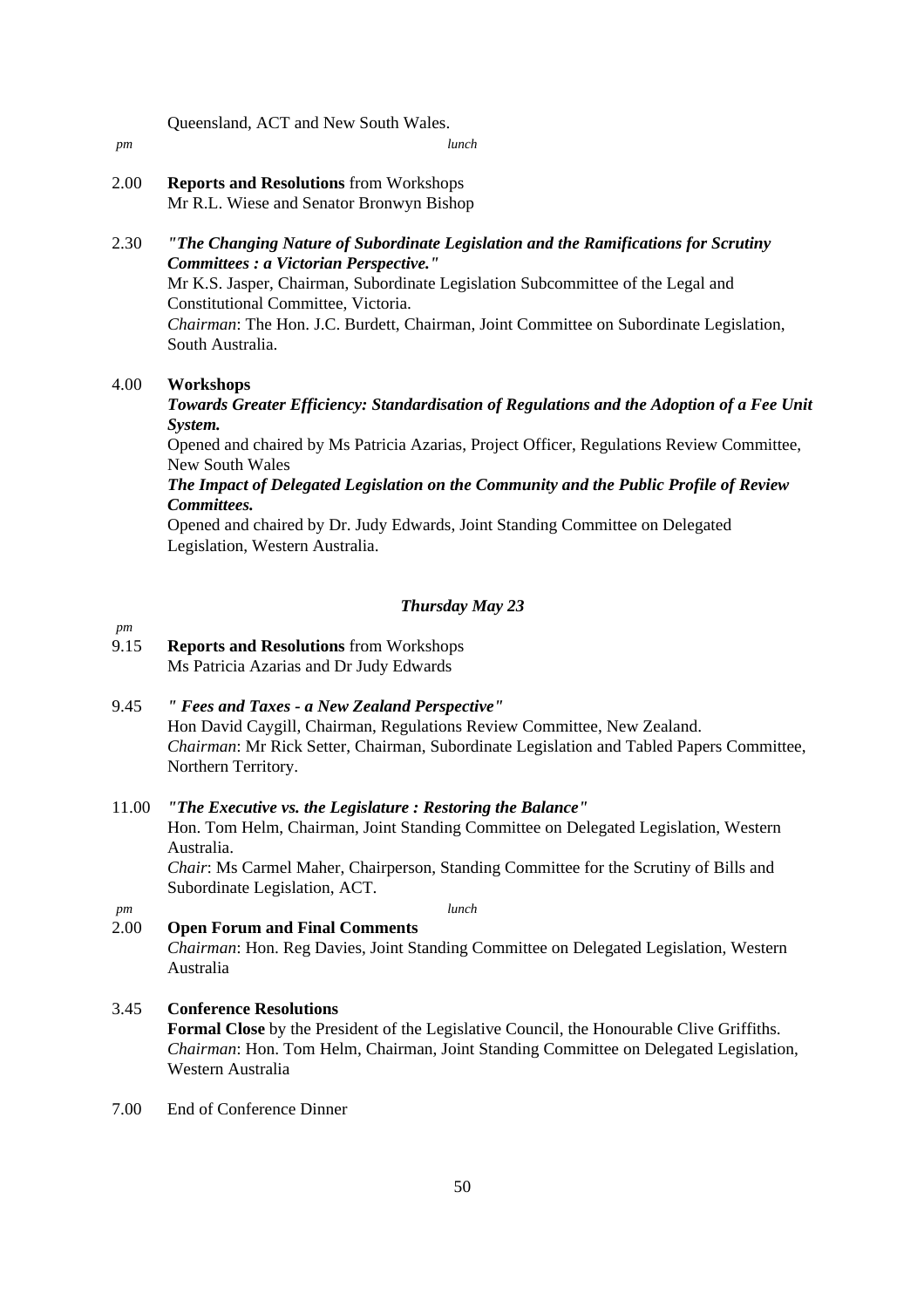#### **DELEGATES**

*WESTERN AUSTRALIA: JOINT STANDING COMMITTEE ON DELEGATED LEGISLATION members* Hon Tom Helm *(Chairman)* Hon Reg Davies Hon Garry Kelly Hon Margaret McAleer Dr Judy Edwards Mr. Phil Smith Mr Bob Wiese *staff* Mrs Jane Burn Ms Jan Paniperis

*AUSTRALIAN CAPITAL TERRITORY: STANDING COMMITTEE ON THE SCRUTINY OF BILLS AND SUBORDINATE LEGISLATION*

#### *members*

Ms Carmel Maher *(Presiding Member)* Mr Bill Stefaniak *staff* Mr. Tom Duncan

*KIRIBATI: SUBORDINATE LEGISLATION COMMITTEE* Mr Tetabo Nakara Mr Nanda Wijesekera

*NEW SOUTH WALES: REGULATION REVIEW COMMITTEE staff* Mr. Greg Hogg Ms. Patricia Azarias Ms. Helen Minnican

*NEW ZEALAND: REGULATIONS REVIEW COMMITTEE members* Hon David Caygill *(Chairman)* Mr Murray McCully

*NORTHERN TERRITORY: SUBORDINATE LEGISLATION AND TABLED PAPERS COMMITTEE member* Mr. Rick Setter *(Chairman) The Speaker of the Legislative Assembly* The Hon Nicholas Dondas *staff* Ms Helen Allmich

*QUEENSLAND: COMMITTEE OF SUBORDINATE LEGISLATION members* Mr. Ray Barber *(Chairman)* Mr. Gary Fenlon Mr. Tony Fitzgerald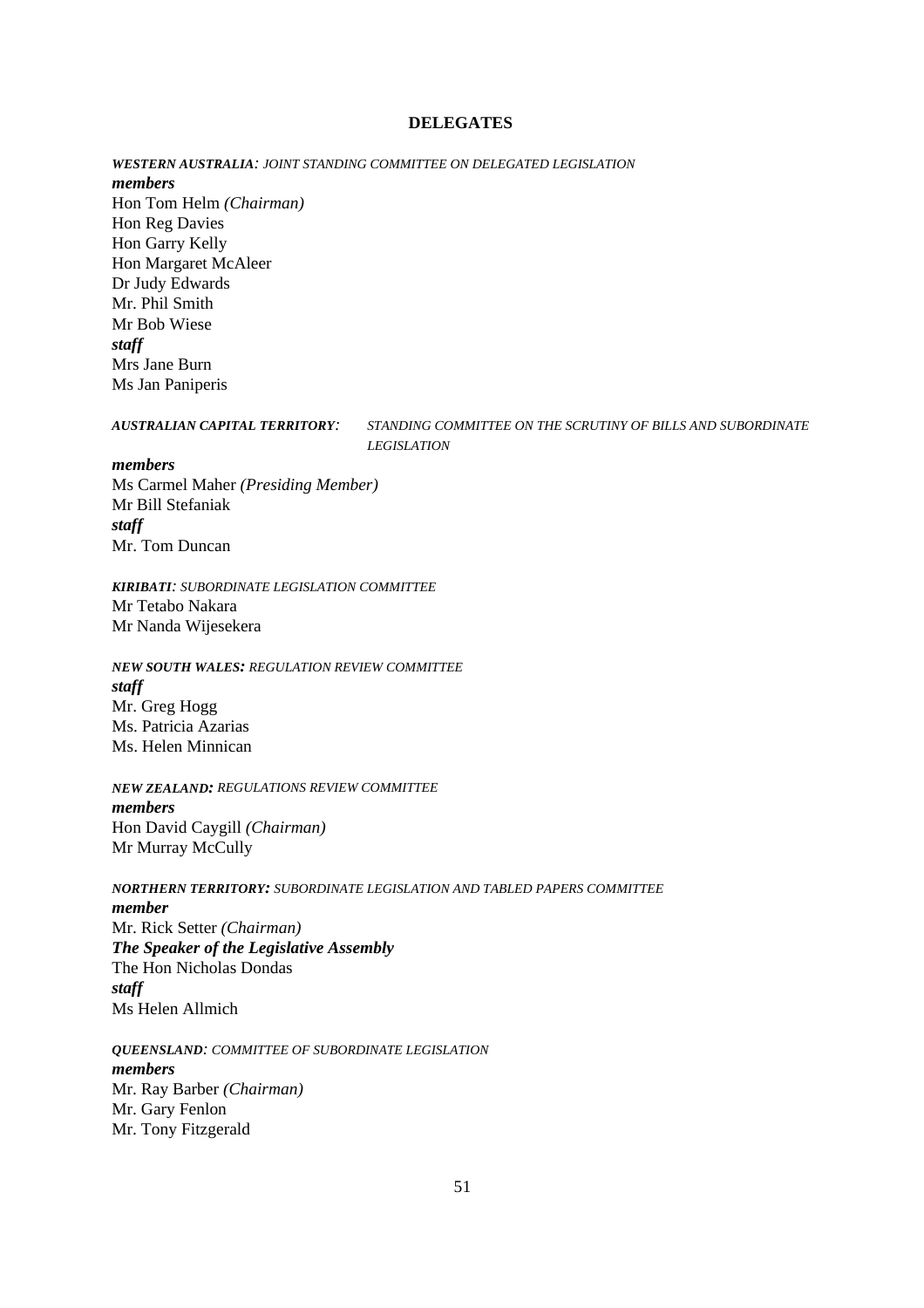Mr. Ray Hollis Mr. Len Stephan Mr. Jon Sullivan *staff* Ms Madeleine Cook Ms. Sally Munro

## *SENATE: STANDING COMMITTEE ON REGULATIONS AND ORDINANCES*

#### *members*

Senator Patricia Giles *(Chairman)* Senator Bronwyn Bishop Senator Mal Colston Senator Kay Patterson *staff* Mr. David Creed Ms. Janice Paull Professor Douglas Whalan

*SENATE: STANDING COMMITTEE ON SCRUTINY OF BILLS*

*members* Senator Barney Cooney *(Chairman) staff* Mr Stephen Argument

*SOUTH AUSTRALIA: JOINT COMMITTEE ON SUBORDINATE LEGISLATION members* Hon. John Burdett *(Chairman)* Mr. John Meier *staff* Mrs. Jan Davis

*TASMANIA: SUBORDINATE LEGISLATION COMMITTEE members* Hon. Hugh Hiscutt *(Chairman) staff* Miss Wendy Peddle

*VICTORIA: SUBORDINATE LEGISLATION SUBCOMMITTEE OF THE LEGAL AND CONSTITUTIONAL COMMITTEE members* Mr Ken Jasper *(Chairman)* Mr David Lea Hon. Richard Long MLC Mr Victor Perton Mr Hayden Shell *staff* Mr. Marcus Bromley Ms Zara Officer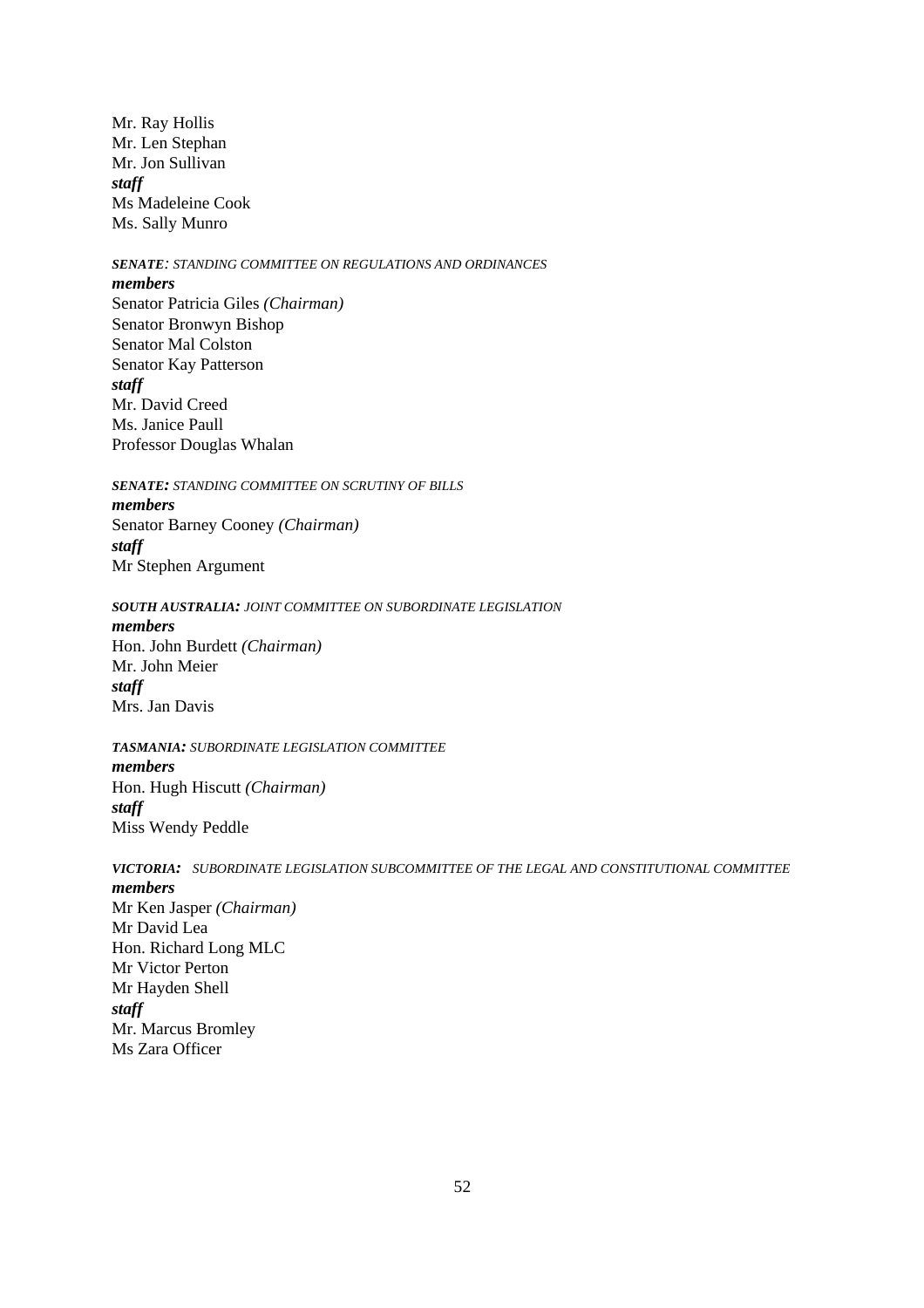#### **OBSERVERS**

#### *WA GOVERNMENT, DEPARTMENTAL OFFICERS AND ACADEMIC REPRESENTATIVES*

## Police Department Senior Sergeant Chris Mabbott

| Dept of Agriculture              | Mr John Patterson       |
|----------------------------------|-------------------------|
| Dept of Local Government         | Mr Darrel Schorer and N |
| <b>Attorney-General's Office</b> | Dr. Jim Thomson         |
| Law Reform Commission            | Dr Peter Handford       |
| Dept of State Services           | Mr John Strijk and Mr O |
| Dept of Community Services       | Mr Graham Wimbridge     |

horer and Mr Tim Fowler k and Mr Garry Duffield

#### *PARLIAMENTARY COUNSEL: WA*

Mr Greg Calcutt Mr Jeremy Talbot Ms Lee Harvey Mr Doug Brown Mr Tim Binning Mr David Taylor Mrs Valerie Frazer Ms Jenny Bowman Mr Tony Dowling

#### *UNIVERSITY OF WESTERN AUSTRALIA*

Professor Stan Hotop

## *MURDOCH UNIVERSITY*

Professor Ralph Simmonds Ms Gaye Landsell

#### *LAW SOCIETY OF WESTERN AUSTRALIA*

Mr. Peter Fitzpatrick (Executive Director)

## *ADMINISTRATIVE APPEALS TRIBUNAL*

Deputy President Peter Johnston

*AND*

| Hon Bob Hetherington | former Chairman, WA Joint Standing Committee on Delegated Legislation |
|----------------------|-----------------------------------------------------------------------|
| Mr Ian Oi            | Blake, Dawson, Waldron                                                |
| Dr. Steven Churches  | Jackson McDonald                                                      |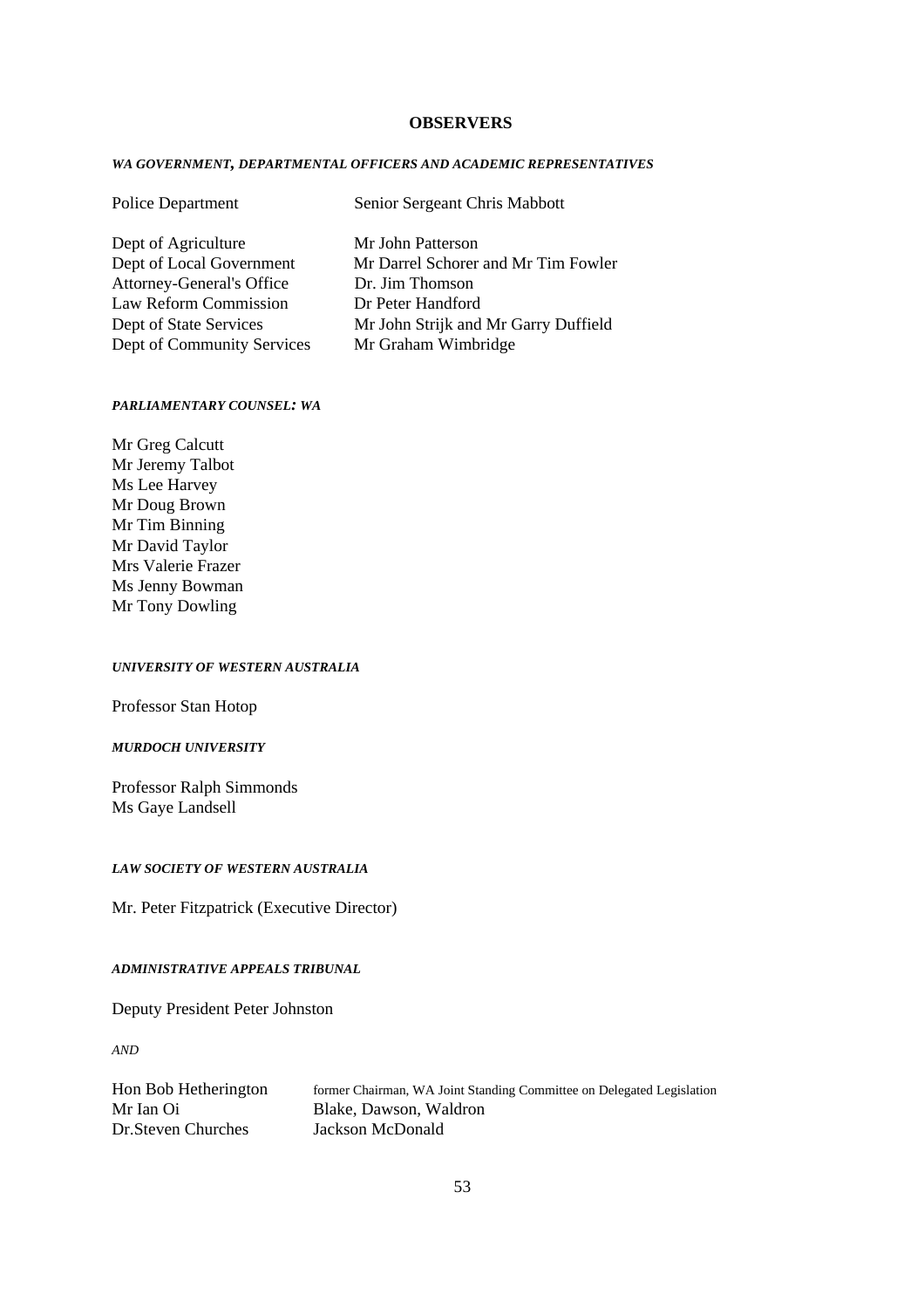## **INTERSTATE OBSERVERS**

## *ACT GOVERNMENT LAW OFFICE*

Mr David Hunt - Legislative Counsel

## *FEDERAL OFFICE OF LEGISLATIVE DRAFTING*

Ms Jean Baker - Principal Legislative Counsel

## *PARLIAMENTARY COUNSEL: QUEENSLAND*

Mr Arthur Keates Mr Steve Berg Ms Susan Larsen

## *PARLIAMENTARY COUNSEL: NEW SOUTH WALES*

Mr Michael Orpwood

## *ADMINISTRATIVE REVIEW COUNCIL*

Mr Stephen Bourke Mr Bert Mowbray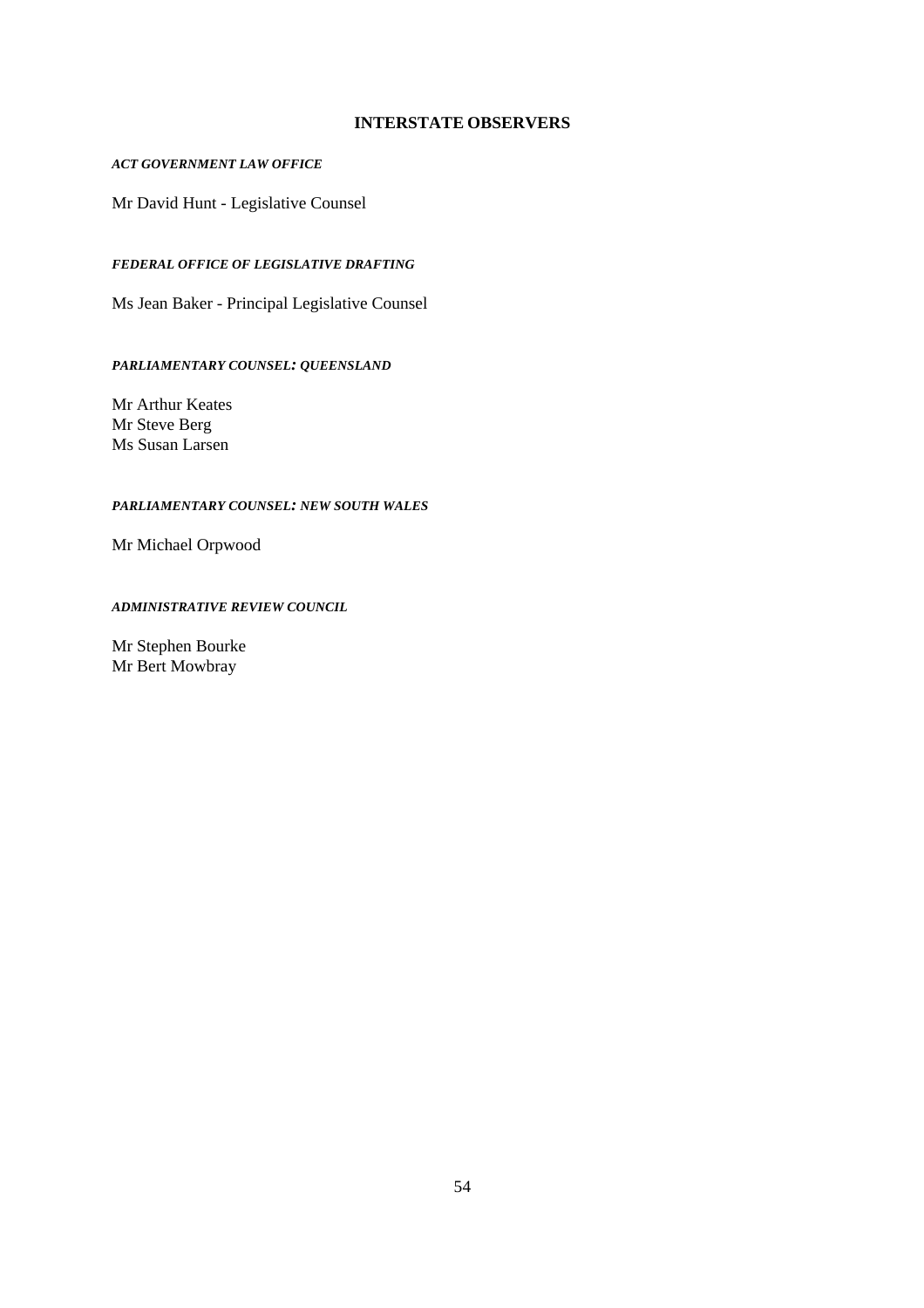## *PAPERS PRESENTED BY MEMBERS OF THE JOINT STANDING COMMITTEE ON DELEGATED LEGISLATION*

## *A REGULATION BY ANY OTHER NAME Presented by Mr Bob Wiese MLA*

Looking back through the papers and resolutions from the last Conference in 1989, which unfortunately I did not attend, and the thrust of the papers and workshops at this Conference, I am struck by the thought that the trend towards proliferation of delegated legislation is not a new thing. I am also struck by the thought that the variety of terminology we are faced with is perhaps not a surprise either. Members of Parliament might begin to realise the extent of subsidiary legislation if the responsible Ministers required trolleys to wheel in all the papers for tabling!

I think that what is perhaps unfortunate is that most people believe regulations do not apply to them and that many of them relate to the technical detail of listed poisons or prohibited flora and fauna or the intricacies of Health and Safety control. I think that what is equally unfortunate is that many members of this Parliament have no idea of the content and impact of some of the regulations and the extent of administrative discretion which they exercise.

Parliament has chosen to delegate its powers in the past with a broad brush. Wholesale delegation that leaves departmental officers with few, if any, guidelines as to the limits of the delegation undermines parliamentary government and makes assessment by committees set up to review the content of each instrument more difficult. In addition, it is a matter for real concern that government departments will knowingly seek to reduce a parliamentary committee's jurisdiction by adopting forms of statutory instrument that are not caught by the definition "regulation" in the empowering Act. Delegated legislation should not be a game to be played by bureaucrats and Ministers with the object of how best to avoid parliamentary review procedures.

The obvious solution, namely to make all statutory instruments subject to review and disallowance or to make all instruments subject to affirmative action, would, however, make a mockery of the distinctions that need to be drawn and maintained between regulations, rules, orders, bylaws, notices, instructions, determinations, codes of practice and the like. Not all of those instruments were intended to enact law under authority derived from Parliament. Some were supposed to be confined to administrative matters and this is the crux of the whole problem. If the distinctions are to be blurred, Parliament must be an informed party to the changes and must have the opportunity to nullify any decisions which appear to go beyond the spirit of the parent legislation. If the effect of an instrument is the same whether it be called a regulation or a notice, then it is certainly a matter of *'a regulation by any other name would impinge as much'* and the supposed test of *"administrative" or "legislative"* has become completely irrelevant. The only difference is that in one case Parliament has a right of veto and in the other, none.

It is the blurring of function and the apparent ease with which this blurring takes place that causes the problems. The test of *'legislative effect'* seems to be losing its edge.

Where I begin to feel even more uncomfortable is where there may be a penalty for not obtaining a licence, the fee for which is effected by notice. If my interpretation of *'legislative effect'* is correct, then logically, there is no legislative means by which a notice, which is an administrative instrument, may be enforced. We have not yet come across a notice which attempts to set a penalty. I would be grateful to hear your experiences in this area.

The route of delegation was, I thought, fairly straightforward. Enabling clauses were enacted to allow the administrative framework for the implementation of the 'nuts and bolts' technical detail of the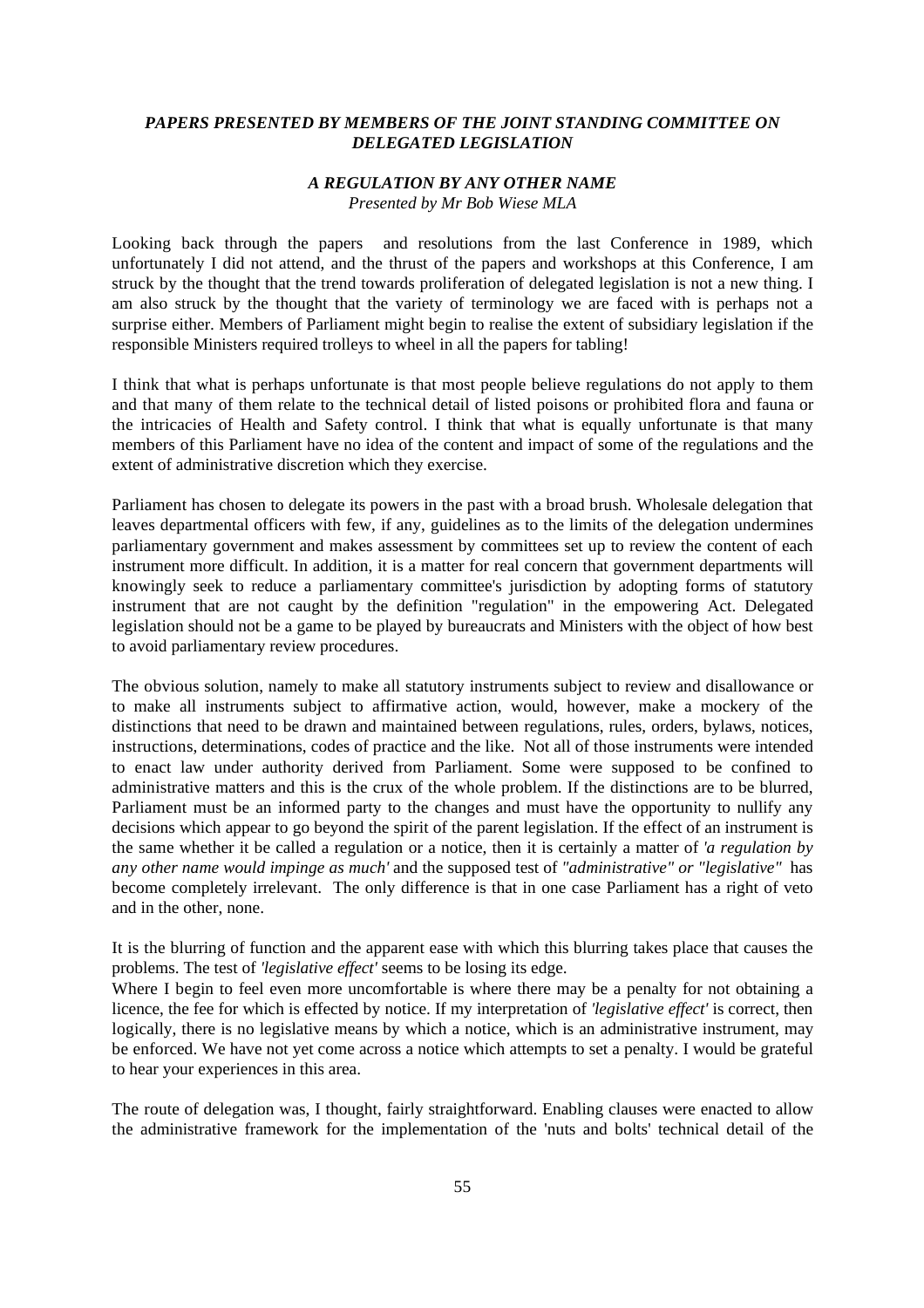legislation to be spelt out or amended without too much reference to Parliament but with the safeguard that all such instruments would be tabled so that scrutiny and disallowance was theoretically possible even if it did not always take place. However, there appears to be a growing practice amongst departments to institute a tertiary layer of legislation whereby certain administrative instructions may now be effected by instruments such as notices or determinations which are able to bypass completely the parliamentary process. I am not sure whether departments themselves have actually established any criteria for deciding what might be appropriate for tabling, scrutiny and possible disallowance by Parliament and what did not require that treatment. Perhaps it is merely a case of what is administratively convenient? I would like to hear that that was not the case but I may take some convincing.

Two recent examples which have come before my Committee immediately spring to mind.

The *Rottnest Island Amendment Regulations* have caused us some considerable discomfort. These regulations, which were cited in our Report on the resolutions from the last Conference, attempted to change the way in which fees were imposed from regulations to gazetted notices. The power to charge fees by regulation was clearly given in the parent Act and regulations had laid down the actual fees operating. The amending regulations to which I refer attempted to alter the way in which those fees would in future be imposed from regulation to gazetted notice. The Authority's reasoning for this departure from normal practice was certainly spurred on by the statutory duty to be self-funding, but the administrative inconvenience of using a regulation which involved tabling and was subject to disallowance was paramount. These regulations have become the first for which we have recommended disallowance. The potential precedent which permitting this practice to go unchallenged was one which the Committee was not prepared to condone.

The second set of regulations which has raised questions which we are yet to address fully are the *Pearling (General) Regulations 1991.* These regulations presented a different set of problems. They were not changing an existing process with relation to fees but establishing a new one. The annual fees for several different kinds of licence are authorised under section 27 of the *Pearling Act*, some by regulation and some by gazetted notice. Section 27(7) prescribes that some of the fees gazetted by notice are paid into the Consolidated Revenue Fund and some into the Fisheries Research and Development Fund; the prescribed fees are similarly dispersed. The Committee has yet to untangle this one!!

These are just 2 examples that have been discussed in depth by the Committee. No doubt others will arise. What is even more disturbing is that there is a whole array of notices and the like that have been in place for some time that may well give rise to the same concerns and with regard to which we need to undertake an independent study. I believe there needs to be an independent study to ascertain the extent of the usage of forms of subordinate legislation which are not subject to parliamentary scrutiny and the effect those kinds of instrument actually have.

Having listened to the reports of other Committees on this topic, I am convinced that we are only at the tip of the iceberg and need to look in greater depth at the nature of the instruments in the *Government Gazette.* Our Committee's Terms of Reference enable us to report to Parliament on any matter relating to a regulation which should, in the Committee's opinion, be drawn to Parliament's attention. If there is a trend away from Parliamentary scrutiny then Parliament should know.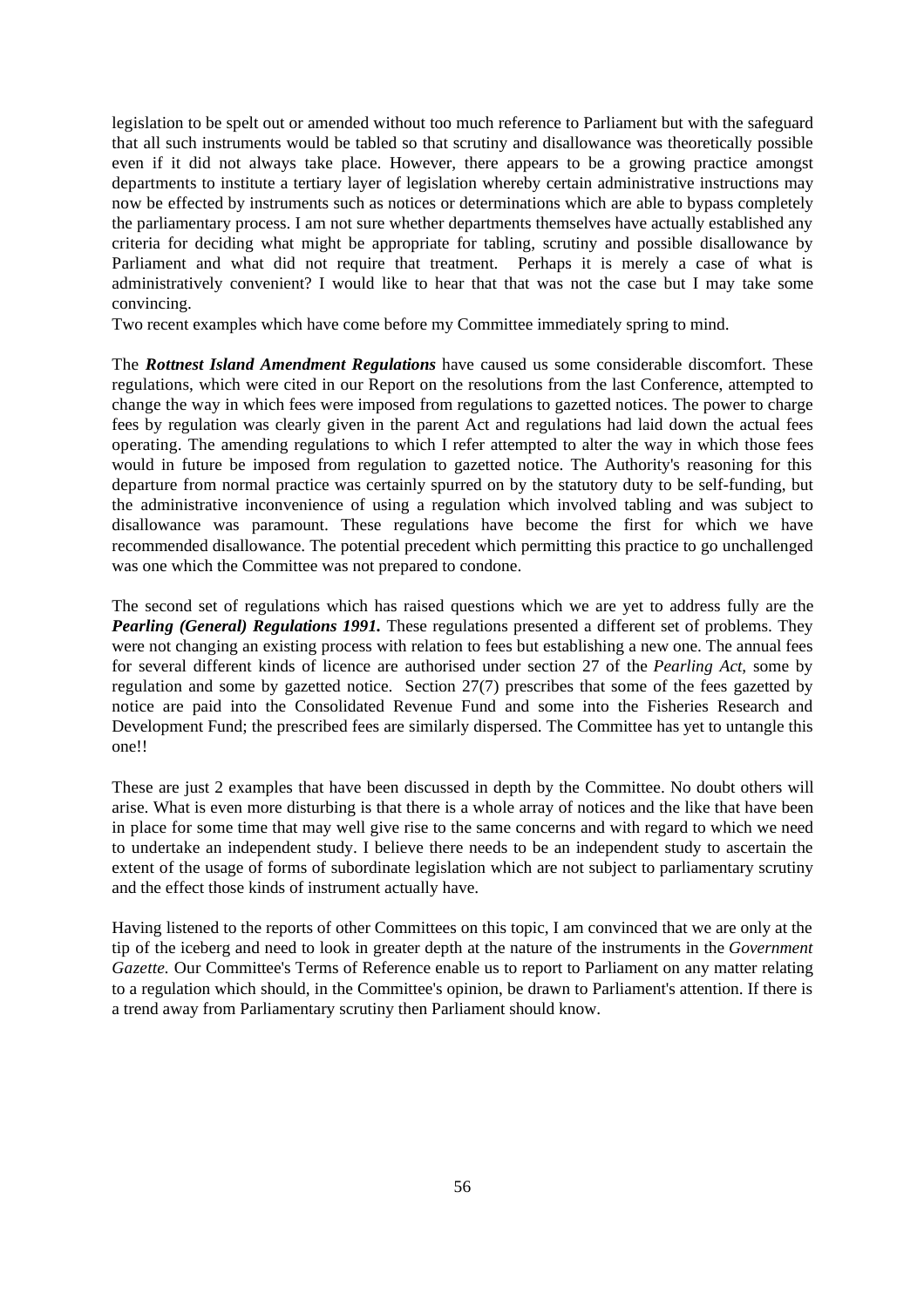## *THE IMPACT OF DELEGATED LEGISLATION ON THE COMMUNITY AND THE PUBLIC PROFILE OF REVIEW COMMITTEES Presented by Dr Judy Edwards MLA*

The role of the media in public information and a decline in the interest in parliamentary debate was noted by the Governor-General at the Second Conference

*"...parliamentary committees, of which yours are such shining examples, to some extent are undertaking those public investigative, reporting and 'watchdog' roles about government, in which the media was formerly much more active."*

This is perhaps not the case in Western Australia at present but that in itself is a good illustration of the point I am making. The scope and effect of a good few of the regulations my Committee has looked at are far more intrusive in the life of the ordinary individual than the events which are currently front page news - most days!!! The Royal Commission has revived public interest in government but the executive arm rarely rates a mention.

The watchdog role of the Committee in WA is perhaps becoming more obvious as far as government departments are concerned. We are certainly asking questions that have not been asked before and raising issues that have not been raised before. Often things have always been done in a certain way. The reasons for one method rather than another are long buried and whether those methods are still applicable today is rarely considered.

As far as the general public and many of my fellow members of Parliament are concerned we are very much the unsung heroes. Perhaps this is partly as a result of being fairly new on the scene. We do not have the history of the Regulations and Ordinances Committee and the changes we have made - so farare not front page news. We would like to see that change but not because what we have done is sensational or earth-shattering - there seems to be an increasing view that those are the only newsworthy items - but because it is important information and the media is the prime source of information for the community. We need to raise our profile.

We have instigated amendments to regulations after consultation with departments and have also been influential in changing the way in which departments deal with regulations. For example, the Police Department has now adopted a policy of 'bulk gazettal' of amending regulations following criticism by the Committee on the number of times the same regulations were being changed. With the recent increase in charges for gazettal which we know are passed to on the consumer, this could have a significant impact on the level of a fee.

However, whether the general public is aware that we or any of us 'go into bat' on their behalf is another matter. I suspect the answer would be an unqualified 'no'.

If the media are no longer interested in this field of legislation, then it is time that the impact of delegated legislation on the individual was given some publicity.

The imbalance of primary and secondary legislation was highlighted in our recent report-

*"In the eighteen months from the end of May 1989 to the end of August 1990 the Committee looked at 399 regulations - this excludes bylaws and rules but only 67 Acts received the Royal Assent in the same period.*"

We need not only to make the community aware of the Committee's existence and draw attention to the problems that we are beginning to identify, but also to make ourselves easily accessible to the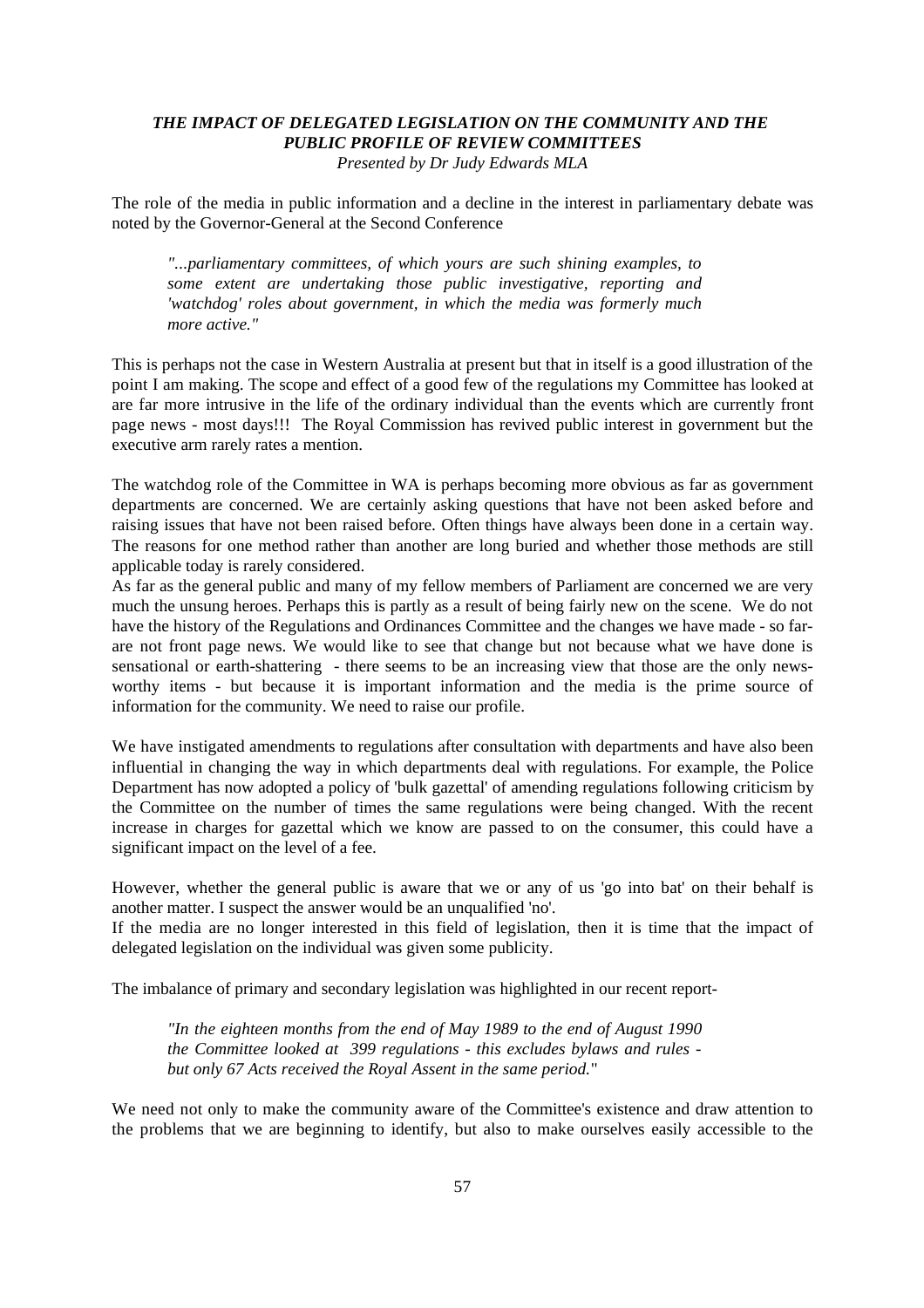public to find out what the individual wants/expects/dislikes about the regulatory process in general or to deal with any specific problems. We as a Committee may be no more accessible to the ordinary individual than information about the regulations, the access to which we criticise so regularly.

We have already identified a number of areas for improvement in addition to the more legalistic basis of the Committee's Terms of Reference.

## *(i) the poor accessibility of information for the individual consumer*

The Committee experienced some difficulty in obtaining a copy of the principal *Weights and Measures Regulations* whilst investigating some amendments put forward by the Ministry of Consumer Affairs. Our Advisory/Research Officer tried State Print and was told they were out of print but we should be able to obtain a copy from the Battye Library of WA History! The Ministry eventually supplied a copy which they had obtained from Parliamentary Counsel as their own was so ancient as to be of dubious accuracy.

This state of affairs is unacceptable. The consumer must be able to rely on the 'parent' department for information.

## *(ii) the lack of explanatory material other than 'media releases' made available by departments.*

It was a long process to set into train a system whereby the Committee is provided automatically with explanatory memoranda from departments when regulations are gazetted. Many of the memoranda we receive make further enquiries unnecessary and would probably be of tremendous help to the general public as problems are frequently caused by a basic lack of misunderstanding. There seems little point in shrouding the content of regulations in mystery.

Recently we dealt with regulations from the Rottnest Island Authority who assured us that the existence of an admission fee to the Island was well known to the travelling public. We were unable to find anyone amongst a fairly wide sample who knew that part of their ferry or plane ticket included a sum for admission to the Island. It would be fair comment that these regulations are less complex than many others we have dealt with.

## *(iii) where is the best place to publish regulations ?*

The jokes about the readership of the *Government Gazette* are too old to repeat. Nevertheless, provided it is generally known that amendments to regulations, bylaws, notices etc will be published in the *Gazette* and there is some notification in the daily newspapers by departments in the interests of providing greater information to the public, an entry in the *Gazette* may be the best way to ensure adequate publication. Coupled with more explanatory material from departments in the form of leaflets, brochures etc the information system may start to take some shape and clarity.

I would be interested to hear how the system operates in New Zealand following the privatisation of your State Printing Services.

## *(iv) an 'idiot's' guide of how to read legislation.*

One of the problems with regulations is that not only do people not read them but many would not be able to even with a passing knowledge of Administrative law!!!

On the intelligibility testing program, Right Writer, suggested in the Victorian Law Reform Commission Report *"Access to the Law: the Structure and Format of Legislation"* many pieces of delegated legislation our Committee has dealt with would require 10-14 years of university education. As the Commissioners point out it is not just that the language is difficult to understand and I quote from the report:

*"Like other legal documents, Acts and Regulations create enforceable rights and duties. For that reason, they must be as accurate or 'precise' as possible. However, precision is not the only goal of legislative drafting. Legislation*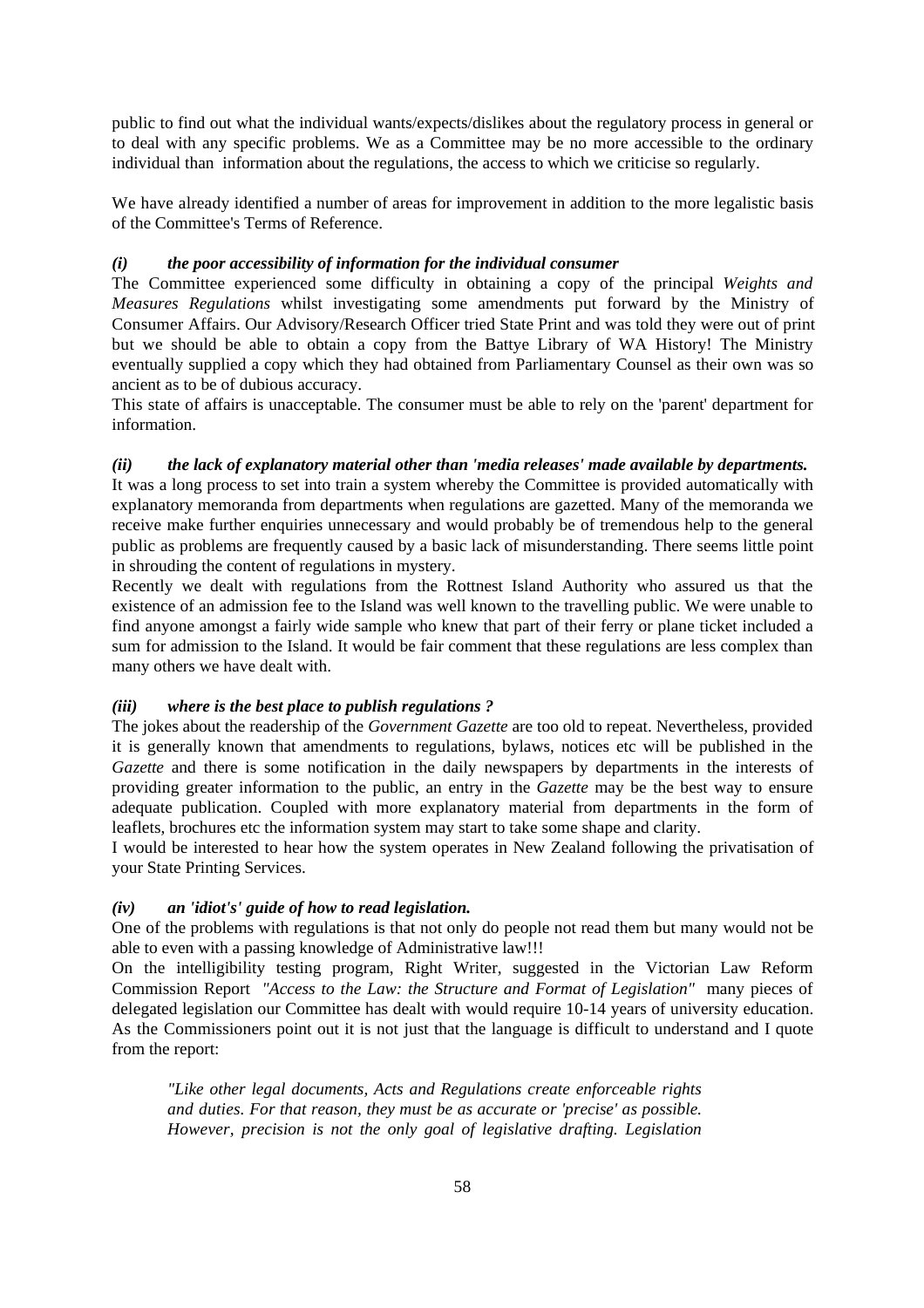*must also be intelligible."*

Causes for 'unintelligibility' may be:

*longwindedness, complexity, artificial concepts, too much reliance on words.*

All of those criticisms apply frequently to subsidiary legislation.

We have queried the costs of publication. The 'costs' of unintelligibility are not usually considered and yet they could be far greater.

*"The unintelligibility of many of the laws now in force is not just a theoretical problem. It gives rise to substantial social and economic costs which the community cannot afford to bear. The social costs lie in the risk of laws being enacted without properly being understood; of people committing offences unknowingly; and of people being unaware of benefits and opportunities which are legally available to them. Participation by people in the life of the community and in decision making which affects their lives is substantially diminished."*

We have also experienced regulations where the only way to establish the legality of a regulation making power was to read the regulations then the parent act then the *Interpretation Act*. Anyone who gets that far deserves a medal. If ever an Act was badly named it is the *Interpretation Act*!

We have made a start in identifying some of the areas where we need to take on a more consultative role with the general public and are looking at ways to achieve that. Raising the Committee's profile is one way and we would be interested to hear of other Committees' experiences in this field.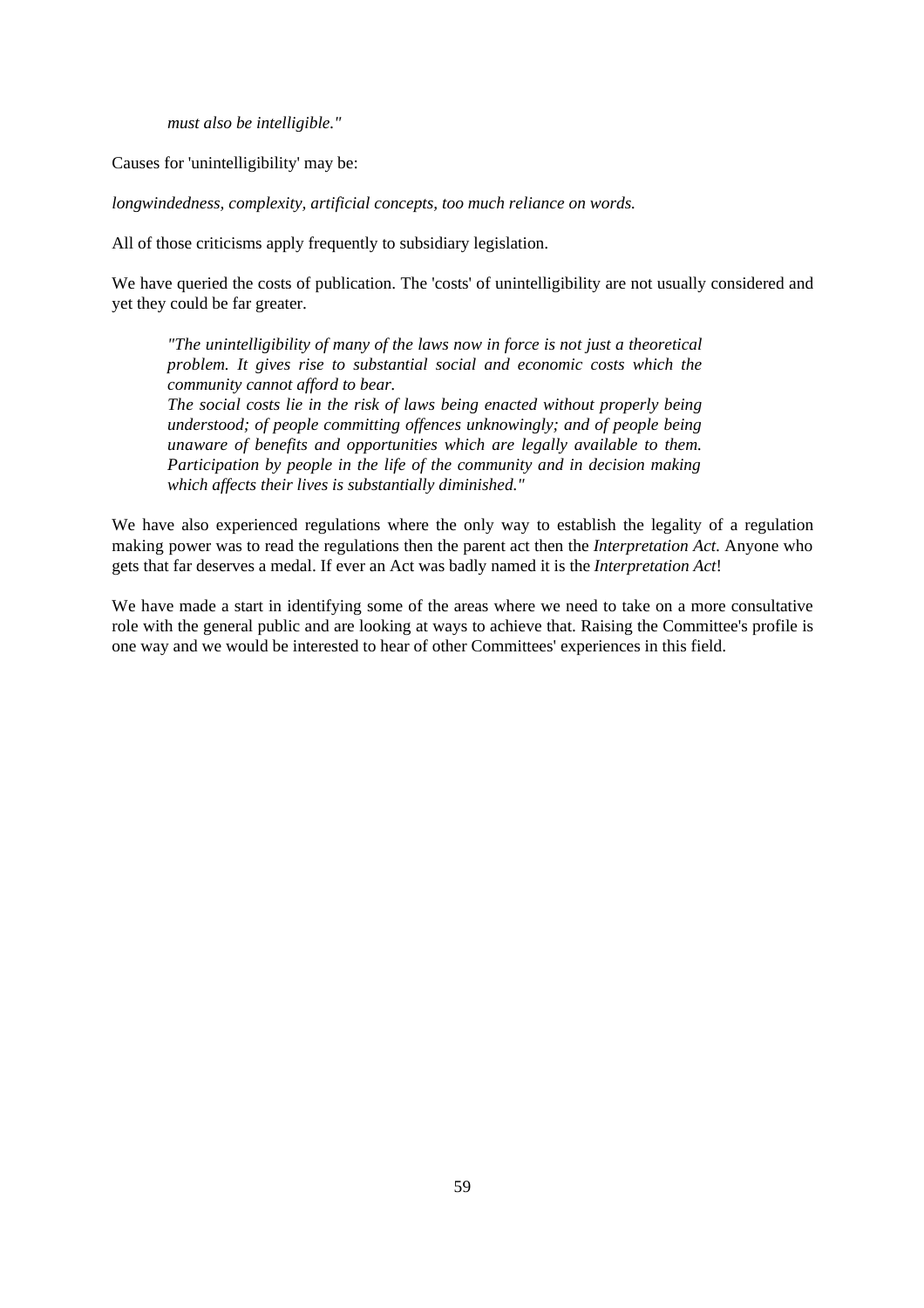## *THE EXECUTIVE VS. THE LEGISLATURE: RESTORING THE BALANCE*

*Paper presented by the Hon. Tom Helm MLC (Chairman)*

First of all let me say how much we have enjoyed the opportunity of meeting with you all this week. It is good to see so many people at a conference of this kind. It is also heartening to see so many familiar faces from the departments. It makes me wonder if we have aptly titled this session as from our experience in Perth, it is often not a question of 'them and us' but rather a joint effort in the interests of fairness. However we also know that fairness is not always the ultimate result of, to coin a phrase, executive action and that there appears to us to be a growing tendency for the scales to tilt more one way than the other.

Looking back over the agenda for this conference, perhaps a few of my fellow delegates may have noted a recurring theme and may have wondered why we chose not to give the Conference a subtitle. I trust you would not be too disappointed if I were to tell you that the theme which is finally embodied in the title of this paper evolved as the topics of papers for plenary sessions and workshops filtered through. Independent of each other, each Committee has focussed on the problem, albeit from different aspects, that is of greatest concern.

Plainly there is growing concern that the problem of imbalance is weighing fairly heavily in favour of the executive at the moment. Plainly there is concern, grave concern that subsidiary legislation is quietly taking over. I don't believe that the interest in this conference stems only from the attraction of Perth's weather or the forthcoming Golden Oldies Tournament!!!

With your indulgence I would like to quote a passage from the Honourable Bob Hetherington's speech at the Second Conference held in Canberra in April 1989:

*"The appointment of any committee to scrutinize executive acts must be seen as a response to a collective sense of the dangers inherent in executive power. The response can also be seen by the cynically minded as executive sleight of hand; create the watchdog but, while it is still a pup, make sure it knows who its master really is."*

I can honestly say that from the Committee's perspective this has not been our experience in Western Australia. The cynics would have been wrong.

The Committee's consistently heavy workload does not stem from a lack of resources, shortage of explanatory memoranda or limited terms of reference but rather from the increasing use and changing nature of subsidiary legislation. I am pleased to say that the 'administrative' issues identified as problems in the Committee's effective operation by our former Chairman when the Committee was the "newcomer on the scene", have been addressed.

I can say also say with a degree of confidence that the Joint Standing Committee in Western Australia is no longer "the newcomer on the scene".

We are a "reality" and have been fairly well initiated in the past 2 years. We have acquired some experience and a versatile array of expertise and have been around now long enough to recognise that things are changing in the field of delegated legislation and that the imbalance in the impact of the executive and the legislature on the community generally is becoming more marked.

It has been said that a consumer to a politician is a complainant. In other words, for us, the rule of the squeaky wheel prevails. As a Committee we aim to disprove that theory and try to identify areas where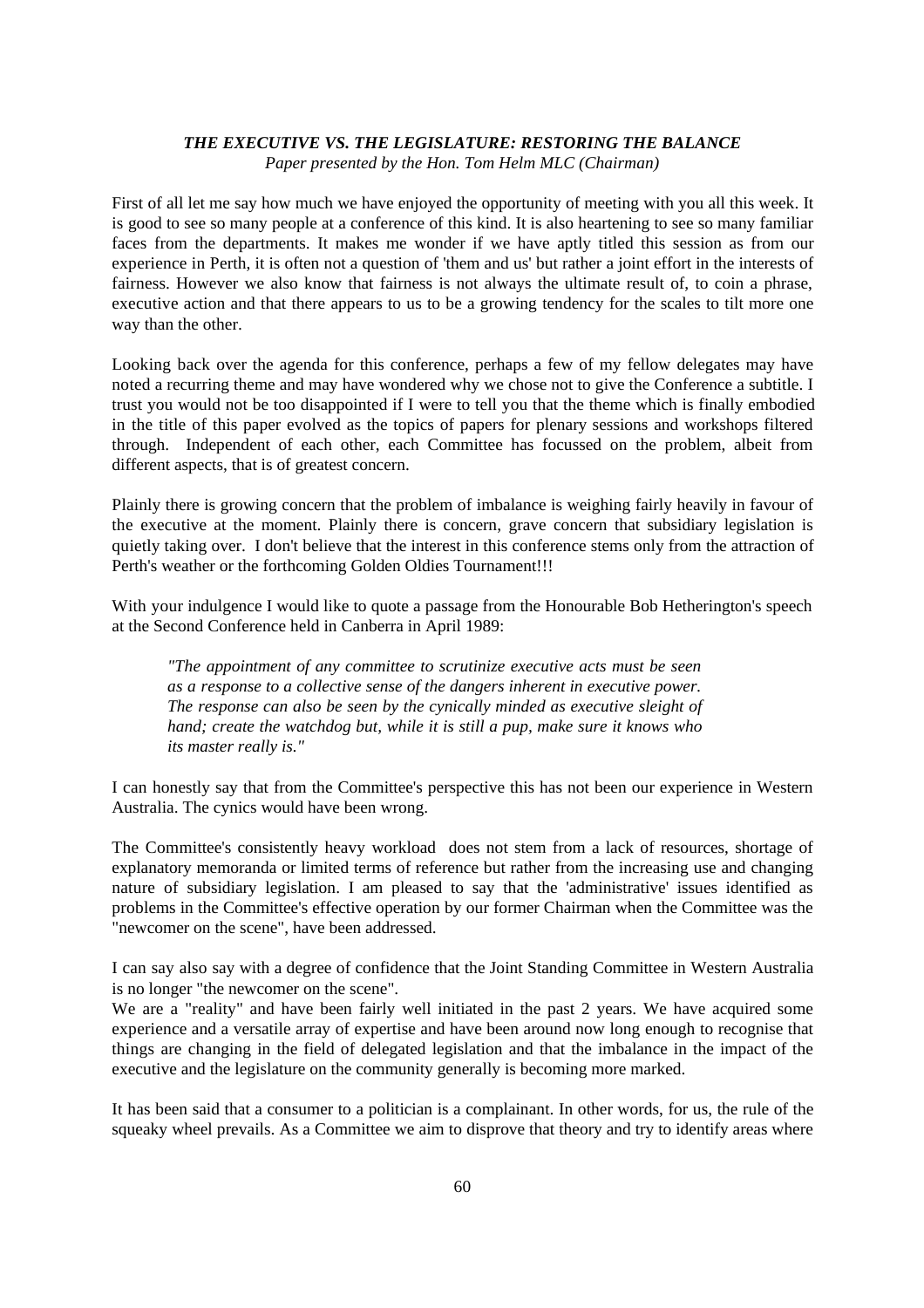the executive can unduly impinge on people's lives before the complaints are necessary. We aim to change things at the source if at all possible. I say 'can impinge' as this paper is not intended as wholesale condemnation of the executive. We have a good working relationship with the "executive".

We are frequently reassured that the executive is there to help and advise the consumer and has given adequate thought to the impact of their actions on the individual. I am sure that if the general public received the benefit of the advice and explanatory material to which members of this Committee have access, the information would not only lead to better understanding by the community but might also, to a certain extent do the Committee out of a job. However we have also been assured that certain rather dubious - in our view - powers are either -

**A**: never used in the manner in which they could be used

- or **B**: affect so few people as to be irrelevant
- or **C**: will be changed at the next rewrite of the regulations
- or **D**: that an amendment of an admitted error is not really necessary.

Needless to say, on those occasions, the watchdog might bite.

Let me also say that there is a growing belief amongst members of the Western Australian Committee that we as politicians are not as vigilant as we might be. After all, we have the opportunity to scrutinise enabling clauses of the parent legislation. I suspect that many of us believe that function of legislation to be unimportant. Subsidiary legislation is primarily designed to embody technical and administrative detail. What it actually contains in many instances is part of the problem and yet enabling clauses are rarely the provisions in Bills which attract much, if any debate. The Honourable David Malcolm in his keynote address provided some thought-provoking observations on that topic.

Disallowance represents the ultimate 'bite' of watchdog committees. Here in Perth, we have not yet been faced with the situation where disallowance has been the only course open. Some major changes to subsidiary legislation have been achieved through direct negotiation with departments.

The Committee was instrumental in the amendment to the *Child Welfare (Detention Centres) Regulations* which now places communications from lawyers and members of parliament on the same privileged footing as those from the Ombudsman and visiting justices.

There is now a provision under the *Casino Control (Burswood Island) (Licensing of Employees) Regulations* for fingerprints, required from each applicant for a licence as a Casino Key Operator, to be returned by the Commissioner of Police to the Chief Casino Officer and which imposes an obligation on the Chief Casino Officer to destroy those fingerprints as soon as practicable.

Fees increased in error have been reduced to the appropriate level at the Committee's insistence. One amendment to rectify a retrospective provision in a regulation remains despite the Committee's insistence. This has not gone unnoticed by members!!

My emphasis on the behind the scenes achievements should not be seen as reluctance to use the power of disallowance if necessary, but rather that it is a last resort where the interests of fairness are unable to be served in any other way. Mastery was not an issue in the negotiations mentioned earlier. Objectivity merely prevailed on both sides.

The Committee is very conscious of its 'watchdog' role and that it is not only the only body empowered to safeguard the interests of the individual but is probably the only Committee that reads the Government Gazette from cover to cover!! That probably also accounts for the unwarranted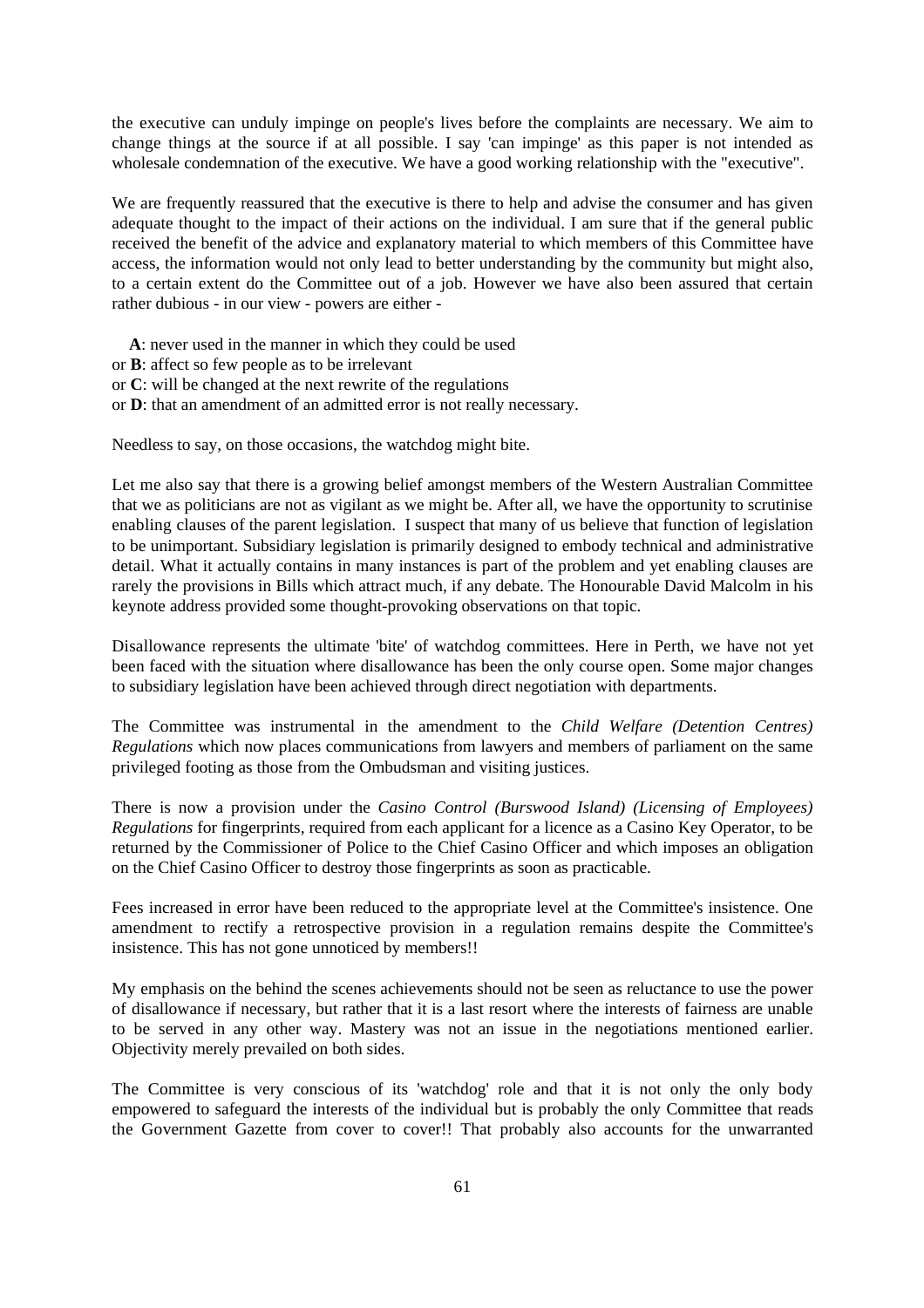reputation for "weirdness' - I think is the term used in the past - of members of this Committee and why members draw lots not to get sent to the 'salt mines' of the Delegated Legislation Committee!! I think I can say almost unreservedly that members so transcripted have been pleasantly surprised after attending a few meetings and become very much aware of the importance of the function the Committee fulfills.

To the initiated, the pages of the Government Gazette contain evidence of a growing encroachment not only on the 'rights, liberties and freedoms of the individual' - a term of reference engraved on the hearts of most of us, but also on the ability of Parliament to pull in the reins and literally say "Whoa".

Examples of where this seems to be evident have been discussed during the course of the past few days. I would endorse the concerns felt by my colleagues with regard to prorogation which hampers the work of the Committee but places no such veto on the executive. We will be investigating in some detail the practice of permitting amendment of primary legislation by regulation with particular reference to the *Trustees Act*. The underlying theme and the area in which we are experiencing most concern and most work is that of fees and charges. Nearly half of all the regulations we have examined relate to fees and the administrative practices involved are nearly as numerous.

I think we all face much the same sort of problems which is in itself a cause for concern. I would like to add to the list, however, a couple more which have cropped up in the course of my Committee's investigations and which have been on our agenda for some time.

## The first relates to *emergency powers*

This was one of the first major investigations which we undertook and from our subsequent enquiries appears to be more or less unique to Western Australia, certainly in terms of the frequency with which the power is invoked.

The power under s. 15 of the *Health Act 1911* has been used three times since the promulgation of the Act and all within the last 3 years. This section provides:

- *(1) In any emergency or necessity, of the existence of which emergency or necessity the Commissioner shall be sole or final judge, the Commissioner may - .....*
- *(c) Make such other regulations as he may deem necessary to cope with the emergency or necessity.*

This in itself begs the question of which is the appropriate body to decide whether or not the State is faced with an emergency. The first application of the regulations this century was to cater for the possible crash of the Soviet satellite *Cosmos 1900* and the potential hazard from radioactive debris and the next two - one only a fortnight ago - to make provision for the unloading of ammonia at Kwinana. In its report on the *Satellite Debris Regulations,* the Committee found that the regulations did not trespass unduly on individual rights, freedoms and liberties given the potential life-threatening situation. This has been the conclusion with regard to the subsequent applications of this section of the *Health Act*.

A greater concern has been that the decision that a state of emergency exists to justify subsidiary legislation which gives extensive powers of search, removal by force and detention to *"authorized officers"*, who may be police officers of any State or the Commonwealth, any person designated by the Executive Director or any person acting in place of such an officer or any other body authorized by the Executive Director rests with the executive without any further reference to the Legislature. There is little doubt in my mind that this function should be returned to the Legislature.

#### The second relates to *proclamation dates.*

Quite early in our operation it came to our notice that a number of regulations were gazetted with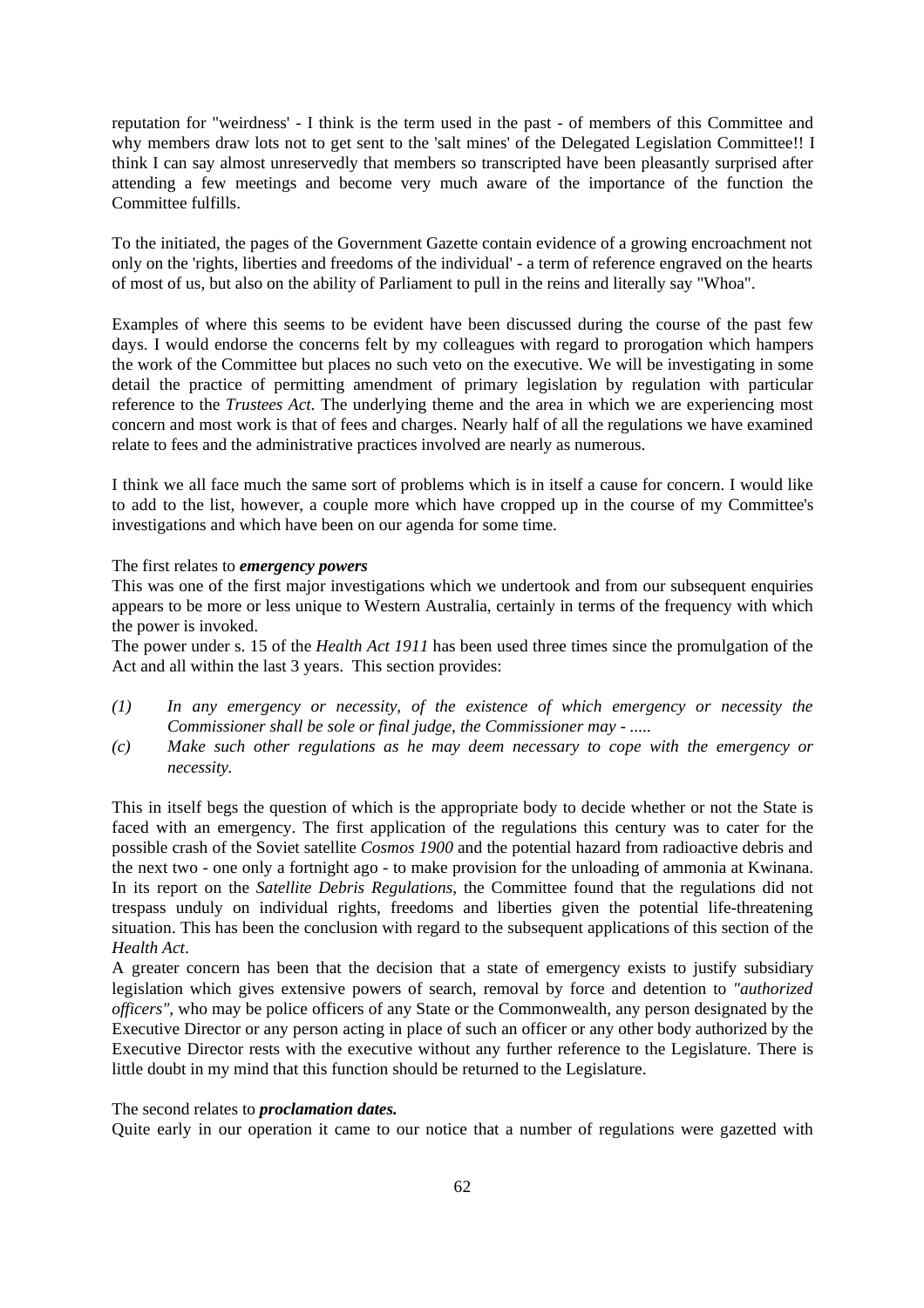commencement dates dependent on parent legislation which had not yet been proclaimed. Our first concern was that this practice imbued regulations with a high degree of uncertainty. As far as the department was concerned, its obligations for publication and tabling were fulfilled by gazettal and there appeared to be little acceptance of any further responsibility to publish the date when those regulations actually started to take effect. Given the limited attraction of the *Government Gazette* it is unlikely that interested parties would be avidly rifling its pages to ascertain when their fees were going to be increased or liabilities changed. We are aware of the administrative convenience of preparing regulations at the same time as legislation and would not criticise that practice but would equally be disturbed if the maxims of implementation suggested by Judge Hal Jackson, President of the Perth Childrens' Court were part of the executive code of practice -

## *"...... the easy drives out the hard, the urgent drives out the important, the bureaucracy burdens others before it burdens itself and economics overwhelms all."*

It has been suggested that by leaving the decision on the date of proclamation in the hands of the executive, legislation by proclamation is the result and that laxity with regard to proclamation dates is a device to delay legislation to the convenience of the executive. If that were the case it would be akin to the much criticised practice of the induction of babies for the convenience of hospital staff. We are not concerned with the wider implications of proclamation but rather that dependence on some unknown date in the future adds yet another veil of obscurity over an already cloudy area as far as the general public is concerned.

It is heartening that at the recent Constitutional Centenary Conference the solutions proposed by us at this Conference were to a large extent confirmed. Respect for the opinion of the individual, the view that elected governments should face checks and balances and that the role of parliaments should be strengthened vis-a-vis the executive were almost unanimously endorsed although with little guidance on how those aims should be achieved. As the appointed clearing house for subsidiary legislation and the buffer between the executive and the community, it is likely that the impetus for change must come from scrutiny committees such as ours.

That Westminster system, to which we all owe so much, felt itself under attack for much the same reasons that we are debating today. In the economic crises of the 1970s, there was criticism that the current system was moving away from the four roles of Parliament summarised by *Bagehot* in 1867 . Those four roles were:

- *(i) scrutiny and review watching and checking Ministers of the Crown*
- *(ii) expressive all public opinions widely held in the community were entitled to be aired publicly before this forum*
- *(iii) teaching Parliament should contribute to public learning*
- *(iv) source of intelligence about public opinion it should be the authoritative forum for the registration of political claims*

At that time, the *Economist* published a lengthy condemnation of the decline in the scrutiny and review role of parliament.

*".....As Britain's executive has done more, as its involvement in economic life has grown and its impact on citizens' powers and freedoms has widened, the capacity of the House of Commons to investigate its activities has diminished. Students of parliamentary institutions all over the world accept that this kind of scrutiny for keeping officials alert and accountable is as effective as its system of regular committees...."*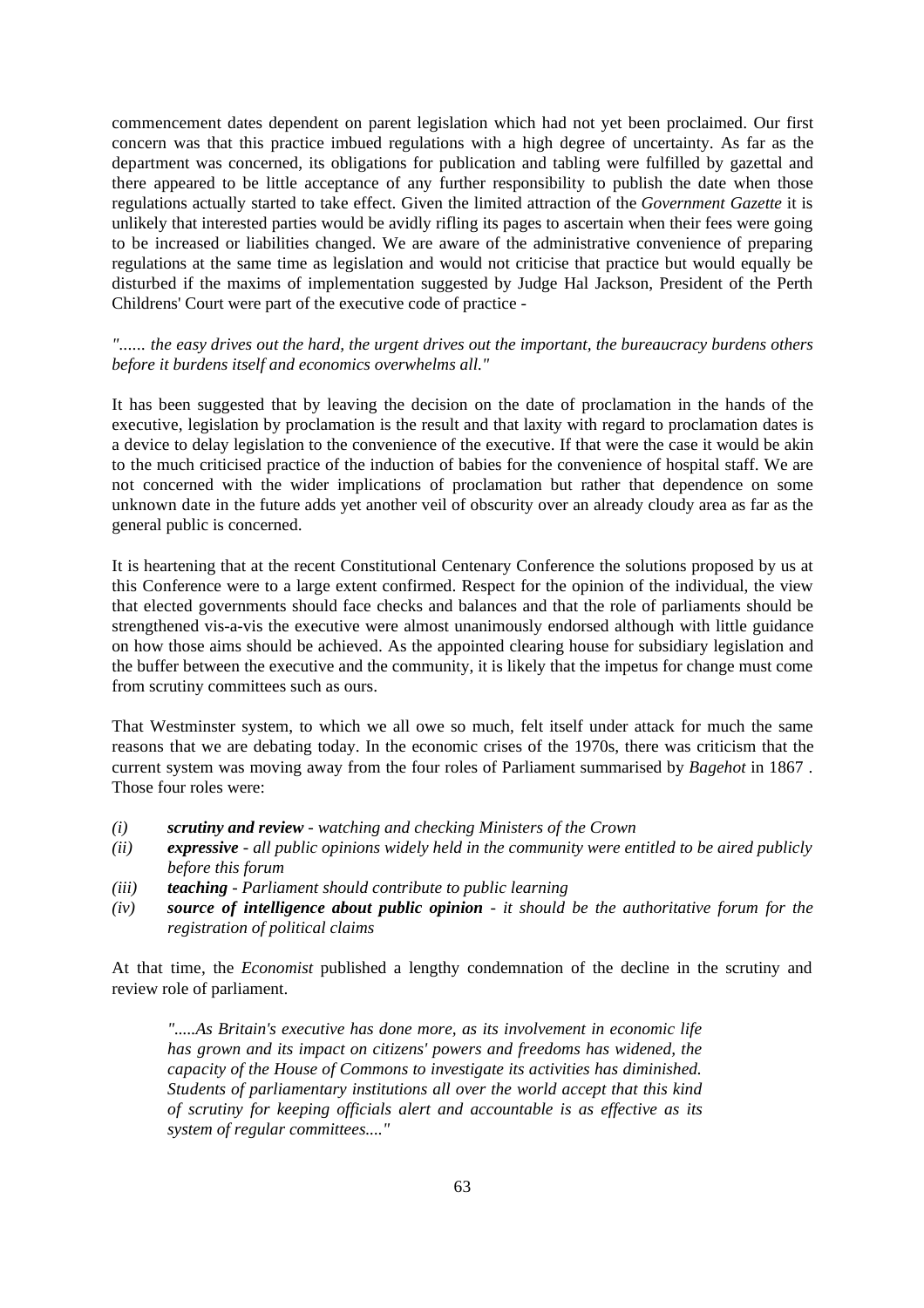These concerns eventually led to the Select Committee system in operation in the UK today. This is not the place to go into the merits or otherwise of the British Select Committee system but it is one method that has been tried and tested and I would suggest that the perceived imbalance between the powers and functions of the Legislature and the Executive which led to the inception of the new system there has a parallel here and that it is time for a reassessment of the situation.

I do not think that we are necessarily in favour of straightening the imbalance by diverting current regulatory power into primary legislation although a review of new enabling provisions and of the subject matter of certain regulations would certainly have that effect. Tighter scrutiny of administrative discretion may well result in clearer instructions and the need for less paperwork.

In his book *"Reform of Parliament"*, Bernard Crick advocated a system of pre-legislation committees to act as a bridge between informed opinion, interest groups and the executive. He did not envisage that these Commitees would present a challenge to government but would assist in the following way:

*"Control means influence, not direct power; advice not command; criticism not obstruction; scrutiny not initiation; and publicity not secrecy."*

I believe that those maxims are valid in today's climate and that with the addition of *education assistance and persistence* the imbalance will gradually return to an even keel.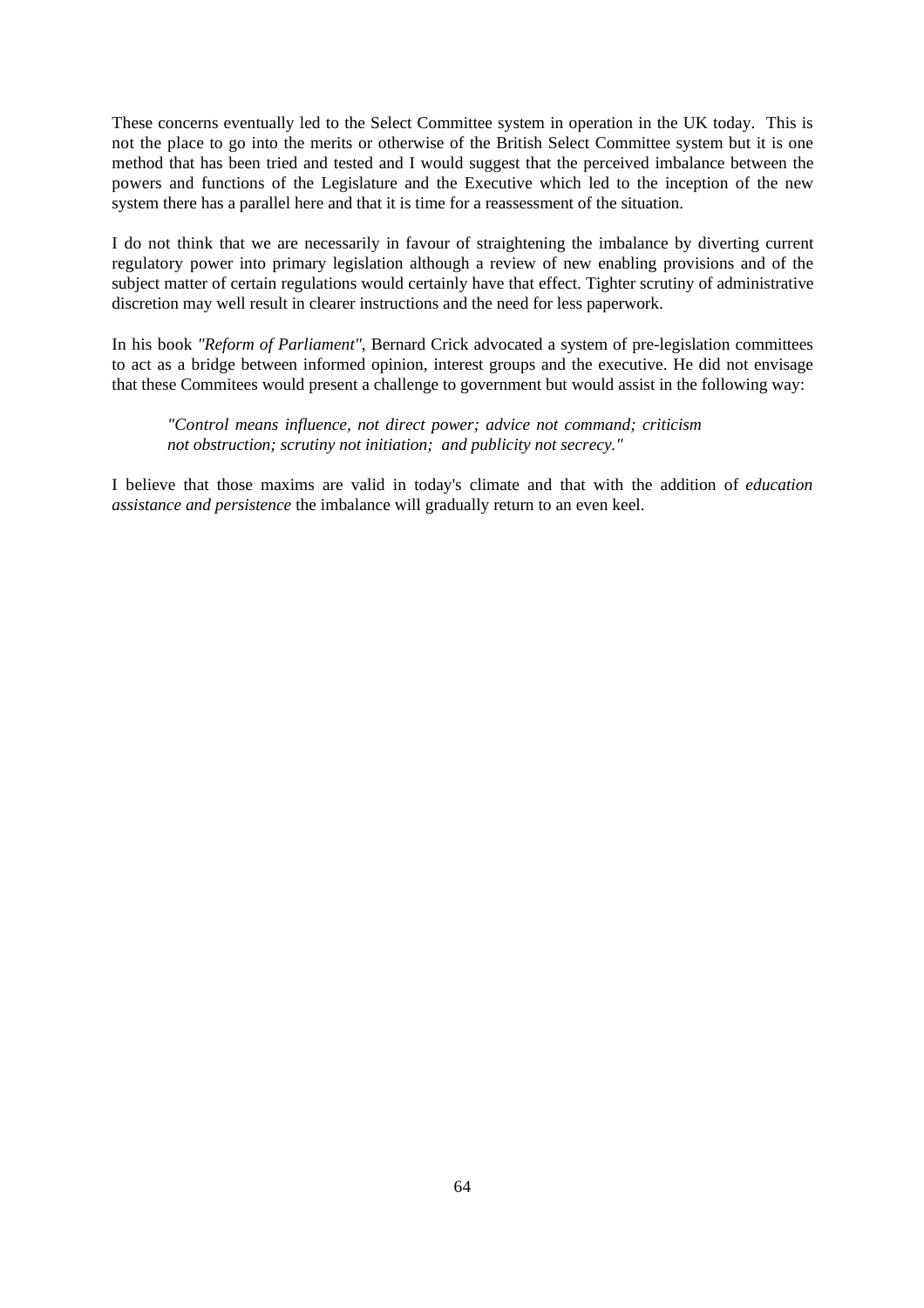## *Proposed Legislative Changes*

Members of the Committee held a public seminar on Friday May 7 in the Legislative Council Chamber. The seminar was attended by members of parliament, a delegation from the NSW Regulation Review Committee, representatives from the judiciary, legal, academic professions and government departments and members of the public.

The purpose of the Seminar was two-fold. The first part was devoted to an exchange of views between the various parties involved in the making and review of delegated legislation. The aim of the Committee was to inform delegates of the problems and difficulties it faced in the scrutiny of delegated legislation, and to discuss the difficulties experienced by Departments in meeting the Committee's requirements, particularly with regard to the provision of explanatory material.

The second part was aimed at obtaining public comment on the draft proposals put forward as a discussion paper in the form of the *Interpretation (Subsidiary Legislation) Bill*. This Bill proposes significant changes to the current procedures for the making and review of delegated legislation. The key proposal would require delegated legislation to be published in draft form with an invitation for public comment and where necessary, public hearings, to ensure a more open process and to reduce the risk of selective consultation. Preliminary consultation also has the advantage of identifying potential problem areas prior to gazettal thus avoiding possible costly and inefficient revision of measures after the gazettal and scrutiny processes.

Other major provisions would establish an adjudication process to enable assessment of the merits of an administrative decision and would transfer jurisdiction for judicial review from the Supreme to the District Court with the aim of making review of administrative decisions both more accessible and more affordable.

The proposals attracted considerable comment which will aid the Committee in its deliberations and the formulation of a submission on the legislation.

Those who attended the seminar, commented favourably on the concept of such gatherings which provided the opportunity to meet with others involved in the regulatory process.

Since the seminar, the Commonwealth Administrative Review Council has made similar recommendations with regard to the need for public comment and hearings prior to the introduction of delegated legislation. The Royal Commission's Second Report at paragraph 5.7.9 has commended the concept in the interests of open and accountable government.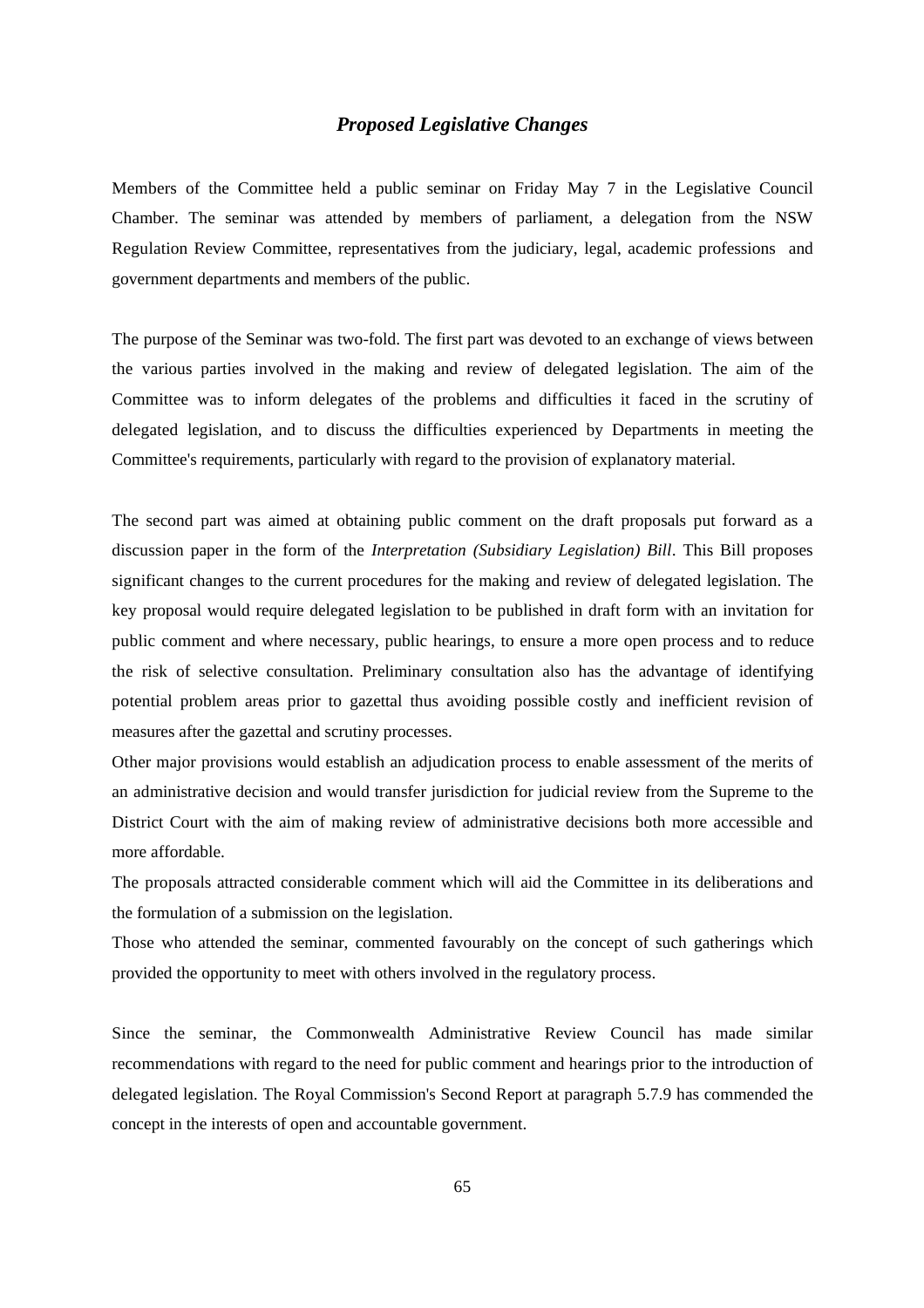A report and draft Bill from the Office of Economic Liaison and Regulatory Review proposing the introduction of regulatory impact statements and staged repeal of regulations has been put forward to the Committee for consideration; the Bill is based on New South Wales and Victorian legislation.

A subcommittee of the Committee travelled to Brisbane, Sydney, Canberra and Melbourne in August and met with members of delegated legislation committees, Business Regulation Review Units, the Electoral and Administrative Review Commission and the Commonwealth Administrative Review Council for the purpose of discussing the operation of the legislation in New South Wales and Victoria and new legislative proposals for Queensland and the Commonwealth.

A detailed report will be tabled next year. In the interim the Committee would draw the attention of the House to a number of issues which appear to be of universal concern:-

- (i) the proliferation in the number, nature and nomenclature of statutory instruments;
- (ii) the need for more openness in the regulation-making process to be achieved by, *inter alia*,
	- (a) wider consultation by departments
	- (b) provision of more detailed information by departments for public comment
	- (c) the opportunity for public comment and hearings where necessary
- (iii) the need for the continuation and higher profile of legislative scrutiny committees